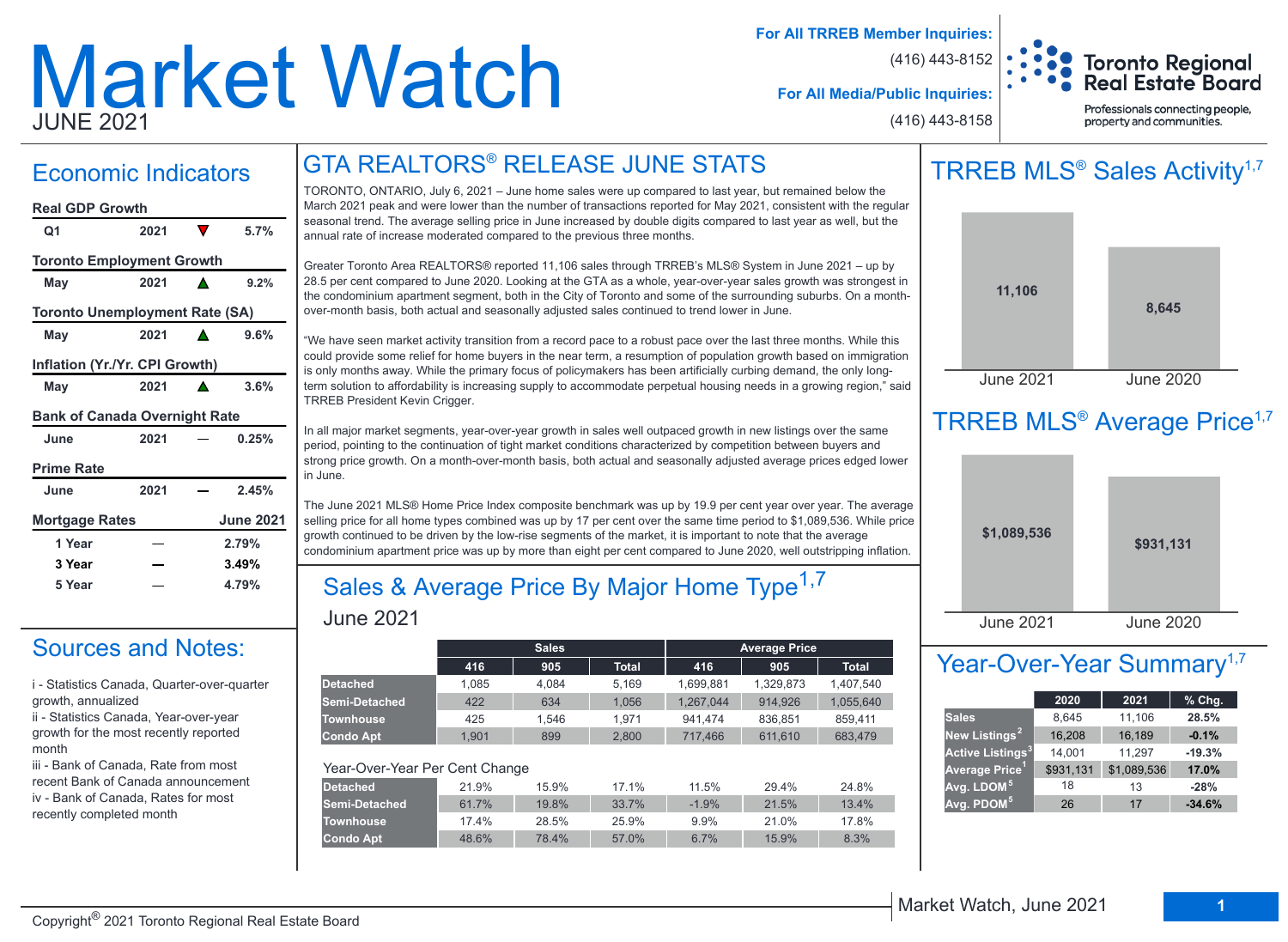## SALES BY PRICE RANGE AND HOUSE TYPE <sup>1,7</sup> And the set of the set of the set of the set of the set of the set of the set of the set of the set of the set of the set of the set of the set of the set of the set of the set of

|                            | <b>Detached</b> | <b>Semi-Detached</b> | <b>Att/Row/Twnhouse</b> | <b>Condo Townhouse</b> | <b>Condo Apt</b> | Link           | Co-Op Apt      | <b>Det Condo</b> | <b>Co-Ownership Apt</b> | <b>Total</b> |
|----------------------------|-----------------|----------------------|-------------------------|------------------------|------------------|----------------|----------------|------------------|-------------------------|--------------|
| \$0 to \$99,999            | $\Omega$        | $\Omega$             | $\overline{0}$          | $\mathbf{0}$           | $\overline{0}$   | $\overline{0}$ | $\Omega$       | $\overline{0}$   | $\Omega$                | $\mathbf{0}$ |
| \$100,000 to \$199,999     | $\Omega$        |                      | $\Omega$                | $\Omega$               |                  |                | $\Omega$       | $\Omega$         |                         |              |
| \$200,000 to \$299,999     |                 | $\Omega$             | $\mathbf{0}$            | $\mathbf{0}$           | 8                | $\Omega$       | $\Omega$       | $\overline{0}$   | $\Omega$                | 9            |
| \$300,000 to \$399,999     | 5               |                      |                         | 6                      | 39               |                | $\Omega$       | $\Omega$         |                         | 55           |
| \$400,000 to \$499,999     | 18              |                      | $\overline{0}$          | 27                     | 310              | $\overline{0}$ | 2              | $\overline{0}$   | $\Omega$                | 357          |
| \$500,000 to \$599,999     | 55              |                      |                         | 114                    | 934              |                |                | $\Omega$         |                         | 1,110        |
| \$600,000 to \$699,999     | 112             | 52                   | 67                      | 229                    | 692              | 3              | 3              | 4                | $\Omega$                | 1,162        |
| \$700,000 to \$799,999     | 253             | 89                   | 217                     | 253                    | 314              | 9              | $\overline{2}$ | 4                | $\Omega$                | 1,141        |
| \$800,000 to \$899,999     | 430             | 219                  | 278                     | 141                    | 200              | 16             | $\mathbf{0}$   | 3                | $\Omega$                | 1,287        |
| \$900,000 to \$999,999     | 516             | 250                  | 214                     | 48                     | 105              | 17             | $\Omega$       | $\overline{2}$   | $\Omega$                | 1,152        |
| \$1,000,000 to \$1,249,999 | 1,189           | 245                  | 203                     | 43                     | 101              | 27             | $\mathbf{0}$   |                  | $\Omega$                | 1,809        |
| \$1,250,000 to \$1,499,999 | 1,025           | 96                   | 64                      | 19                     | 49               | 9              |                | $\mathbf 0$      | $\Omega$                | 1,263        |
| \$1,500,000 to \$1,749,999 | 580             | 51                   | 19                      | $\overline{7}$         | 16               |                | $\mathbf{0}$   | $\overline{0}$   | $\overline{0}$          | 674          |
| \$1,750,000 to \$1,999,999 | 343             | 26                   |                         | 3                      | 8                | $\mathbf 0$    |                | $\mathbf 0$      | $\Omega$                | 384          |
| $$2,000,000+$              | 641             | 22                   | 11                      | $\overline{2}$         | 23               | $\Omega$       | $\Omega$       | $\overline{0}$   | $\Omega$                | 699          |
|                            |                 |                      |                         |                        |                  |                |                |                  |                         |              |
| <b>Total Sales</b>         | 5,169           | 1,056                | 1,079                   | 892                    | 2,800            | 82             | 13             | 14               |                         | 11,106       |
| Share of Total Sales (%)   | 46.5%           | 9.5%                 | 9.7%                    | 8.0%                   | 25.2%            | 0.7%           | 0.1%           | 0.1%             | 0.0%                    | 100.0%       |
| <b>Average Price (\$)</b>  | \$1,407,540     | \$1,055,640          | \$945,212               | \$755,622              | \$683,479        | \$1,009,476    | \$614,377      | \$807,614        | \$350,000               | \$1,089,536  |

## SALES BY PRICE RANGE AND HOUSE TYPE <sup>1,7</sup>

## YEAR-TO-DATE, 2021

|                            | Detached     | <b>Semi-Detached</b> | <b>Att/Row/Twnhouse</b> | <b>Condo Townhouse</b> | <b>Condo Apt</b> | <b>Link</b>    | Co-Op Apt       | <b>Det Condo</b> | <b>Co-Ownership Apt</b> | <b>Total</b> |
|----------------------------|--------------|----------------------|-------------------------|------------------------|------------------|----------------|-----------------|------------------|-------------------------|--------------|
| \$0 to \$99,999            | $\mathbf{0}$ |                      | $\overline{0}$          | $\mathbf{0}$           |                  | $\mathbf{0}$   | 0               | $\mathbf{0}$     | $\Omega$                |              |
| \$100,000 to \$199,999     |              |                      | $\Omega$                | $\Omega$               | 25               | $\Omega$       |                 |                  | $\Omega$                | 27           |
| \$200,000 to \$299,999     | 12           |                      | $\mathbf{0}$            | 2                      | 55               | $\overline{0}$ | 8               | $\overline{0}$   |                         | 78           |
| \$300,000 to \$399,999     | 37           |                      | 5                       | 21                     | 315              | $\Omega$       | 14              |                  | 13                      | 407          |
| \$400,000 to \$499,999     | 109          | 6                    | $\overline{4}$          | 209                    | 2,611            | $\overline{0}$ | 10 <sup>°</sup> | $\mathbf{0}$     | 9                       | 2,958        |
| \$500,000 to \$599,999     | 347          | 47                   | 32                      | 723                    | 5,762            | 3              | 9               | 3                |                         | 6,933        |
| \$600,000 to \$699,999     | 763          | 300                  | 436                     | 1,453                  | 4,446            | 26             | 14              | 17               | 3                       | 7,458        |
| \$700,000 to \$799,999     | 1,644        | 531                  | 1,249                   | 1,535                  | 1,999            | 58             | 3               | 10               |                         | 7,030        |
| \$800,000 to \$899,999     | 2,735        | 1,326                | 1,780                   | 843                    | 1,205            | 93             |                 | 10               | $\overline{2}$          | 7,998        |
| \$900,000 to \$999,999     | 3,552        | 1,687                | 1,312                   | 271                    | 664              | 85             |                 | 10               | $\Omega$                | 7,585        |
| \$1,000,000 to \$1,249,999 | 7,422        | 1,504                | 1,243                   | 256                    | 579              | 144            |                 | $6\phantom{1}$   | $\overline{0}$          | 11,155       |
| \$1,250,000 to \$1,499,999 | 6,485        | 528                  | 403                     | 91                     | 242              | 45             |                 |                  | $\Omega$                | 7,803        |
| \$1,500,000 to \$1,749,999 | 3,582        | 320                  | 119                     | 44                     | 108              | 3              |                 |                  | $\overline{0}$          | 4,178        |
| \$1,750,000 to \$1,999,999 | 2,002        | 135                  | 33                      | 18                     | 62               |                | $\sim$          |                  | 0                       | 2,254        |
| $$2,000,000+$              | 3,902        | 156                  | 61                      | 20                     | 119              | $\Omega$       | $\Omega$        |                  | $\Omega$                | 4,259        |
|                            |              |                      |                         |                        |                  |                |                 |                  |                         |              |
| <b>Total Sales</b>         | 32,596       | 6,544                | 6,677                   | 5,486                  | 18,196           | 458            | 76              | 64               | 36                      | 70,133       |
| Share of Total Sales (%)   | 46.5%        | 9.3%                 | 9.5%                    | 7.8%                   | 25.9%            | 0.7%           | 0.1%            | 0.1%             | 0.1%                    | 100.0%       |
| Average Price (\$)         | \$1,394,314  | \$1,052,549          | \$944,664               | \$751,028              | \$665,101        | \$979,326      | \$641,268       | \$883,948        | \$470,900               | \$1,075,636  |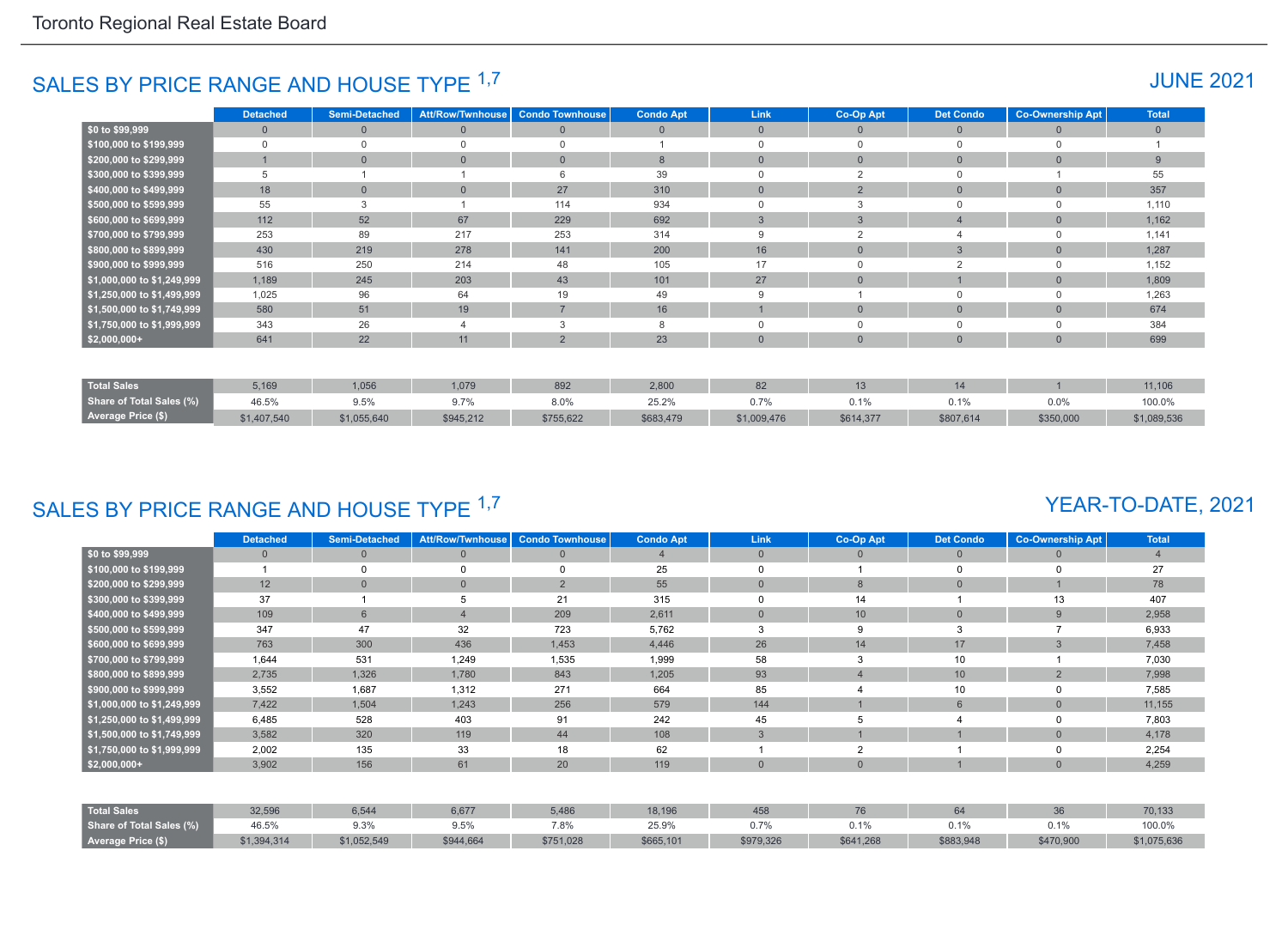## ALL TRREB AREAS ALL HOME TYPES, JUNE 2021

|                                  | # of Sales | Dollar Volume <sup>1</sup> | <b>Average Price<sup>1</sup></b> | Median Price <sup>1</sup> | New Listings <sup>2</sup> | <b>SNLR</b> (Trend) $^8$ | <b>Active Listings<sup>3</sup></b> | <b>Mos Inv (Trend)</b> | Avg. SP/LP <sup>4</sup> | Avg. LDOM <sup>5</sup> | Avg. PDOM <sup>5</sup> |
|----------------------------------|------------|----------------------------|----------------------------------|---------------------------|---------------------------|--------------------------|------------------------------------|------------------------|-------------------------|------------------------|------------------------|
| <b>TRREB Total</b>               | 11,106     | \$12,100,389,967           | \$1,089,536                      | \$935,000                 | 16,189                    | 66.2%                    | 11,297                             | 1.2                    | 105%                    | 13                     | 17                     |
| <b>Halton Region</b>             | 1,096      | \$1,339,599,948            | \$1,222,263                      | \$1,076,350               | 1,450                     | 76.0%                    | 812                                | 0.9                    | 104%                    | 12                     | 16                     |
| <b>Burlington</b>                | 325        | \$373,746,520              | \$1,149,989                      | \$997,900                 | 431                       | 79.0%                    | 218                                | 0.8                    | 105%                    | 12                     | 17                     |
| <b>Halton Hills</b>              | 106        | \$121,928,483              | \$1,150,269                      | \$994,950                 | 112                       | 83.0%                    | 59                                 | 0.7                    | 104%                    | 13                     | 15                     |
| Milton                           | 279        | \$288,862,279              | \$1,035,349                      | \$956,000                 | 381                       | 76.5%                    | 172                                | 0.6                    | 105%                    | 10                     | 14                     |
| Oakville                         | 386        | \$555,062,666              | \$1,437,986                      | \$1,275,000               | 526                       | 71.8%                    | 363                                | $1.1$                  | 103%                    | 12                     | 16                     |
| <b>Peel Region</b>               | 2,281      | \$2,375,523,645            | \$1,041,440                      | \$930,000                 | 3,225                     | 68.7%                    | 1,914                              | 0.9                    | 103%                    | 12                     | 16                     |
| Brampton                         | 1,104      | \$1,117,291,276            | \$1,012,039                      | \$933,000                 | 1,453                     | 70.3%                    | 736                                | 0.7                    | 103%                    | 11                     | 16                     |
| Caledon                          | 133        | \$194,057,387              | \$1,459,078                      | \$1,309,000               | 194                       | 71.2%                    | 156                                | 1.1                    | 101%                    | 13                     | 19                     |
| Mississauga                      | 1,044      | \$1,064,174,982            | \$1,019,325                      | \$900,000                 | 1,578                     | 66.6%                    | 1,022                              | $1.1$                  | 104%                    | 12                     | 17                     |
| <b>City of Toronto</b>           | 3,850      | \$4,157,034,650            | \$1,079,749                      | \$867,000                 | 6,386                     | 58.7%                    | 5,128                              | 1.5                    | 104%                    | 14                     | 18                     |
| <b>Toronto West</b>              | 982        | \$1,020,897,905            | \$1,039,611                      | \$912,500                 | 1,648                     | 62.9%                    | 1,225                              | 1.3                    | 105%                    | 13                     | 18                     |
| <b>Toronto Central</b>           | 1,865      | \$2,149,225,276            | \$1,152,400                      | \$795,000                 | 3,233                     | 52.7%                    | 3,005                              | 2.0                    | 102%                    | 15                     | 20                     |
| <b>Toronto East</b>              | 1,003      | \$986,911,469              | \$983,960                        | \$950,000                 | 1,505                     | 68.2%                    | 898                                | 0.9                    | 109%                    | 11                     | 15                     |
| <b>York Region</b>               | 2,015      | \$2,502,293,228            | \$1,241,833                      | \$1,150,000               | 2,917                     | 63.8%                    | 2,364                              | 1.4                    | 104%                    | 14                     | 20 <sup>°</sup>        |
| Aurora                           | 127        | \$161,168,163              | \$1,269,041                      | \$1,170,000               | 162                       | 67.4%                    | 119                                | 1.2                    | 104%                    | 14                     | 21                     |
| East Gwillimbury                 | 84         | \$111,868,085              | \$1,331,763                      | \$1,214,000               | 98                        | 70.7%                    | 74                                 | 1.1                    | 105%                    | 13                     | 16                     |
| Georgina                         | 122        | \$103,659,139              | \$849,665                        | \$804,000                 | 141                       | 73.7%                    | 111                                | 1.0                    | 106%                    | 15                     | 18                     |
| King                             | 43         | \$76,887,000               | \$1,788,070                      | \$1,720,000               | 78                        | 61.5%                    | 119                                | 2.7                    | 100%                    | 30                     | 37                     |
| Markham                          | 504        | \$612,009,079              | \$1,214,304                      | \$1,183,400               | 740                       | 63.8%                    | 544                                | 1.3                    | 108%                    | 12                     | 18                     |
| Newmarket                        | 172        | \$187,250,681              | \$1,088,667                      | \$1,023,000               | 223                       | 73.0%                    | 118                                | 0.8                    | 105%                    | 11                     | 18                     |
| <b>Richmond Hill</b>             | 374        | \$484,490,287              | \$1,295,429                      | \$1,200,444               | 573                       | 57.3%                    | 530                                | 1.8                    | 103%                    | 16                     | 22                     |
| Vaughan                          | 507        | \$654,670,928              | \$1,291,264                      | \$1,175,000               | 775                       | 60.8%                    | 639                                | 1.5                    | 103%                    | 15                     | 21                     |
| Whitchurch-Stouffville           | 82         | \$110,289,866              | \$1,344,998                      | \$1,174,000               | 127                       | 70.2%                    | 110                                | 1.4                    | 103%                    | 17                     | 23                     |
| <b>Durham Region</b>             | 1,425      | \$1,307,105,018            | \$917,267                        | \$840,000                 | 1,655                     | 80.3%                    | 712                                | 0.6                    | 111%                    | 10                     | 13                     |
| Ajax                             | 207        | \$191,840,795              | \$926,767                        | \$875,000                 | 243                       | 79.2%                    | 89                                 | $0.5\,$                | 110%                    | 9                      | 12                     |
| <b>Brock</b>                     | 31         | \$25,468,722               | \$821,572                        | \$765,000                 | 55                        | 82.2%                    | 36                                 | 0.8                    | 103%                    | 12                     | 14                     |
| Clarington                       | 213        | \$186,391,380              | \$875,077                        | \$815,000                 | 291                       | 82.9%                    | 130                                | 0.6                    | 113%                    | 9                      | 12                     |
| Oshawa                           | 468        | \$372,941,042              | \$796,883                        | \$755,000                 | 483                       | 80.6%                    | 193                                | 0.5                    | 112%                    | 10                     | 13                     |
| Pickering                        | 194        | \$203,914,562              | \$1,051,106                      | \$938,500                 | 223                       | 75.7%                    | 101                                | 0.7                    | 108%                    | 11                     | 14                     |
| Scugog                           | 38         | \$37,124,300               | \$976,955                        | \$872,000                 | 43                        | 80.6%                    | 34                                 | 1.2                    | 109%                    | 15                     | 18                     |
| Uxbridge                         | 36         | \$50,850,853               | \$1,412,524                      | \$1,385,000               | 44                        | 84.1%                    | 27                                 | 1.0                    | 106%                    | 13                     | 14                     |
| Whitby                           | 238        | \$238,573,364              | \$1,002,409                      | \$946,200                 | 273                       | 81.0%                    | 102                                | 0.5                    | 111%                    | 8                      | 11                     |
| <b>Dufferin County</b>           | 75         | \$59,851,730               | \$798,023                        | \$770,000                 | 89                        | 86.6%                    | 41                                 | 0.5                    | 104%                    | 10                     | 12                     |
| Orangeville                      | 75         | \$59,851,730               | \$798,023                        | \$770,000                 | 89                        | 86.6%                    | 41                                 | 0.5                    | 104%                    | 10                     | 12                     |
| <b>Simcoe County</b>             | 364        | \$358,981,748              | \$986,214                        | \$899,950                 | 467                       | 79.2%                    | 326                                | 0.9                    | 103%                    | 15                     | 18                     |
| Adjala-Tosorontio                | 19         | \$28,527,000               | \$1,501,421                      | \$1,270,000               | 29                        | 79.3%                    | 25                                 | 1.2                    | 99%                     | 20                     | 21                     |
| <b>Bradford West Gwillimbury</b> | 90         | \$98,496,365               | \$1,094,404                      | \$998,000                 | 109                       | 74.6%                    | 64                                 | 0.8                    | 103%                    | 16                     | 20                     |
| Essa                             | 37         | \$31,835,190               | \$860,411                        | \$790,000                 | 46                        | 88.3%                    | 20                                 | 0.6                    | 103%                    | 11                     | 14                     |
| Innisfil                         | 114        | \$106,793,794              | \$936,788                        | \$871,950                 | 162                       | 77.0%                    | 139                                | 1.1                    | 103%                    | 14                     | 19                     |
| New Tecumseth                    | 104        | \$93,329,399               | \$897,398                        | \$819,950                 | 121                       | 82.7%                    | 78                                 | 0.8                    | 103%                    | 14                     | 16                     |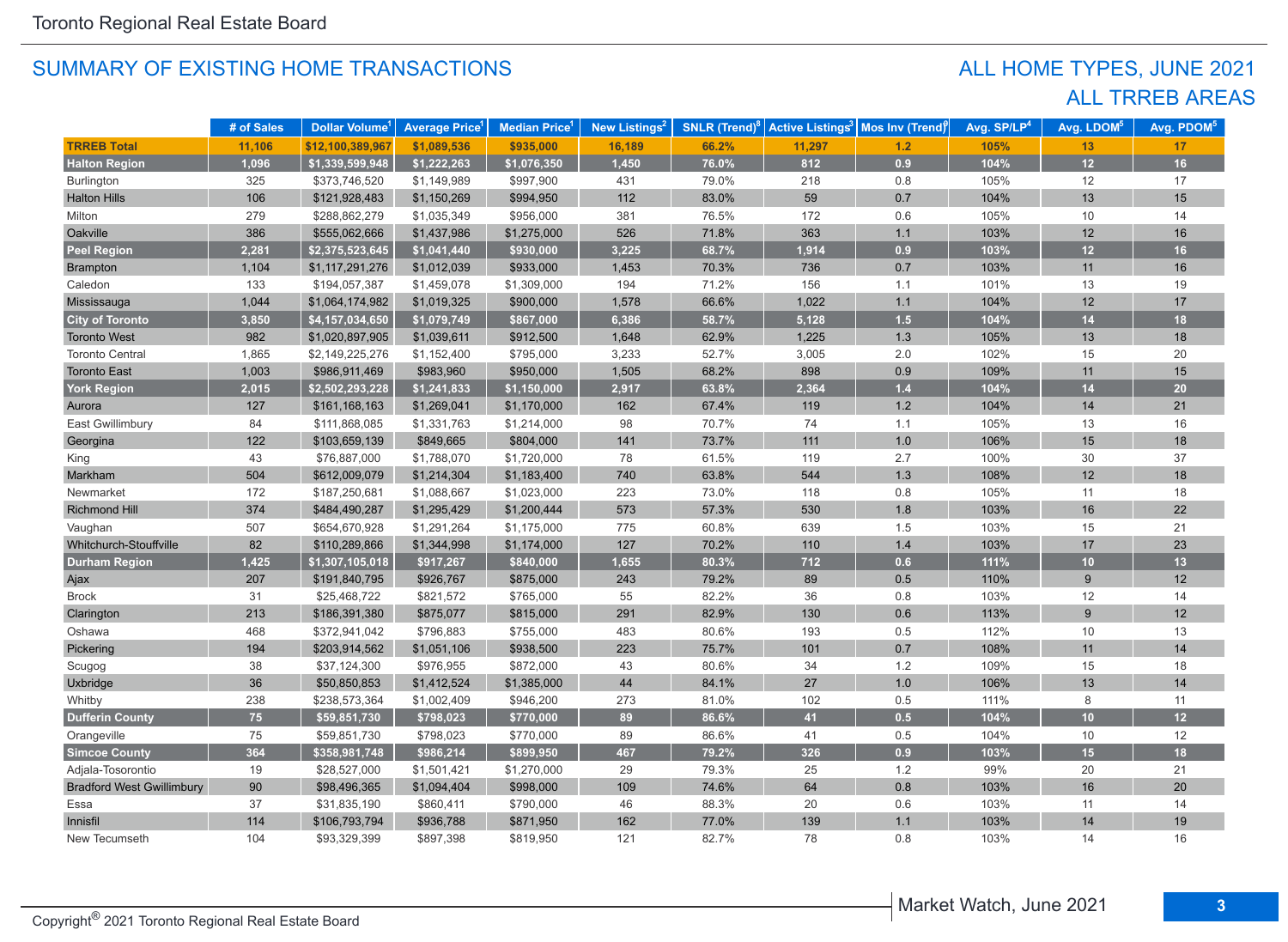## SUMMARY OF EXISTING HOME TRANSACTIONS **ALL HOME TYPES**, JUNE 2021 CITY OF TORONTO MUNICIPAL BREAKDOWN

|                              | # of Sales | Dollar Volume <sup>1</sup> | <b>Average Price</b> <sup>1</sup> | <b>Median Price</b> <sup>1</sup> | <b>New Listings<sup>2</sup></b> | <b>SNLR</b> (Trend) $8$ |        | Active Listings <sup>3</sup> Mos Inv (Trend) <sup>9</sup> | Avg. SP/LP <sup>4</sup> | Avg. LDOM <sup>5</sup> | Avg. PDOM <sup>5</sup> |
|------------------------------|------------|----------------------------|-----------------------------------|----------------------------------|---------------------------------|-------------------------|--------|-----------------------------------------------------------|-------------------------|------------------------|------------------------|
| <b>TRREB Total</b>           | 11,106     | \$12,100,389,967           | \$1,089,536                       | \$935,000                        | 16,189                          | 66.2%                   | 11,297 | 1.2                                                       | 105%                    | 13                     | 17                     |
| <b>City of Toronto Total</b> | 3,850      | \$4,157,034,650            | \$1,079,749                       | \$867,000                        | 6,386                           | 58.7%                   | 5,128  | $1.5$                                                     | 104%                    | 14                     | 18                     |
| <b>Toronto West</b>          | 982        | \$1,020,897,905            | \$1,039,611                       | \$912,500                        | 1,648                           | 62.9%                   | 1,225  | $1.3$                                                     | 105%                    | 13                     | 18                     |
| Toronto W01                  | 57         | \$86,727,363               | \$1,521,533                       | \$1,400,000                      | 119                             | 63.6%                   | 60     | 1.0                                                       | 106%                    | 10                     | 13                     |
| Toronto W02                  | 108        | \$141,802,172              | \$1,312,983                       | \$1,200,000                      | 178                             | 68.2%                   | 87     | 0.8                                                       | 109%                    | 9                      | 14                     |
| Toronto W03                  | 77         | \$78,594,695               | \$1,020,710                       | \$999,999                        | 142                             | 62.3%                   | 85     | 1.0                                                       | 110%                    | 13                     | 19                     |
| Toronto W04                  | 96         | \$84,560,960               | \$880,843                         | \$865,000                        | 164                             | 60.5%                   | 152    | 1.6                                                       | 105%                    | 15                     | 18                     |
| Toronto W05                  | 130        | \$105,960,159              | \$815,078                         | \$860,000                        | 215                             | 64.3%                   | 185    | 1.4                                                       | 104%                    | 15                     | 21                     |
| Toronto W06                  | 204        | \$191,002,422              | \$936,286                         | \$868,500                        | 328                             | 58.8%                   | 258    | $1.5$                                                     | 103%                    | 14                     | 20                     |
| Toronto W07                  | 22         | \$41,205,172               | \$1,872,962                       | \$1,575,000                      | 40                              | 61.3%                   | 30     | 1.3                                                       | 108%                    | 10                     | 13                     |
| Toronto W08                  | 179        | \$202,756,437              | \$1,132,718                       | \$720,024                        | 289                             | 63.1%                   | 219    | 1.3                                                       | 103%                    | 13                     | 17                     |
| Toronto W09                  | 39         | \$37,509,888               | \$961,792                         | \$901,000                        | 80                              | 61.5%                   | 74     | 1.4                                                       | 106%                    | 14                     | 16                     |
| Toronto W10                  | 70         | \$50,778,637               | \$725,409                         | \$565,000                        | 93                              | 68.4%                   | 75     | 1.1                                                       | 104%                    | 16                     | 22                     |
| <b>Toronto Central</b>       | 1,865      | \$2,149,225,276            | \$1,152,400                       | \$795,000                        | 3,233                           | 52.7%                   | 3,005  | 2.0                                                       | 102%                    | 15                     | 20                     |
| Toronto C01                  | 585        | \$495,243,601              | \$846,570                         | \$700,000                        | 951                             | 50.0%                   | 848    | 2.2                                                       | 104%                    | 14                     | 20                     |
| Toronto C02                  | 92         | \$157,763,116              | \$1,714,816                       | \$1,268,000                      | 196                             | 45.3%                   | 240    | 2.9                                                       | 101%                    | 20                     | 26                     |
| Toronto C03                  | 55         | \$93,699,799               | \$1,703,633                       | \$1,330,000                      | 113                             | 57.9%                   | 89     | $1.5$                                                     | 106%                    | 12                     | 14                     |
| Toronto C04                  | 98         | \$222,175,386              | \$2,267,096                       | \$1,990,000                      | 157                             | 59.3%                   | 128    | 1.5                                                       | 102%                    | 12                     | 16                     |
| Toronto C06                  | 35         | \$41,128,036               | \$1,175,087                       | \$790,000                        | 68                              | 57.7%                   | 55     | 1.5                                                       | 101%                    | 15                     | 19                     |
| Toronto C07                  | 126        | \$150,760,910              | \$1,196,515                       | \$836,500                        | 187                             | 55.1%                   | 200    | 1.9                                                       | 102%                    | 19                     | 24                     |
| Toronto C08                  | 287        | \$233,050,438              | \$812,022                         | \$695,000                        | 495                             | 48.7%                   | 471    | 2.3                                                       | 103%                    | 15                     | 21                     |
| Toronto C09                  | 33         | \$89,519,900               | \$2,712,724                       | \$2,681,000                      | 69                              | 51.3%                   | 72     | 2.4                                                       | 100%                    | 18                     | 22                     |
| Toronto C10                  | 98         | \$109,471,747              | \$1,117,059                       | \$810,000                        | 172                             | 54.6%                   | 146    | 1.9                                                       | 103%                    | 13                     | 18                     |
| Toronto C11                  | 62         | \$85,405,376               | \$1,377,506                       | \$1,102,500                      | 100                             | 58.4%                   | 71     | 1.5                                                       | 104%                    | 15                     | 23                     |
| Toronto C12                  | 24         | \$73,319,000               | \$3,054,958                       | \$2,280,000                      | 62                              | 47.7%                   | 109    | 3.7                                                       | 96%                     | 18                     | 24                     |
| Toronto C13                  | 70         | \$88,025,975               | \$1,257,514                       | \$890,000                        | 130                             | 61.3%                   | 102    | 1.5                                                       | 102%                    | 15                     | 20                     |
| Toronto C14                  | 137        | \$142,309,550              | \$1,038,756                       | \$730,000                        | 230                             | 55.1%                   | 237    | 2.0                                                       | 100%                    | 17                     | 22                     |
| Toronto C15                  | 163        | \$167,352,442              | \$1,026,702                       | \$768,000                        | 303                             | 59.6%                   | 237    | 1.6                                                       | 102%                    | 13                     | 17                     |
| <b>Toronto East</b>          | 1,003      | \$986,911,469              | \$983,960                         | \$950,000                        | 1,505                           | 68.2%                   | 898    | 0.9                                                       | 109%                    | 11                     | 15                     |
| Toronto E01                  | 100        | \$123,159,131              | \$1,231,591                       | \$1,179,500                      | 175                             | 65.9%                   | 95     | 0.8                                                       | 115%                    | 6                      | 10                     |
| Toronto E02                  | 84         | \$112,006,114              | \$1,333,406                       | \$1,228,500                      | 121                             | 65.8%                   | 56     | 0.8                                                       | 110%                    | $\,8\,$                | 12                     |
| Toronto E03                  | 126        | \$155,157,133              | \$1,231,406                       | \$1,151,000                      | 203                             | 64.2%                   | 120    | 0.9                                                       | 110%                    | 10                     | 14                     |
| Toronto E04                  | 116        | \$95,624,977               | \$824,353                         | \$857,500                        | 178                             | 69.1%                   | 105    | 0.8                                                       | 105%                    | 12                     | 18                     |
| Toronto E05                  | 87         | \$72,034,737               | \$827,985                         | \$739,000                        | 138                             | 66.9%                   | 107    | 1.1                                                       | 107%                    | 14                     | 16                     |
| Toronto E06                  | 42         | \$45,036,292               | \$1,072,293                       | \$965,000                        | 82                              | 63.3%                   | 47     | 1.1                                                       | 107%                    | 8                      | 12                     |
| Toronto E07                  | 102        | \$86,378,514               | \$846,848                         | \$832,500                        | 145                             | 71.4%                   | 87     | 1.0                                                       | 111%                    | 11                     | 14                     |
| Toronto E08                  | 73         | \$69,239,256               | \$948,483                         | \$975,000                        | 97                              | 69.6%                   | 63     | 1.1                                                       | 105%                    | 12                     | 17                     |
| Toronto E09                  | 125        | \$97,369,086               | \$778,953                         | \$710,000                        | 164                             | 70.3%                   | 85     | 0.9                                                       | 107%                    | 12                     | 15                     |
| Toronto E10                  | 63         | \$66,706,439               | \$1,058,832                       | \$1,045,000                      | 106                             | 68.8%                   | 68     | 1.0                                                       | 108%                    | 9                      | 13                     |
| Toronto E11                  | 85         | \$64,199,790               | \$755.292                         | \$789,000                        | 96                              | 75.2%                   | 65     | 0.8                                                       | 106%                    | 14                     | 20                     |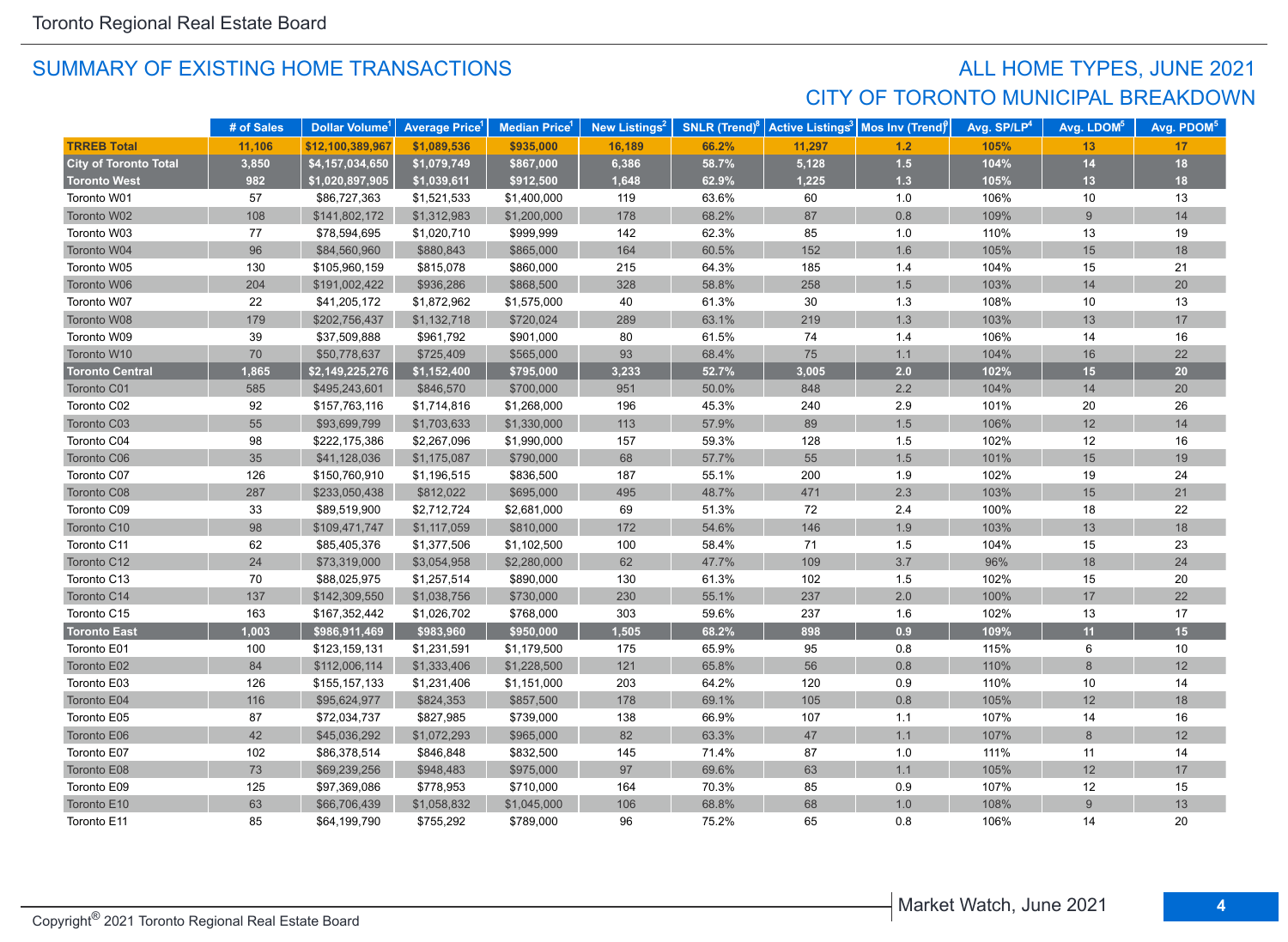## ALL TRREB AREAS ALL HOME TYPES, YEAR-TO-DATE 2021

|                                  | <b>Number of Sales</b> | Dollar Volume <sup>1</sup> | <b>Average Price</b> <sup>1</sup> | <b>Median Price</b> <sup>1</sup> | New Listings <sup>2</sup> | Avg. SP/LP <sup>4</sup> | Avg. LDOM <sup>5</sup> | Avg. PDOM <sup>5</sup> |
|----------------------------------|------------------------|----------------------------|-----------------------------------|----------------------------------|---------------------------|-------------------------|------------------------|------------------------|
| <b>TRREB Total</b>               | 70,133                 | \$75,437,568,273           | \$1,075,636                       | \$925,000                        | 102,952                   | 106%                    | 13                     | 17                     |
| <b>Halton Region</b>             | 7,098                  | \$8,607,202,884            | \$1,212,624                       | \$1,065,500                      | 9,690                     | 105%                    | 11                     | 14                     |
| <b>Burlington</b>                | 2,029                  | \$2,170,976,122            | \$1,069,973                       | \$953,000                        | 2,642                     | 106%                    | 12                     | 14                     |
| <b>Halton Hills</b>              | 650                    | \$714,645,645              | \$1,099,455                       | \$981,250                        | 835                       | 107%                    | 10                     | 12                     |
| Milton                           | 1,784                  | \$1,857,074,043            | \$1,040,961                       | \$955,000                        | 2,555                     | 106%                    | 9                      | 11                     |
| Oakville                         | 2,635                  | \$3,864,507,074            | \$1,466,606                       | \$1,300,000                      | 3,658                     | 104%                    | 12                     | 17                     |
| <b>Peel Region</b>               | 14,260                 | \$14,756,104,304           | \$1,034,790                       | \$935,000                        | 21,092                    | 105%                    | 11                     | 14                     |
| Brampton                         | 7,062                  | \$7,115,340,860            | \$1,007,553                       | \$935,000                        | 10,596                    | 105%                    | 9                      | 12                     |
| Caledon                          | 783                    | \$1,101,423,279            | \$1,406,671                       | \$1,255,000                      | 1,220                     | 103%                    | 12                     | 16                     |
| Mississauga                      | 6,415                  | \$6,539,340,165            | \$1,019,383                       | \$900,000                        | 9,276                     | 105%                    | 12                     | 17                     |
| <b>City of Toronto</b>           | 24,161                 | \$25,412,715,305           | \$1,051,807                       | \$835,000                        | 36,418                    | 106%                    | 15                     | 21                     |
| <b>Toronto West</b>              | 6,146                  | \$6,162,831,481            | \$1,002,739                       | \$880,000                        | 9,132                     | 107%                    | 14                     | 19                     |
| <b>Toronto Central</b>           | 12,046                 | \$13,323,626,718           | \$1,106,062                       | \$758,000                        | 18,662                    | 103%                    | 18                     | 25                     |
| <b>Toronto East</b>              | 5,969                  | \$5,926,257,106            | \$992,839                         | \$950,000                        | 8,624                     | 111%                    | 11                     | 14                     |
| <b>York Region</b>               | 12,856                 | \$16,073,388,759           | \$1,250,264                       | \$1,150,000                      | 19,984                    | 105%                    | 14                     | 19                     |
| Aurora                           | 835                    | \$1,061,247,029            | \$1,270,955                       | \$1,169,750                      | 1,243                     | 105%                    | 14                     | 18                     |
| <b>East Gwillimbury</b>          | 546                    | \$670,167,934              | \$1,227,414                       | \$1,165,000                      | 785                       | 107%                    | 13                     | 16                     |
| Georgina                         | 792                    | \$666,971,543              | \$842,136                         | \$800,000                        | 1,145                     | 107%                    | 13                     | 15                     |
| <b>King</b>                      | 323                    | \$644,006,278              | \$1,993,827                       | \$1,900,000                      | 573                       | 98%                     | 27                     | 38                     |
| Markham                          | 3,179                  | \$3,981,164,687            | \$1,252,332                       | \$1,188,000                      | 4,838                     | 108%                    | 13                     | 18                     |
| Newmarket                        | 1,131                  | \$1,218,720,245            | \$1,077,560                       | \$1,020,000                      | 1,636                     | 107%                    | 9                      | 13                     |
| Richmond Hill                    | 2,236                  | \$2,946,056,443            | \$1,317,557                       | \$1,220,444                      | 3,765                     | 105%                    | 16                     | 22                     |
| Vaughan                          | 3,182                  | \$4,073,408,157            | \$1,280,141                       | \$1,180,000                      | 5,062                     | 104%                    | 14                     | 20                     |
| Whitchurch-Stouffville           | 632                    | \$811,646,443              | \$1,284,251                       | \$1,127,500                      | 937                       | 105%                    | 16                     | 21                     |
| <b>Durham Region</b>             | 8,866                  | \$7,980,929,798            | \$900,173                         | \$840,000                        | 11,799                    | 112%                    | $\overline{9}$         | 11                     |
| Ajax                             | 1,304                  | \$1,241,261,254            | \$951,887                         | \$900,000                        | 1,796                     | 112%                    | 8                      | 10                     |
| <b>Brock</b>                     | 176                    | \$134,322,345              | \$763,195                         | \$738,000                        | 244                       | 106%                    | 12                     | 16                     |
| Clarington                       | 1,595                  | \$1,365,837,820            | \$856,325                         | \$805,000                        | 2,032                     | 114%                    | 8                      | 10                     |
| Oshawa                           | 2,632                  | \$2,042,398,634            | \$775,987                         | \$750,000                        | 3,478                     | 114%                    | 8                      | 10                     |
| Pickering                        | 1,091                  | \$1,108,131,652            | \$1,015,703                       | \$902,500                        | 1,533                     | 109%                    | 9                      | 12                     |
| Scugog                           | 211                    | \$206,992,981              | \$981,009                         | \$870,000                        | 276                       | 108%                    | 16                     | 19                     |
| Uxbridge                         | 233                    | \$293,701,042              | \$1,260,519                       | \$1,157,013                      | 290                       | 106%                    | 16                     | 17                     |
| Whitby                           | 1,624                  | \$1,588,284,070            | \$978,007                         | \$920,000                        | 2,150                     | 113%                    | $\overline{7}$         | 9                      |
| <b>Dufferin County</b>           | 435                    | \$342,619,518              | \$787,631                         | \$770,000                        | 536                       | 107%                    | $\overline{9}$         | 10 <sup>1</sup>        |
| Orangeville                      | 435                    | \$342,619,518              | \$787,631                         | \$770,000                        | 536                       | 107%                    | 9                      | 10                     |
| <b>Simcoe County</b>             | 2,457                  | \$2,264,607,705            | \$921,696                         | \$850,000                        | 3,433                     | 104%                    | 12                     | 15                     |
| Adjala-Tosorontio                | 140                    | \$161,461,691              | \$1,153,298                       | \$1,070,000                      | 184                       | 102%                    | 17                     | 19                     |
| <b>Bradford West Gwillimbury</b> | 596                    | \$621,305,905              | \$1,042,460                       | \$975,000                        | 866                       | 105%                    | 11                     | 14                     |
| <b>Essa</b>                      | 304                    | \$243,206,538              | \$800,022                         | \$735,000                        | 375                       | 105%                    | 11                     | 13                     |
| Innisfil                         | 775                    | \$689,803,350              | \$890,069                         | \$815,000                        | 1,151                     | 104%                    | 14                     | 18                     |
| New Tecumseth                    | 642                    | \$548,830,221              | \$854,876                         | \$810,000                        | 857                       | 104%                    | 11                     | 14                     |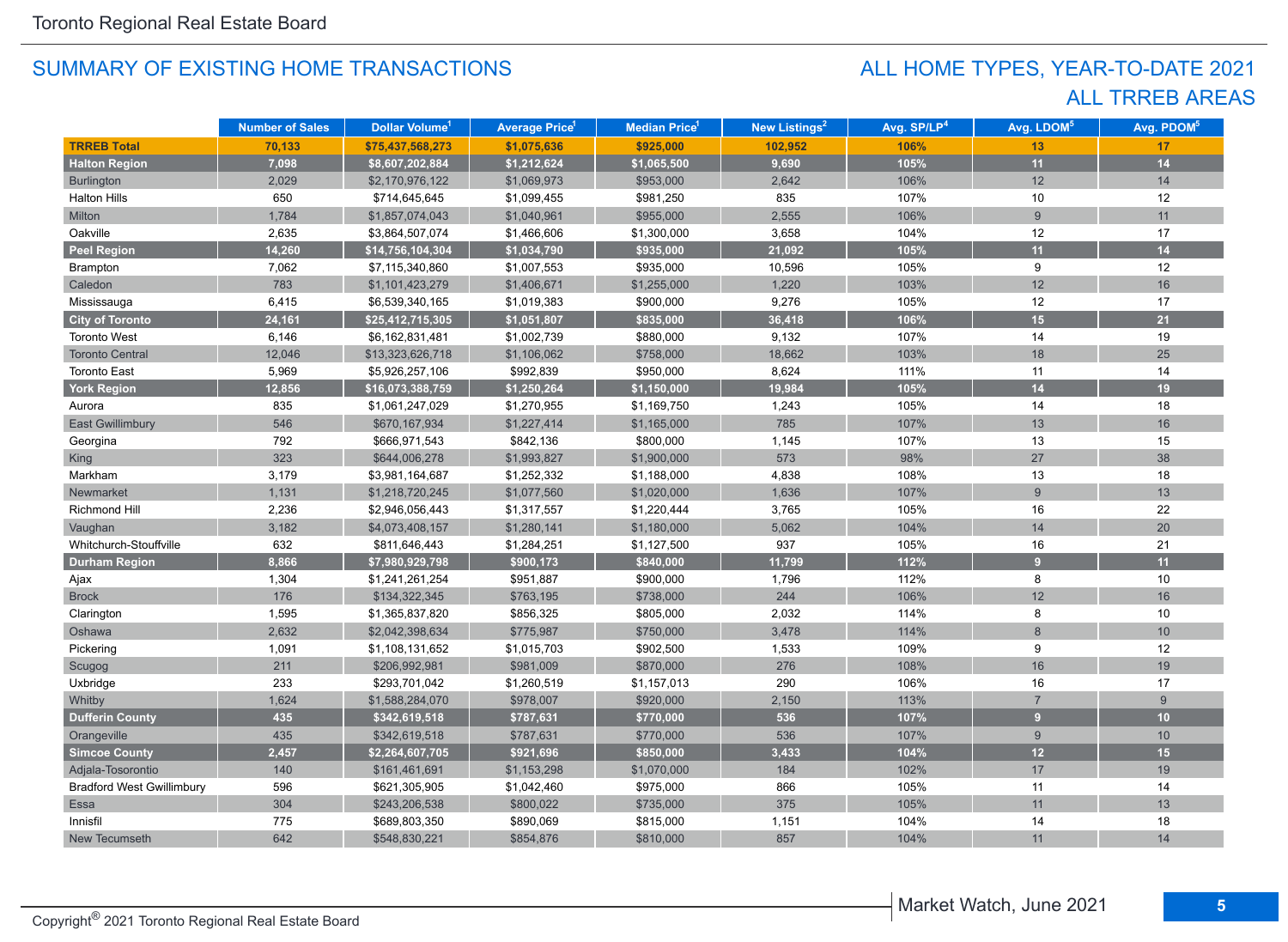## CITY OF TORONTO MUNICIPAL BREAKDOWN ALL HOME TYPES, YEAR-TO-DATE 2021

|                              | <b>Number of Sales</b> | Dollar Volume <sup>1</sup> | <b>Average Price</b> 1 | Median Price <sup>1</sup> | New Listings <sup>2</sup> | Avg. SP/LP <sup>4</sup> | Avg. LDOM <sup>5</sup> | Avg. PDOM <sup>5</sup> |
|------------------------------|------------------------|----------------------------|------------------------|---------------------------|---------------------------|-------------------------|------------------------|------------------------|
| <b>TRREB Total</b>           | 70,133                 | \$75,437,568,273           | \$1,075,636            | \$925,000                 | 102,952                   | 106%                    | 13                     | 17                     |
| <b>City of Toronto Total</b> | 24,161                 | \$25,412,715,305           | \$1,051,807            | \$835,000                 | 36,418                    | 106%                    | 15                     | 21                     |
| <b>Toronto West</b>          | 6,146                  | \$6,162,831,481            | \$1,002,739            | \$880,000                 | 9,132                     | 107%                    | 14                     | 19                     |
| Toronto W01                  | 400                    | \$522,025,140              | \$1,305,063            | \$1,074,440               | 558                       | 110%                    | 11                     | 14                     |
| Toronto W02                  | 602                    | \$752,986,000              | \$1,250,807            | \$1,200,000               | 866                       | 113%                    | 9                      | 13                     |
| Toronto W03                  | 446                    | \$450,632,108              | \$1,010,386            | \$985,000                 | 707                       | 112%                    | 12                     | 16                     |
| Toronto W04                  | 630                    | \$542,917,038              | \$861,773              | \$807,726                 | 970                       | 106%                    | 17                     | 22                     |
| Toronto W05                  | 798                    | \$659,096,663              | \$825,936              | \$857,245                 | 1,220                     | 105%                    | 16                     | 21                     |
| Toronto W06                  | 1,147                  | \$1,040,813,903            | \$907,423              | \$800,000                 | 1,753                     | 104%                    | 16                     | 22                     |
| Toronto W07                  | 166                    | \$263,482,228              | \$1,587,242            | \$1,465,000               | 247                       | 108%                    | 14                     | 21                     |
| Toronto W08                  | 1,169                  | \$1,300,425,471            | \$1,112,426            | \$728,500                 | 1,630                     | 104%                    | 15                     | 21                     |
| Toronto W09                  | 297                    | \$276,147,638              | \$929,790              | \$890,000                 | 474                       | 106%                    | 14                     | 19                     |
| Toronto W10                  | 491                    | \$354,305,292              | \$721,599              | \$588,000                 | 707                       | 104%                    | 16                     | $20\,$                 |
| <b>Toronto Central</b>       | 12,046                 | \$13,323,626,718           | \$1,106,062            | \$758,000                 | 18,662                    | 103%                    | 18                     | 25                     |
| Toronto C01                  | 3,865                  | \$3,250,970,369            | \$841,131              | \$706,100                 | 5,699                     | 104%                    | 18                     | 27                     |
| Toronto C02                  | 541                    | \$883,813,106              | \$1,633,666            | \$1,210,000               | 1,040                     | 102%                    | 22                     | 30                     |
| Toronto C03                  | 352                    | \$595,393,138              | \$1,691,458            | \$1,338,500               | 614                       | 105%                    | 14                     | 18                     |
| Toronto C04                  | 613                    | \$1,360,770,994            | \$2,219,855            | \$2,140,000               | 950                       | 103%                    | 13                     | 19                     |
| Toronto C06                  | 253                    | \$294,315,581              | \$1,163,303            | \$990,000                 | 403                       | 104%                    | 13                     | 19                     |
| Toronto C07                  | 792                    | \$892,460,089              | \$1,126,844            | \$800,000                 | 1,253                     | 103%                    | 19                     | 26                     |
| Toronto C08                  | 1,812                  | \$1,434,746,373            | \$791,803              | \$685,000                 | 2,800                     | 103%                    | 19                     | 27                     |
| Toronto C09                  | 208                    | \$469,371,965              | \$2,256,596            | \$1,664,950               | 337                       | 101%                    | 20                     | 27                     |
| Toronto C10                  | 600                    | \$620,617,932              | \$1,034,363            | \$778,000                 | 904                       | 104%                    | 18                     | 26                     |
| Toronto C11                  | 304                    | \$376,494,926              | \$1,238,470            | \$741,000                 | 501                       | 104%                    | 14                     | 21                     |
| Toronto C12                  | 215                    | \$663,403,765              | \$3,085,599            | \$2,750,000               | 424                       | 99%                     | 21                     | 33                     |
| Toronto C13                  | 480                    | \$604,792,029              | \$1,259,983            | \$910,000                 | 749                       | 105%                    | 16                     | 20                     |
| Toronto C14                  | 896                    | \$890,907,263              | \$994,316              | \$699,000                 | 1,362                     | 102%                    | 18                     | 25                     |
| Toronto C15                  | 1,115                  | \$985,569,188              | \$883,919              | \$672,000                 | 1,626                     | 104%                    | 16                     | 23                     |
| <b>Toronto East</b>          | 5,969                  | \$5,926,257,106            | \$992,839              | \$950,000                 | 8,624                     | 111%                    | 11                     | 14                     |
| Toronto E01                  | 616                    | \$766,544,026              | \$1,244,390            | \$1,232,654               | 909                       | 116%                    | 9                      | 11                     |
| Toronto E02                  | 471                    | \$672,583,405              | \$1,427,990            | \$1,307,176               | 684                       | 112%                    | 9                      | 12                     |
| Toronto E03                  | 697                    | \$841,072,275              | \$1,206,703            | \$1,200,000               | 1,076                     | 113%                    | 9                      | 13                     |
| Toronto E04                  | 670                    | \$571,514,042              | \$853,006              | \$875,000                 | 987                       | 109%                    | 11                     | 14                     |
| Toronto E05                  | 536                    | \$475,240,212              | \$886,642              | \$789,000                 | 813                       | 110%                    | 12                     | 14                     |
| Toronto E06                  | 265                    | \$303,148,637              | \$1,143,957            | \$1,040,000               | 426                       | 108%                    | 11                     | 13                     |
| Toronto E07                  | 635                    | \$520,315,819              | \$819,395              | \$765,000                 | 882                       | 111%                    | 11                     | 14                     |
| Toronto E08                  | 417                    | \$403,943,350              | \$968,689              | \$918,000                 | 589                       | 107%                    | 13                     | 18                     |
| Toronto E09                  | 724                    | \$555,919,016              | \$767,844              | \$690,000                 | 923                       | 109%                    | 13                     | 18                     |
| Toronto E10                  | 396                    | \$401,350,661              | \$1,013,512            | \$999,999                 | 602                       | 108%                    | 12                     | 15                     |
| Toronto E11                  | 542                    | \$414,625,663              | \$764,992              | \$765,000                 | 733                       | 109%                    | 12                     | 14                     |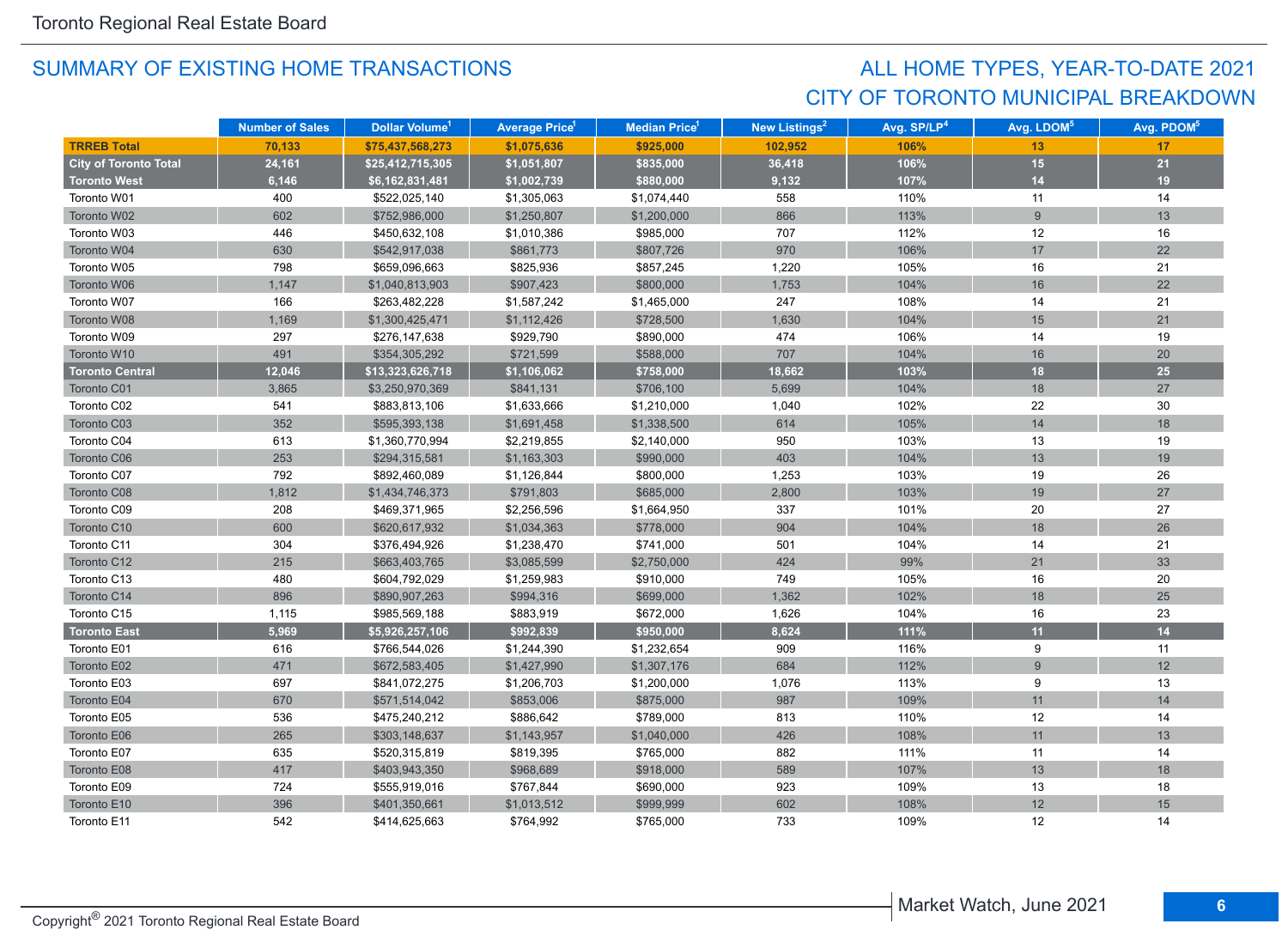## DETACHED, JUNE 2021 ALL TRREB AREAS

|                                  | Number of Sales <sup>1</sup> | Dollar Volume <sup>1</sup> | <b>Average Price<sup>1</sup></b> | Median Price <sup>1</sup> | New Listings <sup>2</sup> | <b>Active Listings<sup>3</sup></b> | Avg. SP/LP <sup>4</sup> | Avg. LDOM <sup>5</sup> |
|----------------------------------|------------------------------|----------------------------|----------------------------------|---------------------------|---------------------------|------------------------------------|-------------------------|------------------------|
| <b>TRREB Total</b>               | 5,169                        | \$7,275,574,505            | \$1,407,540                      | \$1,250,000               | 7,256                     | 4,880                              | 105%                    | 12                     |
| <b>Halton Region</b>             | 579                          | \$905,894,703              | \$1,564,585                      | \$1,385,000               | 802                       | 457                                | 103%                    | 12                     |
| Burlington                       | 168                          | \$250,403,449              | \$1,490,497                      | \$1,340,000               | 223                       | 108                                | 104%                    | 11                     |
| <b>Halton Hills</b>              | 80                           | \$102,421,106              | \$1,280,264                      | \$1,210,000               | 89                        | 50                                 | 104%                    | 14                     |
| Milton                           | 119                          | \$155,665,279              | \$1,308,112                      | \$1,251,000               | 184                       | 95                                 | 105%                    | 11                     |
| Oakville                         | 212                          | \$397,404,869              | \$1,874,551                      | \$1,663,736               | 306                       | 204                                | 103%                    | 12                     |
| <b>Peel Region</b>               | 1,074                        | \$1,451,564,795            | \$1,351,550                      | \$1,240,000               | 1,455                     | 819                                | 103%                    | 11                     |
| Brampton                         | 594                          | \$710,725,066              | \$1,196,507                      | \$1,128,500               | 782                       | 380                                | 103%                    | 10                     |
| Caledon                          | 106                          | \$170,841,387              | \$1,611,711                      | \$1,426,750               | 150                       | 126                                | 101%                    | 13                     |
| Mississauga                      | 374                          | \$569,998,342              | \$1,524,060                      | \$1,350,000               | 523                       | 313                                | 104%                    | 10                     |
| <b>City of Toronto</b>           | 1,085                        | \$1,844,371,338            | \$1,699,881                      | \$1,340,000               | 1,749                     | 1,338                              | 104%                    | 12                     |
| <b>Toronto West</b>              | 348                          | \$514,242,179              | \$1,477,707                      | \$1,222,500               | 563                       | 393                                | 105%                    | 12                     |
| <b>Toronto Central</b>           | 326                          | \$812,566,695              | \$2,492,536                      | \$2,150,000               | 547                       | 578                                | 101%                    | 17                     |
| <b>Toronto East</b>              | 411                          | \$517,562,464              | \$1,259,276                      | \$1,137,500               | 639                       | 367                                | 108%                    | 10                     |
| <b>York Region</b>               | 1,138                        | \$1,750,310,298            | \$1,538,058                      | \$1,425,500               | 1,667                     | 1,483                              | 104%                    | 15                     |
| Aurora                           | 77                           | \$118,121,563              | \$1,534,046                      | \$1,400,000               | 105                       | 81                                 | 104%                    | 14                     |
| <b>East Gwillimbury</b>          | 73                           | \$101,273,586              | \$1,387,309                      | \$1,300,000               | 89                        | 69                                 | 105%                    | 14                     |
| Georgina                         | 110                          | \$94,982,639               | \$863,479                        | \$827,750                 | 134                       | 89                                 | 107%                    | 14                     |
| King                             | 35                           | \$69,411,000               | \$1,983,171                      | \$1,975,000               | 69                        | 113                                | 100%                    | 34                     |
| Markham                          | 235                          | \$381,832,162              | \$1,624,818                      | \$1,600,000               | 333                       | 283                                | 107%                    | 12                     |
| Newmarket                        | 113                          | \$139,715,623              | \$1,236,421                      | \$1,202,000               | 158                       | 86                                 | 105%                    | 12                     |
| <b>Richmond Hill</b>             | 186                          | \$326,004,278              | \$1,752,711                      | \$1,597,500               | 301                       | 340                                | 102%                    | 18                     |
| Vaughan                          | 250                          | \$429,573,659              | \$1,718,295                      | \$1,520,444               | 389                       | 337                                | 102%                    | 15                     |
| Whitchurch-Stouffville           | 59                           | \$89,395,788               | \$1,515,183                      | \$1,320,000               | 89                        | 85                                 | 102%                    | 18                     |
| <b>Durham Region</b>             | 967                          | \$986,580,484              | \$1,020,249                      | \$950,500                 | 1,162                     | 493                                | 111%                    | 9                      |
| Ajax                             | 118                          | \$122,729,795              | \$1,040,083                      | \$982,500                 | 150                       | 55                                 | 112%                    | 9                      |
| <b>Brock</b>                     | 31                           | \$25,468,722               | \$821,572                        | \$765,000                 | 54                        | 35                                 | 103%                    | 12                     |
| Clarington                       | 149                          | \$143,411,772              | \$962,495                        | \$880,000                 | 213                       | 99                                 | 113%                    | 9                      |
| Oshawa                           | 323                          | \$282,475,883              | \$874,538                        | \$838,000                 | 329                       | 113                                | 112%                    | 9                      |
| Pickering                        | 118                          | \$150,477,261              | \$1,275,231                      | \$1,175,056               | 136                       | 57                                 | 109%                    | 11                     |
| Scugog                           | 36                           | \$35,584,300               | \$988,453                        | \$888,500                 | 43                        | 29                                 | 108%                    | 15                     |
| Uxbridge                         | 30                           | \$46,288,853               | \$1,542,962                      | \$1,466,500               | 38                        | 23                                 | 106%                    | 13                     |
| Whitby                           | 162                          | \$180,143,898              | \$1,111,999                      | \$1,060,000               | 199                       | 82                                 | 111%                    | 8                      |
| <b>Dufferin County</b>           | 45                           | \$40,232,130               | \$894,047                        | \$861,231                 | 51                        | $20\degree$                        | 104%                    | 9                      |
| Orangeville                      | 45                           | \$40,232,130               | \$894,047                        | \$861,231                 | 51                        | 20                                 | 104%                    | 9                      |
| <b>Simcoe County</b>             | 281                          | \$296,620,757              | \$1,055,590                      | \$970,000                 | 370                       | 270                                | 103%                    | 15                     |
| Adjala-Tosorontio                | 19                           | \$28,527,000               | \$1,501,421                      | \$1,270,000               | 28                        | 24                                 | 99%                     | 20                     |
| <b>Bradford West Gwillimbury</b> | 69                           | \$81,255,365               | \$1,177,614                      | \$1,067,000               | 85                        | 55                                 | 103%                    | 18                     |
| Essa                             | 27                           | \$25,051,500               | \$927,833                        | \$912,500                 | 39                        | 19                                 | 102%                    | 13                     |
| Innisfil                         | 92                           | \$88,692,994               | \$964,054                        | \$887,500                 | 130                       | 117                                | 103%                    | 14                     |
| New Tecumseth                    | 74                           | \$73,093,898               | \$987,755                        | \$900,000                 | 88                        | 55                                 | 104%                    | 14                     |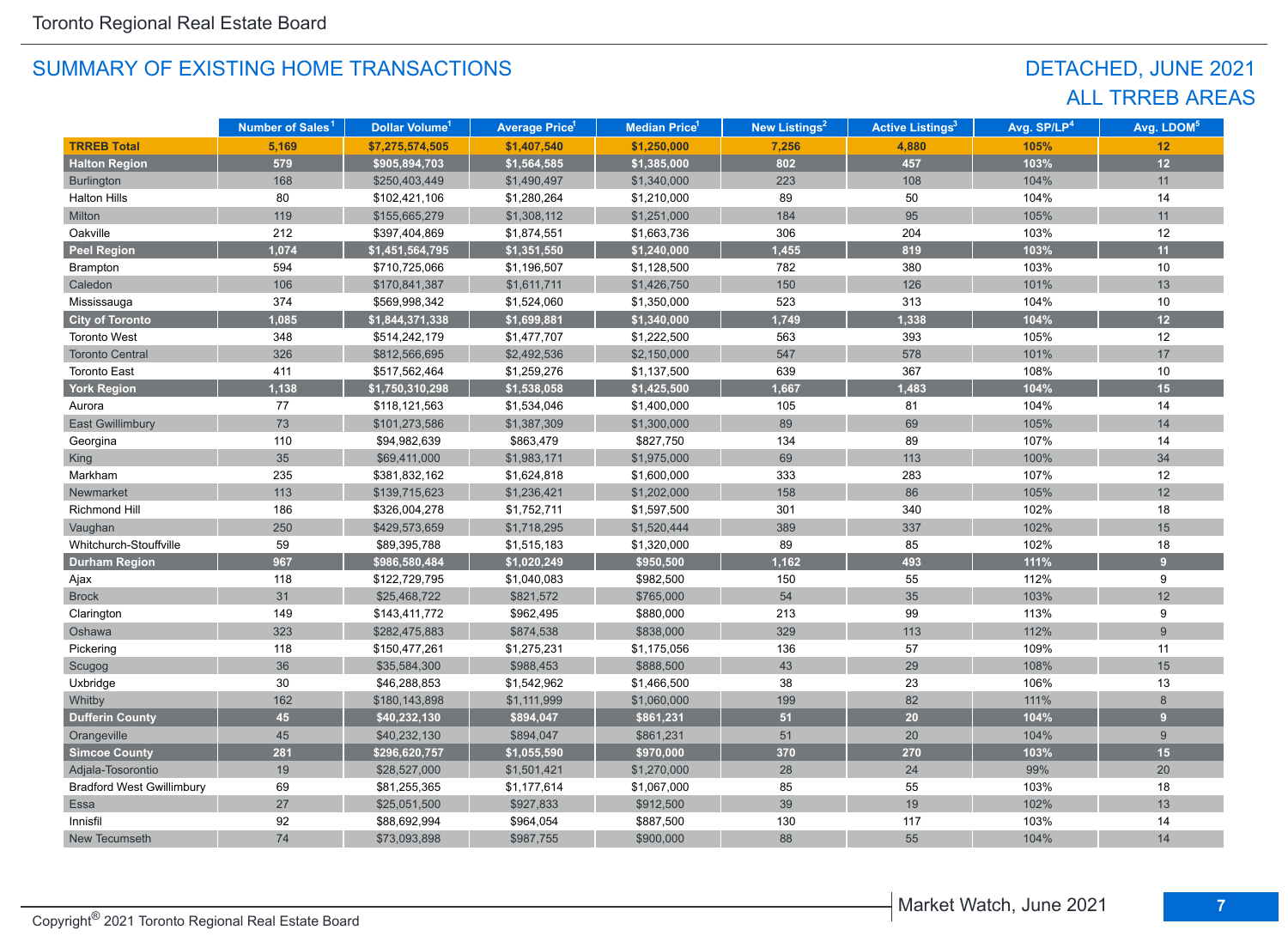## DETACHED, JUNE 2021 CITY OF TORONTO MUNICIPAL BREAKDOWN

|                        | Number of Sales <sup>1</sup> | Dollar Volume <sup>1</sup> | <b>Average Price</b> 1 | <b>Median Price</b> <sup>1</sup> | <b>New Listings<sup>2</sup></b> | <b>Active Listings<sup>3</sup></b> | Avg. SP/LP <sup>4</sup> | Avg. LDOM <sup>5</sup> |
|------------------------|------------------------------|----------------------------|------------------------|----------------------------------|---------------------------------|------------------------------------|-------------------------|------------------------|
| <b>TRREB Total</b>     | 5.169                        | \$7,275,574,505            | \$1,407,540            | \$1,250,000                      | 7.256                           | 4.880                              | 105%                    | 12                     |
| <b>City of Toronto</b> | 1,085                        | \$1,844,371,338            | \$1,699,881            | \$1,340,000                      | 1,749                           | 1,338                              | 104%                    | $12$                   |
| <b>Toronto West</b>    | 348                          | \$514,242,179              | \$1,477,707            | \$1,222,500                      | 563                             | 393                                | 105%                    | $12$                   |
| Toronto W01            | 15                           | \$37,898,499               | \$2,526,567            | \$2,060,000                      | 30                              | 20                                 | 102%                    | 11                     |
| Toronto W02            | 25                           | \$53,948,757               | \$2,157,950            | \$1,865,000                      | 44                              | 26                                 | 108%                    | 8                      |
| Toronto W03            | 43                           | \$41,946,897               | \$975,509              | \$960,000                        | 72                              | 39                                 | 108%                    | 13                     |
| Toronto W04            | 49                           | \$55,584,724               | \$1,134,382            | \$1,041,000                      | 80                              | 74                                 | 106%                    | 16                     |
| Toronto W05            | 32                           | \$37,438,659               | \$1,169,958            | \$1,100,000                      | 60                              | 43                                 | 104%                    | 10                     |
| Toronto W06            | 55                           | \$70,305,809               | \$1,278,287            | \$1,201,000                      | $72\,$                          | 44                                 | 104%                    | $\overline{9}$         |
| Toronto W07            | 22                           | \$41,205,172               | \$1,872,962            | \$1,575,000                      | 33                              | 19                                 | 108%                    | 10                     |
| Toronto W08            | 62                           | \$124,123,637              | \$2,001,994            | \$1,725,000                      | 100                             | 65                                 | 103%                    | 11                     |
| Toronto W09            | 18                           | \$23,653,888               | \$1,314,105            | \$1,247,500                      | 39                              | 38                                 | 107%                    | 14                     |
| Toronto W10            | 27                           | \$28,136,137               | \$1,042,079            | \$990,000                        | 33                              | 25                                 | 106%                    | 16                     |
| <b>Toronto Central</b> | 326                          | \$812,566,695              | \$2,492,536            | \$2,150,000                      | 547                             | 578                                | 101%                    | 17                     |
| Toronto C01            | 9                            | \$16,328,358               | \$1,814,262            | \$1,800,000                      | 17                              | 16                                 | 108%                    | 10                     |
| Toronto C02            | 12                           | \$42,047,700               | \$3,503,975            | \$2,933,850                      | 32                              | 34                                 | 107%                    | 5                      |
| Toronto C03            | 26                           | \$60,955,298               | \$2,344,435            | \$1,970,149                      | 47                              | 35                                 | 106%                    | 11                     |
| Toronto C04            | 64                           | \$181,518,068              | \$2,836,220            | \$2,637,509                      | 93                              | 76                                 | 101%                    | 11                     |
| Toronto C06            | 15                           | \$27,831,036               | \$1,855,402            | \$1,625,000                      | 26                              | 23                                 | 99%                     | 19                     |
| Toronto C07            | 46                           | \$91,480,000               | \$1,988,696            | \$1,743,000                      | 56                              | 71                                 | 101%                    | 29                     |
| Toronto C08            | $\overline{2}$               | \$4,810,000                | \$2,405,000            | \$2,405,000                      | 2                               | $6\overline{6}$                    | 102%                    | 13                     |
| Toronto C09            | 15                           | \$54,783,000               | \$3,652,200            | \$3,567,000                      | 22                              | 20                                 | 100%                    | 16                     |
| Toronto C10            | 21                           | \$44,943,100               | \$2,140,148            | \$2,120,000                      | 18                              | 12                                 | 99%                     | 14                     |
| Toronto C11            | 19                           | \$48,683,688               | \$2,562,299            | \$2,335,000                      | 25                              | 11                                 | 105%                    | 6                      |
| Toronto C12            | 12                           | \$53,031,000               | \$4,419,250            | \$4,565,000                      | 38                              | 85                                 | 96%                     | 17                     |
| Toronto C13            | 22                           | \$49,550,875               | \$2,252,313            | \$1,870,000                      | 49                              | 40                                 | 101%                    | 13                     |
| Toronto C14            | 28                           | \$63,017,172               | \$2,250,613            | \$1,800,000                      | 60                              | 94                                 | 98%                     | 28                     |
| Toronto C15            | 35                           | \$73,587,400               | \$2,102,497            | \$1,720,000                      | 62                              | 55                                 | 100%                    | 19                     |
| <b>Toronto East</b>    | 411                          | \$517,562,464              | \$1,259,276            | \$1,137,500                      | 639                             | 367                                | 108%                    | 10                     |
| Toronto E01            | 12                           | \$19,259,111               | \$1,604,926            | \$1,498,000                      | 30                              | 17                                 | 115%                    | 6                      |
| Toronto E02            | 36                           | \$64,111,290               | \$1,780,869            | \$1,520,000                      | 60                              | 25                                 | 110%                    | $6\phantom{1}$         |
| Toronto E03            | 68                           | \$96,157,742               | \$1,414,084            | \$1,257,263                      | 117                             | 72                                 | 109%                    | 9                      |
| Toronto E04            | 43                           | \$45,430,477               | \$1,056,523            | \$1,025,000                      | 81                              | 55                                 | 106%                    | 11                     |
| Toronto E05            | 26                           | \$32,294,100               | \$1,242,081            | \$1,265,000                      | 35                              | 32                                 | 107%                    | 11                     |
| Toronto E06            | 32                           | \$36,245,292               | \$1,132,665            | \$1,030,550                      | 46                              | 21                                 | 106%                    | 8                      |
| Toronto E07            | 32                           | \$39,717,938               | \$1,241,186            | \$1,200,000                      | 49                              | 28                                 | 113%                    | 12                     |
| Toronto E08            | 41                           | \$51,533,368               | \$1,256,911            | \$1,120,000                      | 54                              | 30                                 | 105%                    | 13                     |
| Toronto E09            | 57                           | \$57,553,718               | \$1,009,714            | \$1,000,000                      | 66                              | 24                                 | 109%                    | 10                     |
| Toronto E10            | 42                           | \$52,896,739               | \$1,259,446            | \$1,247,500                      | 68                              | 40                                 | 108%                    | $\,8\,$                |
| Toronto E11            | 22                           | \$22,362,689               | \$1,016,486            | \$941,500                        | 33                              | 23                                 | 108%                    | 9                      |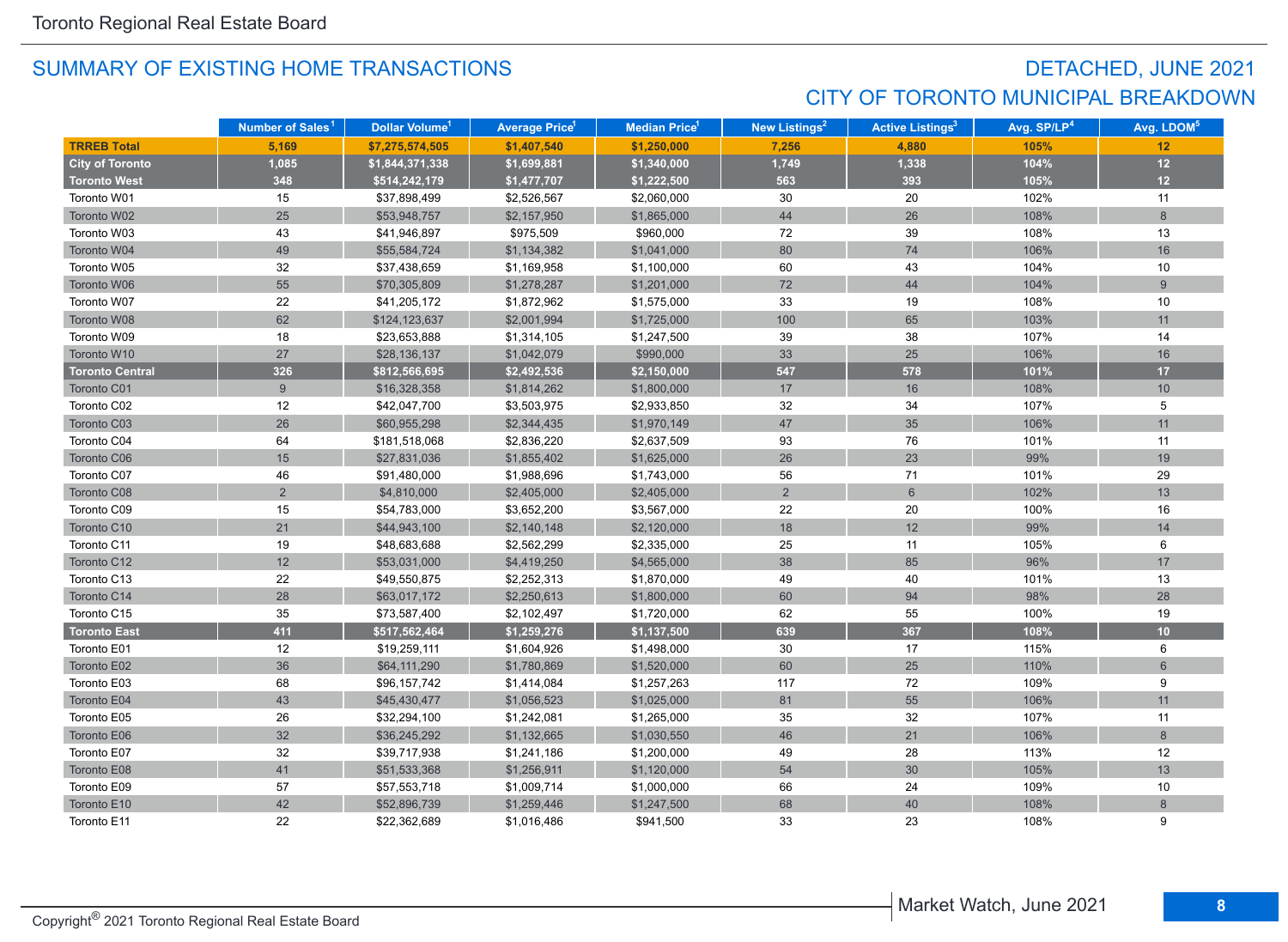## SEMI-DETACHED, JUNE 2021 ALL TRREB AREAS

|                                  | Number of Sales <sup>1</sup> | Dollar Volume <sup>1</sup> | <b>Average Price<sup>1</sup></b> | Median Price <sup>1</sup> | New Listings <sup>2</sup> | <b>Active Listings<sup>3</sup></b> | Avg. SP/LP <sup>4</sup> | Avg. LDOM <sup>5</sup>  |
|----------------------------------|------------------------------|----------------------------|----------------------------------|---------------------------|---------------------------|------------------------------------|-------------------------|-------------------------|
| <b>TRREB Total</b>               | 1,056                        | \$1,114,755,896            | \$1,055,640                      | \$965,000                 | 1,370                     | 661                                | 108%                    | 10                      |
| <b>Halton Region</b>             | 71                           | \$68,844,604               | \$969,642                        | \$956,500                 | 79                        | 37                                 | 105%                    | $\overline{\mathbf{9}}$ |
| <b>Burlington</b>                | 22                           | \$20,742,905               | \$942,859                        | \$949,000                 | 27                        | 15                                 | 105%                    | $\overline{7}$          |
| <b>Halton Hills</b>              | 5                            | \$4,036,100                | \$807,220                        | \$770,000                 | 3                         | 3                                  | 109%                    | 10                      |
| Milton                           | 33                           | \$31,477,299               | \$953,858                        | \$935,000                 | 35                        | 14                                 | 103%                    | 12                      |
| Oakville                         | 11                           | \$12,588,300               | \$1,144,391                      | \$1,150,000               | 14                        | 5                                  | 110%                    | 6                       |
| <b>Peel Region</b>               | 348                          | \$321,071,181              | \$922,618                        | \$912,500                 | 444                       | 198                                | 104%                    | 10                      |
| Brampton                         | 187                          | \$167,604,947              | \$896,283                        | \$880,000                 | 232                       | 98                                 | 104%                    | 9                       |
| Caledon                          | $6\phantom{1}$               | \$5,072,500                | \$845,417                        | \$842,500                 | 10                        | $\overline{7}$                     | 103%                    | 11                      |
| Mississauga                      | 155                          | \$148,393,734              | \$957,379                        | \$940,000                 | 202                       | 93                                 | 104%                    | 11                      |
| <b>City of Toronto</b>           | 422                          | \$534,692,696              | \$1,267,044                      | \$1,180,000               | 590                       | 305                                | 111%                    | 11                      |
| <b>Toronto West</b>              | 137                          | \$159,950,877              | \$1,167,525                      | \$1,071,000               | 199                       | 101                                | 110%                    | 13                      |
| <b>Toronto Central</b>           | 124                          | \$187,477,070              | \$1,511,912                      | \$1,379,000               | 188                       | 126                                | 108%                    | 11                      |
| <b>Toronto East</b>              | 161                          | \$187,264,749              | \$1,163,135                      | \$1,080,000               | 203                       | 78                                 | 114%                    | 9                       |
| <b>York Region</b>               | 113                          | \$115,490,475              | \$1,022,040                      | \$1,045,000               | 153                       | 89                                 | 108%                    | 10                      |
| Aurora                           | 8                            | \$7,169,900                | \$896,238                        | \$822,500                 | 6                         | 4                                  | 101%                    | 11                      |
| <b>East Gwillimbury</b>          | 6                            | \$6,021,499                | \$1,003,583                      | \$1,000,000               | $\overline{2}$            | $\overline{1}$                     | 102%                    | 10 <sup>1</sup>         |
| Georgina                         | $\overline{2}$               | \$1,445,000                | \$722,500                        | \$722,500                 | $\mathbf{1}$              | $\mathbf 0$                        | 103%                    | 12                      |
| King                             | $\overline{0}$               | \$0                        | \$0                              |                           | $\overline{0}$            | $\overline{1}$                     |                         |                         |
| Markham                          | 27                           | \$31,303,676               | \$1,159,395                      | \$1,157,000               | 42                        | 22                                 | 115%                    | 8                       |
| Newmarket                        | 18                           | \$14,363,900               | \$797,994                        | \$767,500                 | 20                        | 10                                 | 107%                    | $\overline{9}$          |
| <b>Richmond Hill</b>             | 14                           | \$14,700,500               | \$1,050,036                      | \$1,045,000               | 30                        | 22                                 | 105%                    | 18                      |
| Vaughan                          | 32                           | \$34,851,000               | \$1,089,094                      | \$1,097,500               | 44                        | 23                                 | 105%                    | $\overline{9}$          |
| Whitchurch-Stouffville           | 6                            | \$5,635,000                | \$939,167                        | \$930,000                 | 8                         | 6                                  | 103%                    | 9                       |
| <b>Durham Region</b>             | 85                           | \$62,428,940               | \$734,458                        | \$706,000                 | 85                        | 18                                 | 114%                    | $\overline{z}$          |
| Ajax                             | 17                           | \$14,106,500               | \$829,794                        | \$825,000                 | 16                        | 3                                  | 110%                    | $\overline{7}$          |
| <b>Brock</b>                     | $\overline{0}$               | \$0                        | \$0                              |                           | $\mathbf{1}$              | $\overline{1}$                     |                         | $\sim$                  |
| Clarington                       | 8                            | \$5,319,500                | \$664,938                        | \$669,000                 | 8                         | $\pmb{0}$                          | 115%                    | 6                       |
| Oshawa                           | 48                           | \$32,854,940               | \$684,478                        | \$678,950                 | 44                        | $\overline{7}$                     | 117%                    | $\overline{7}$          |
| Pickering                        | 8                            | \$7,020,000                | \$877,500                        | \$875,000                 | $\overline{7}$            | 3                                  | 112%                    | 5                       |
| Scugog                           |                              | \$780,000                  | \$780,000                        | \$780,000                 | $\mathsf{O}\xspace$       | $\mathbf{0}$                       | 111%                    | 15                      |
| Uxbridge                         | 0                            | \$0                        | \$0                              |                           | 2                         | $\mathbf{1}$                       | ÷.                      |                         |
| Whitby                           | 3                            | \$2,348,000                | \$782,667                        | \$805,000                 | $\overline{7}$            | $\sqrt{3}$                         | 108%                    | 11                      |
| <b>Dufferin County</b>           | 6 <sup>1</sup>               | \$3,844,000                | \$640,667                        | \$642,500                 | 10                        | $\overline{7}$                     | 104%                    | $\mathbf{8}$            |
| Orangeville                      | $6\phantom{1}$               | \$3,844,000                | \$640,667                        | \$642,500                 | $10$                      | $\overline{7}$                     | 104%                    | 8                       |
| <b>Simcoe County</b>             | 11                           | \$8,384,000                | \$762,182                        | \$775,000                 | 9 <sup>°</sup>            | $\overline{7}$                     | 106%                    | 10 <sub>1</sub>         |
| Adjala-Tosorontio                | $\mathbf 0$                  | \$0                        | $$0$$                            |                           | $\mathbf{1}$              | $\mathbf{1}$                       | ÷                       |                         |
| <b>Bradford West Gwillimbury</b> | $\overline{7}$               | \$5,538,000                | \$791,143                        | \$785,000                 | 4                         | $\mathbf{1}$                       | 109%                    | 10                      |
| Essa                             | $\mathbf{1}$                 | \$631,000                  | \$631,000                        | \$631,000                 | $\overline{0}$            | $\overline{0}$                     | 105%                    | $\overline{4}$          |
| Innisfil                         | 0                            | \$0                        | \$0                              |                           | 0                         | 0                                  |                         |                         |
| New Tecumseth                    | 3                            | \$2,215,000                | \$738,333                        | \$775,000                 |                           | 5                                  | 98%                     | 13                      |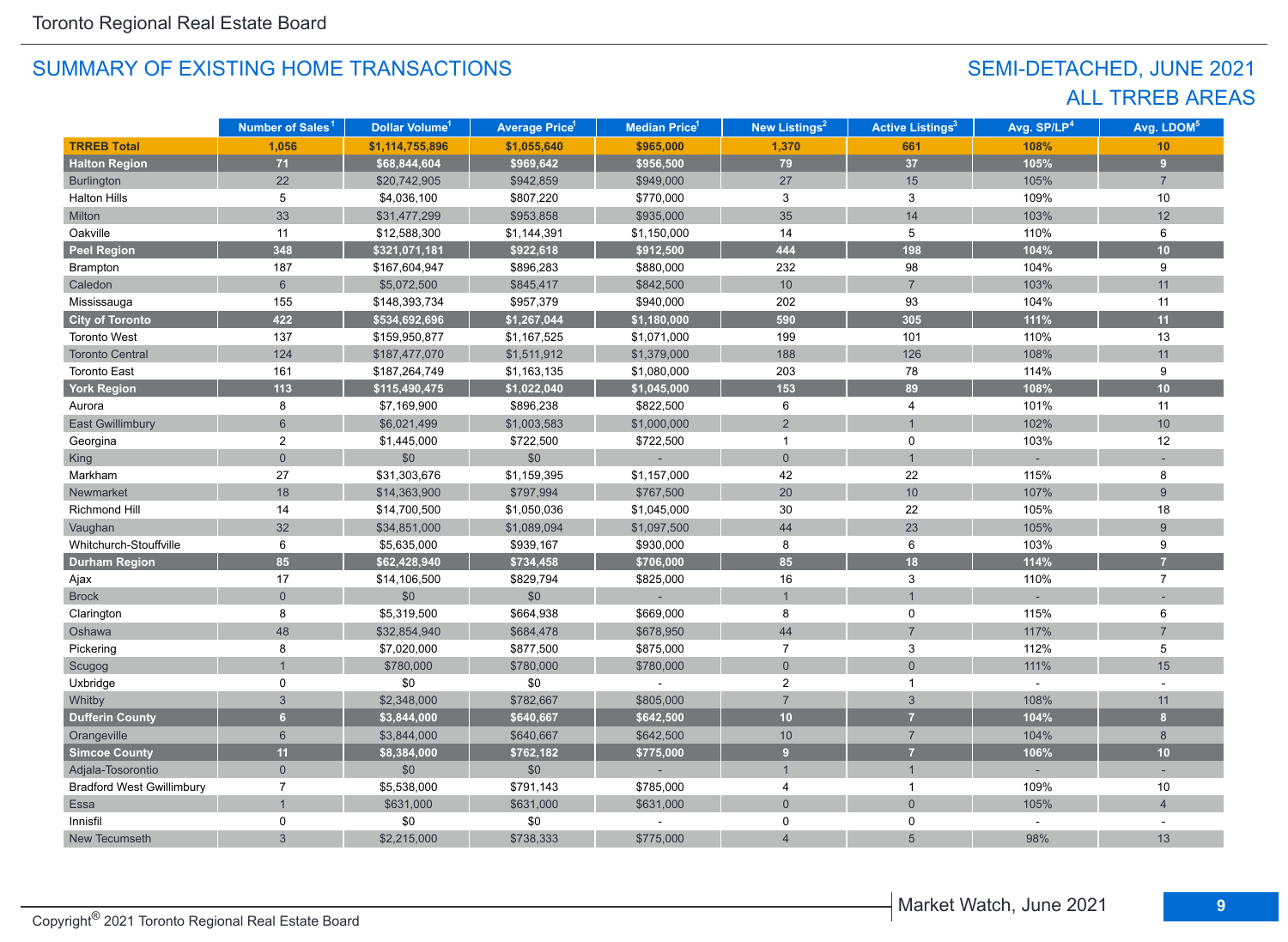## SEMI-DETACHED, JUNE 2021 CITY OF TORONTO MUNICIPAL BREAKDOWN

|                        | Number of Sales <sup>1</sup> | Dollar Volume <sup>1</sup> | <b>Average Price<sup>1</sup></b> | Median Price <sup>1</sup> | New Listings <sup>2</sup> | <b>Active Listings<sup>3</sup></b> | Avg. SP/LP <sup>4</sup> | Avg. LDOM <sup>5</sup> |
|------------------------|------------------------------|----------------------------|----------------------------------|---------------------------|---------------------------|------------------------------------|-------------------------|------------------------|
| <b>TRREB Total</b>     | 1,056                        | \$1,114,755,896            | \$1,055,640                      | \$965,000                 | 1,370                     | 661                                | 108%                    | 10                     |
| <b>City of Toronto</b> | 422                          | \$534,692,696              | \$1,267,044                      | \$1,180,000               | 590                       | 305                                | 111%                    | 11                     |
| <b>Toronto West</b>    | 137                          | \$159,950,877              | \$1,167,525                      | \$1,071,000               | 199                       | 101                                | 110%                    | 13                     |
| Toronto W01            | 16                           | \$26,486,464               | \$1,655,404                      | \$1,578,750               | 25                        | 5                                  | 115%                    | $\overline{7}$         |
| Toronto W02            | 33                           | \$42,823,215               | \$1,297,673                      | \$1,285,000               | 49                        | 23                                 | 112%                    | 10                     |
| Toronto W03            | 28                           | \$32,123,798               | \$1,147,279                      | \$1,173,000               | 50                        | 27                                 | 114%                    | 13                     |
| Toronto W04            | $\mathfrak{S}$               | \$2,740,000                | \$913,333                        | \$900,000                 | $\,6\,$                   | $\overline{5}$                     | 100%                    | 16                     |
| Toronto W05            | 39                           | \$35,805,000               | \$918,077                        | \$930,000                 | 51                        | 29                                 | 104%                    | 14                     |
| Toronto W06            | 12                           | \$14,232,900               | \$1,186,075                      | \$1,200,000               | 9                         | $5\overline{)}$                    | 109%                    | 29                     |
| Toronto W07            | 0                            | \$0                        | \$0                              |                           | 0                         | 0                                  | $\mathcal{L}$           |                        |
| Toronto W08            | $\overline{2}$               | \$2,325,000                | \$1,162,500                      | \$1,162,500               | 5                         | $\overline{4}$                     | 111%                    | $\overline{7}$         |
| Toronto W09            | $\overline{c}$               | \$1,736,000                | \$868,000                        | \$868,000                 | 2                         | $\mathbf{1}$                       | 109%                    | 4                      |
| Toronto W10            | $\overline{2}$               | \$1,678,500                | \$839,250                        | \$839,250                 | $\overline{2}$            | $\overline{2}$                     | 100%                    | 21                     |
| <b>Toronto Central</b> | 124                          | \$187,477,070              | \$1,511,912                      | \$1,379,000               | 188                       | 126                                | 108%                    | 11                     |
| Toronto C01            | 24                           | \$44,397,888               | \$1,849,912                      | \$1,877,500               | 43                        | 39                                 | 110%                    | 15                     |
| Toronto C02            | 13                           | \$25,494,018               | \$1,961,078                      | \$1,621,000               | 24                        | 18                                 | 104%                    | 14                     |
| Toronto C03            | 14                           | \$19,523,999               | \$1,394,571                      | \$1,262,000               | 19                        | 14                                 | 107%                    | 14                     |
| Toronto C04            | 8                            | \$13,373,650               | \$1,671,706                      | \$1,585,075               | 12                        | 6                                  | 115%                    | 6                      |
| Toronto C06            | $\overline{2}$               | \$2,050,000                | \$1,025,000                      | \$1,025,000               | $\overline{2}$            |                                    | 103%                    |                        |
| Toronto C07            | 6                            | \$6,596,000                | \$1,099,333                      | \$1,125,000               | 9                         | 5                                  | 109%                    | $\overline{7}$         |
| Toronto C08            | $\overline{4}$               | \$5,571,000                | \$1,392,750                      | \$1,272,500               | 12                        | $\overline{9}$                     | 112%                    | $5\phantom{.}$         |
| Toronto C09            | $\overline{2}$               | \$7,651,000                | \$3,825,500                      | \$3,825,500               | 3                         | 3                                  | 102%                    | 6                      |
| Toronto C10            | 12                           | \$17,475,001               | \$1,456,250                      | \$1,427,500               | 10                        |                                    | 116%                    | 8                      |
| Toronto C11            | 9                            | \$14,166,000               | \$1,574,000                      | \$1,530,000               | 9                         | $\mathbf{1}$                       | 108%                    | 15                     |
| Toronto C12            |                              | \$1,330,000                | \$1,330,000                      | \$1,330,000               | $\mathbf{1}$              | $\mathbf 0$                        | 99%                     | $\mathbf 0$            |
| Toronto C13            | 10                           | \$10,176,000               | \$1,017,600                      | \$937,500                 | 13                        | 10                                 | 106%                    | 11                     |
| Toronto C14            |                              | \$1,406,714                | \$1,406,714                      | \$1,406,714               | $\overline{2}$            | $\overline{2}$                     | 117%                    | 6                      |
| Toronto C15            | 18                           | \$18,265,800               | \$1,014,767                      | \$960,000                 | 29                        | 17                                 | 104%                    | 11                     |
| <b>Toronto East</b>    | 161                          | \$187,264,749              | \$1,163,135                      | \$1,080,000               | 203                       | 78                                 | 114%                    | 9                      |
| Toronto E01            | 48                           | \$63,543,720               | \$1,323,828                      | \$1,289,250               | 73                        | 32                                 | 118%                    | 6                      |
| Toronto E02            | 23                           | \$27,626,000               | \$1,201,130                      | \$1,190,000               | 28                        | $\overline{7}$                     | 112%                    | 9                      |
| Toronto E03            | 38                           | \$46,829,652               | \$1,232,359                      | \$1,163,750               | 46                        | 16                                 | 114%                    | 9                      |
| Toronto E04            | 12                           | \$10,630,600               | \$885,883                        | \$870,000                 | $\overline{9}$            | $\overline{2}$                     | 108%                    | 12                     |
| Toronto E05            | 9                            | \$8,577,599                | \$953,067                        | \$962,000                 | 10                        | 5                                  | 112%                    | 8                      |
| Toronto E06            | $\mathfrak{S}$               | \$4,212,500                | \$1,404,167                      | \$1,555,000               | 11                        | 5                                  | 117%                    | 2                      |
| Toronto E07            | 10                           | \$9,503,088                | \$950,309                        | \$961,000                 | 12                        | $\overline{4}$                     | 111%                    | 8                      |
| Toronto E08            |                              | \$855,490                  | \$855,490                        | \$855,490                 | $\mathbf{1}$              | $\mathbf 0$                        | 101%                    | $5\phantom{.}$         |
| Toronto E09            | 3                            | \$2,782,000                | \$927,333                        | \$850,000                 | 4                         | $\overline{c}$                     | 102%                    | 11                     |
| Toronto E10            | $\overline{2}$               | \$1,875,000                | \$937,500                        | \$937,500                 | $\mathfrak{S}$            | $\overline{2}$                     | 98%                     | 17                     |
| Toronto E11            | 12                           | \$10,829,100               | \$902.425                        | \$890,000                 | 6                         | 3                                  | 107%                    | 18                     |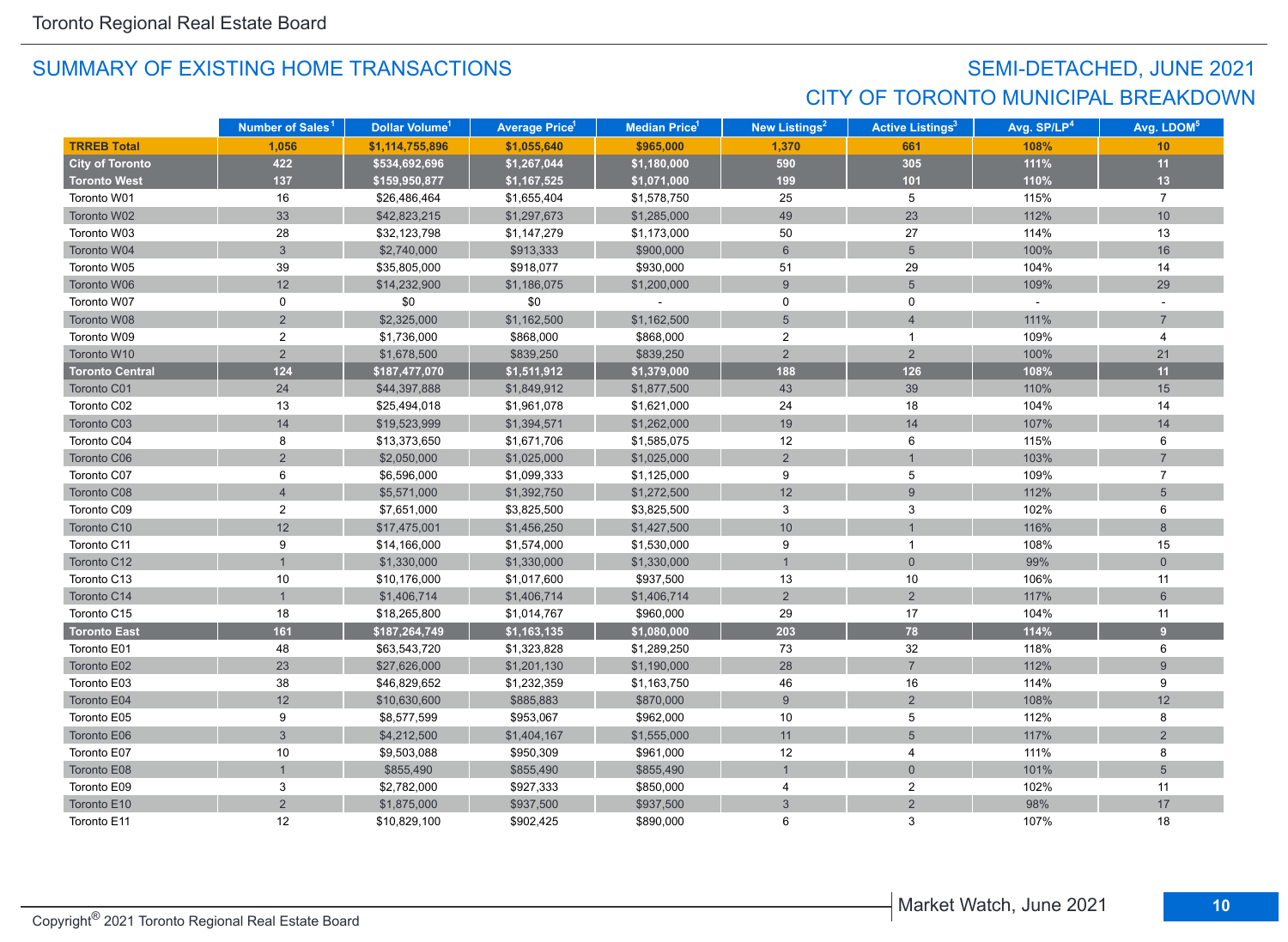## ATT/ROW/TWNHOUSE, JUNE 2021 ALL TRREB AREAS

|                                  | Number of Sales <sup>1</sup> | Dollar Volume <sup>1</sup> | <b>Average Price<sup>1</sup></b> | Median Price <sup>1</sup> | New Listings <sup>2</sup> | <b>Active Listings<sup>3</sup></b> | Avg. SP/LP <sup>4</sup> | Avg. LDOM <sup>5</sup> |
|----------------------------------|------------------------------|----------------------------|----------------------------------|---------------------------|---------------------------|------------------------------------|-------------------------|------------------------|
| <b>TRREB Total</b>               | 1,079                        | \$1,019,884,141            | \$945,212                        | \$890,000                 | 1,365                     | 687                                | 106%                    | 11                     |
| <b>Halton Region</b>             | 184                          | \$173,047,969              | \$940,478                        | \$904,000                 | 224                       | 97                                 | 105%                    | $\overline{9}$         |
| Burlington                       | 18                           | \$15,458,000               | \$858,778                        | \$848,000                 | 25                        | 11                                 | 105%                    | $\overline{7}$         |
| <b>Halton Hills</b>              | 12                           | \$9,920,000                | \$826,667                        | \$790,000                 | 11                        | $\overline{c}$                     | 106%                    | $\overline{7}$         |
| Milton                           | 86                           | \$75,167,080               | \$874,036                        | \$877,000                 | 111                       | 34                                 | 105%                    | 8                      |
| Oakville                         | 68                           | \$72,502,889               | \$1,066,219                      | \$1,062,500               | 77                        | 50                                 | 104%                    | 11                     |
| <b>Peel Region</b>               | 229                          | \$193,998,426              | \$847,155                        | \$852,000                 | 285                       | 130                                | 105%                    | 11                     |
| <b>Brampton</b>                  | 175                          | \$144,857,214              | \$827,756                        | \$827,000                 | 211                       | 93                                 | 104%                    | 12                     |
| Caledon                          | 18                           | \$15,727,500               | \$873,750                        | \$887,500                 | 25                        | 14                                 | 103%                    | 9                      |
| Mississauga                      | 36                           | \$33,413,712               | \$928,159                        | \$925,750                 | 49                        | 23                                 | 107%                    | $\overline{7}$         |
| <b>City of Toronto</b>           | 126                          | \$157,006,874              | \$1,246,086                      | \$1,160,000               | 216                       | 150                                | 105%                    | 10                     |
| <b>Toronto West</b>              | 31                           | \$35,584,736               | \$1,147,895                      | \$1,185,000               | 58                        | 40                                 | 105%                    | 10                     |
| <b>Toronto Central</b>           | 48                           | \$74,463,999               | \$1,551,333                      | \$1,345,500               | 83                        | 72                                 | 104%                    | 11                     |
| <b>Toronto East</b>              | 47                           | \$46,958,139               | \$999,109                        | \$911,000                 | 75                        | 38                                 | 109%                    | 10                     |
| <b>York Region</b>               | 297                          | \$307,178,443              | \$1,034,271                      | \$1,015,000               | 389                       | $211$                              | 108%                    | 12                     |
| Aurora                           | 20                           | \$19,068,200               | \$953,410                        | \$942,500                 | 24                        | 10                                 | 107%                    | 11                     |
| <b>East Gwillimbury</b>          | $\overline{4}$               | \$3,768,000                | \$942,000                        | \$942,500                 | $6\phantom{1}$            | $\overline{4}$                     | 105%                    | 10                     |
| Georgina                         | 9                            | \$6,696,500                | \$744,056                        | \$750,000                 | 5                         | 0                                  | 105%                    | 24                     |
| King                             | $\overline{3}$               | \$3,762,000                | \$1,254,000                      | \$1,292,000               | $\overline{2}$            |                                    | 98%                     | 12                     |
| Markham                          | 62                           | \$68,015,476               | \$1,097,024                      | \$1,052,500               | 110                       | 66                                 | 113%                    | 10                     |
| Newmarket                        | 28                           | \$24,196,258               | \$864,152                        | \$880,000                 | 32                        | 16                                 | 102%                    | 13                     |
| Richmond Hill                    | 65                           | \$72,707,550               | \$1,118,578                      | \$1,100,300               | 73                        | 44                                 | 108%                    | 14                     |
| Vaughan                          | 92                           | \$96,245,081               | \$1,046,142                      | \$1,050,000               | 122                       | 61                                 | 106%                    | 11                     |
| Whitchurch-Stouffville           | 14                           | \$12,719,378               | \$908,527                        | \$915,000                 | 15                        | 9                                  | 107%                    | 12                     |
| <b>Durham Region</b>             | 181                          | \$140,501,528              | \$776,252                        | \$770,000                 | 180                       | 70                                 | 110%                    | 10                     |
| Ajax                             | 44                           | \$35,926,300               | \$816,507                        | \$805,000                 | 46                        | 16                                 | 108%                    | 9                      |
| <b>Brock</b>                     | $\overline{0}$               | \$0                        | \$0                              |                           | $\mathbf{0}$              | $\mathbf 0$                        |                         |                        |
| Clarington                       | 31                           | \$22,810,828               | \$735,833                        | \$730,000                 | 36                        | 13                                 | 118%                    | 8                      |
| Oshawa                           | 33                           | \$23,676,900               | \$717,482                        | \$705,000                 | 32                        | 19                                 | 109%                    | 16                     |
| Pickering                        | 19                           | \$15,422,500               | \$811,711                        | \$803,000                 | 22                        | 8                                  | 105%                    | 12                     |
| Scugog                           | $\overline{0}$               | $$0$$                      | \$0                              |                           | $\mathbf{0}$              | $5\overline{)}$                    |                         |                        |
| Uxbridge                         | $\overline{2}$               | \$1,558,000                | \$779,000                        | \$779,000                 | 0                         | 0                                  | 106%                    | 19                     |
| Whitby                           | 52                           | \$41,107,000               | \$790,519                        | \$779,500                 | 44                        | 9                                  | 112%                    | $6\phantom{1}$         |
| <b>Dufferin County</b>           | 16 <sup>°</sup>              | \$11,756,200               | \$734,763                        | \$740,000                 | 20                        | 9 <sup>°</sup>                     | 104%                    | 10                     |
| Orangeville                      | 16                           | \$11,756,200               | \$734,763                        | \$740,000                 | 20                        | 9                                  | 104%                    | 10                     |
| <b>Simcoe County</b>             | 46                           | \$36,394,701               | \$791,189                        | \$727,500                 | 51                        | 20                                 | 103%                    | 10                     |
| Adjala-Tosorontio                | $\overline{0}$               | \$0                        | \$0                              |                           | $\mathbf{0}$              | $\mathbf{0}$                       |                         |                        |
| <b>Bradford West Gwillimbury</b> | 12                           | \$10,067,000               | \$838,917                        | \$829,500                 | 17                        | 5                                  | 105%                    | 12                     |
| Essa                             | $\overline{7}$               | \$4,652,690                | \$664,670                        | \$665,000                 | $5\phantom{.}$            |                                    | 106%                    | $6\overline{6}$        |
| Innisfil                         | 13                           | \$11,887,000               | \$914,385                        | \$720,000                 | 16                        | $\overline{7}$                     | 102%                    | 6                      |
| New Tecumseth                    | 14                           | \$9,788,011                | \$699,144                        | \$696,056                 | 13                        | $\overline{7}$                     | 102%                    | 14                     |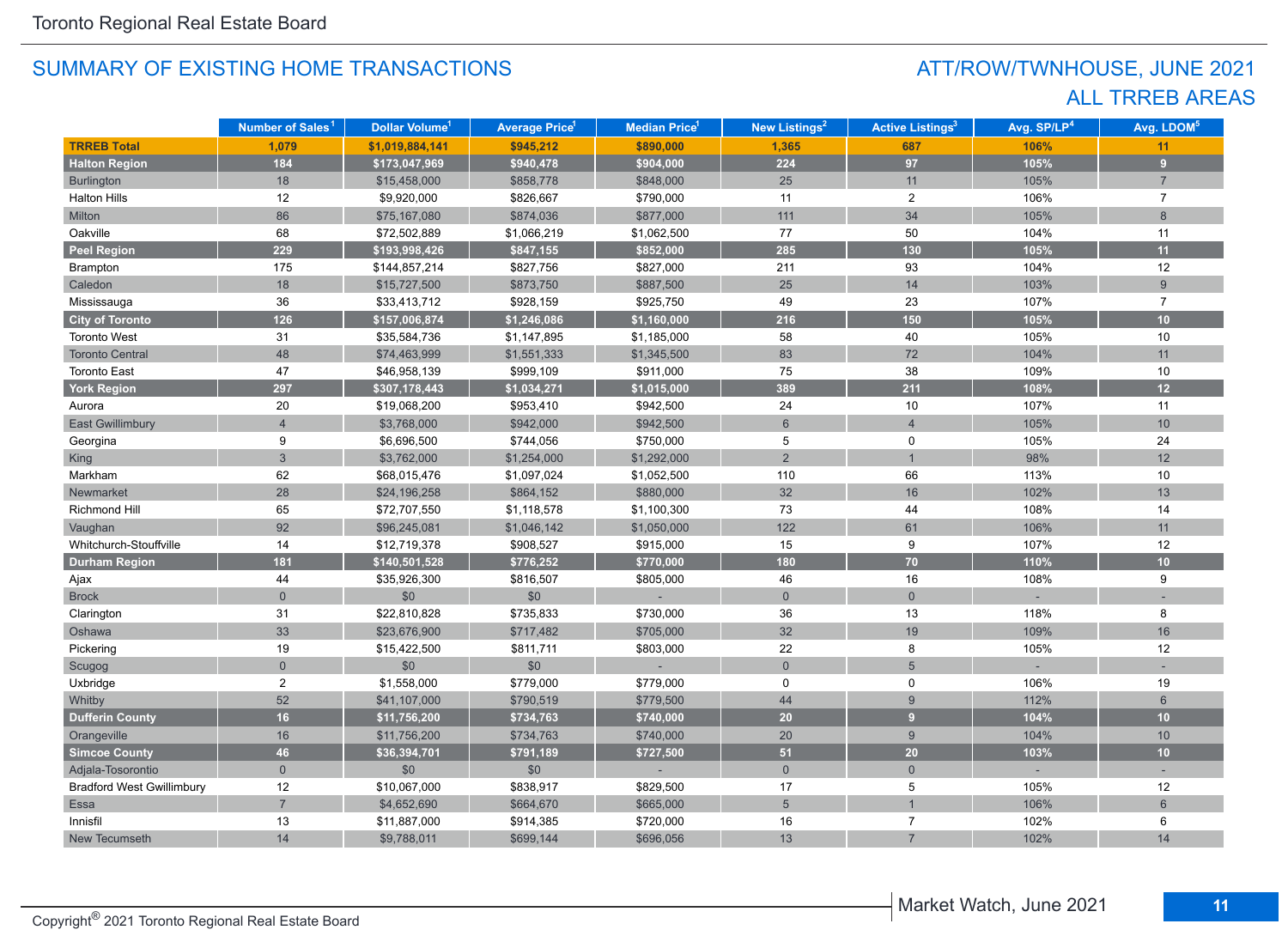## ATT/ROW/TWNHOUSE, JUNE 2021 CITY OF TORONTO MUNICIPAL BREAKDOWN

|                        | Number of Sales <sup>1</sup> | Dollar Volume <sup>1</sup> | <b>Average Price<sup>1</sup></b> | <b>Median Price<sup>1</sup></b> | New Listings <sup>2</sup> | <b>Active Listings<sup>3</sup></b> | Avg. SP/LP <sup>4</sup> | Avg. LDOM <sup>5</sup> |
|------------------------|------------------------------|----------------------------|----------------------------------|---------------------------------|---------------------------|------------------------------------|-------------------------|------------------------|
| <b>TRREB Total</b>     | 1,079                        | \$1,019,884,141            | \$945,212                        | \$890,000                       | 1,365                     | 687                                | 106%                    | 11                     |
| <b>City of Toronto</b> | 126                          | \$157,006,874              | \$1,246,086                      | \$1,160,000                     | 216                       | 150                                | 105%                    | 10                     |
| <b>Toronto West</b>    | 31                           | \$35,584,736               | \$1,147,895                      | \$1,185,000                     | 58                        | 40                                 | 105%                    | 10                     |
| Toronto W01            | $\overline{c}$               | \$2,730,000                | \$1,365,000                      | \$1,365,000                     | $\overline{4}$            | $\overline{2}$                     | 107%                    | $\mathbf{3}$           |
| Toronto W02            | 8                            | \$11,365,000               | \$1,420,625                      | \$1,426,000                     | 16                        | $10$                               | 111%                    | $\overline{7}$         |
| Toronto W03            | 4                            | \$3,290,000                | \$822,500                        | \$782,500                       | 4                         | $\mathbf{1}$                       | 100%                    | 15                     |
| Toronto W04            | $\overline{3}$               | \$3,378,036                | \$1,126,012                      | \$1,190,036                     | $\overline{4}$            | $\mathbf{0}$                       | 107%                    | $\overline{4}$         |
| Toronto W05            | $\overline{2}$               | \$2,068,000                | \$1,034,000                      | \$1,034,000                     | 12                        | 17                                 | 99%                     | 13                     |
| Toronto W06            | 10                           | \$11,043,700               | \$1,104,370                      | \$1,202,500                     | 11                        | $\overline{2}$                     | 102%                    | 13                     |
| Toronto W07            | $\mathbf 0$                  | \$0                        | \$0                              | $\bar{\phantom{a}}$             | 3                         | $\overline{2}$                     | $\mathbf{r}$            | $\sim$                 |
| Toronto W08            | $\overline{0}$               | \$0                        | \$0                              |                                 | $\mathbf{1}$              | $\overline{2}$                     |                         |                        |
| Toronto W09            | 1                            | \$820,000                  | \$820,000                        | \$820,000                       | $\mathbf{3}$              | $\overline{4}$                     | 98%                     | 10                     |
| Toronto W10            | $\mathbf{1}$                 | \$890,000                  | \$890,000                        | \$890,000                       | $\mathbf{0}$              | $\mathbf{0}$                       | 99%                     | 19                     |
| <b>Toronto Central</b> | 48                           | \$74,463,999               | \$1,551,333                      | \$1,345,500                     | 83                        | $72$                               | 104%                    | 11                     |
| Toronto C01            | 16                           | \$25,688,000               | \$1,605,500                      | \$1,502,500                     | 30                        | 27                                 | 106%                    | 15                     |
| Toronto C02            | $\overline{7}$               | \$14,259,999               | \$2,037,143                      | \$1,550,000                     | $\overline{7}$            | $\overline{7}$                     | 99%                     | 14                     |
| Toronto C03            | $\mathbf{0}$                 | \$0                        | \$0                              |                                 | $\mathbf 0$               | $\mathbf{0}$                       |                         |                        |
| Toronto C04            | 4                            | \$5,911,000                | \$1,477,750                      | \$1,110,000                     | 8                         | 6                                  | 110%                    | $\overline{7}$         |
| Toronto C06            | $\overline{0}$               | \$0                        | \$0                              |                                 | $\mathbf{0}$              |                                    |                         |                        |
| Toronto C07            | $\overline{2}$               | \$2,285,000                | \$1,142,500                      | \$1,142,500                     | 6                         | 6                                  | 110%                    | $\overline{4}$         |
| Toronto C08            | 10                           | \$13,139,000               | \$1,313,900                      | \$1,277,500                     | 12                        | 12                                 | 103%                    | 6                      |
| Toronto C09            | $\mathbf{1}$                 | \$2,000,000                | \$2,000,000                      | \$2,000,000                     | 3                         | $\mathbf{1}$                       | 98%                     | 5                      |
| Toronto C10            | $\overline{0}$               | \$0                        | \$0                              |                                 | $\mathbf{1}$              |                                    |                         |                        |
| Toronto C11            | 0                            | \$0                        | \$0                              |                                 | 0                         | 0                                  |                         |                        |
| Toronto C12            |                              | \$2,100,000                | \$2,100,000                      | \$2,100,000                     | $\overline{2}$            | 3                                  | 93%                     | 19                     |
| Toronto C13            | 4                            | \$5,001,000                | \$1,250,250                      | \$1,260,000                     | 8                         | 4                                  | 105%                    | 8                      |
| Toronto C14            | 3                            | \$4,080,000                | \$1,360,000                      | \$1,300,000                     | $6\phantom{a}$            | $\overline{4}$                     | 104%                    | $\overline{4}$         |
| Toronto C15            | 0                            | \$0                        | \$0                              |                                 | 0                         | 0                                  | $\sim$                  |                        |
| <b>Toronto East</b>    | 47                           | \$46,958,139               | \$999,109                        | \$911,000                       | 75                        | 38                                 | 109%                    | 10                     |
| Toronto E01            | 12                           | \$15,576,500               | \$1,298,042                      | \$1,315,000                     | 20                        | $\overline{7}$                     | 112%                    | 8                      |
| Toronto E02            |                              | \$1,370,000                | \$1,370,000                      | \$1,370,000                     | $\overline{2}$            | $\mathbf{1}$                       | 125%                    | $6\phantom{1}$         |
| Toronto E03            | 1                            | \$1,007,839                | \$1,007,839                      | \$1,007,839                     | $\overline{2}$            | 3                                  | 126%                    | $\overline{7}$         |
| Toronto E04            | 8                            | \$7,419,000                | \$927,375                        | \$900,000                       | 19                        | 13                                 | 101%                    | 12                     |
| Toronto E05            | $\mathbf{1}$                 | \$906,000                  | \$906,000                        | \$906,000                       | 5                         | 4                                  | 99%                     | 31                     |
| Toronto E06            | $\Omega$                     | \$0                        | \$0                              | $\sim$                          | $\overline{0}$            | $\overline{0}$                     |                         |                        |
| Toronto E07            | 5                            | \$4,501,800                | \$900,360                        | \$895,000                       | $\overline{7}$            | $\overline{2}$                     | 124%                    | 5                      |
| Toronto E08            | $\overline{2}$               | \$1,805,000                | \$902,500                        | \$902,500                       | $\,6\,$                   | $\overline{4}$                     | 103%                    | 12                     |
| Toronto E09            | $\overline{2}$               | \$1,786,000                | \$893,000                        | \$893,000                       | 3                         | 0                                  | 106%                    | 6                      |
| Toronto E10            | $\overline{3}$               | \$2,701,000                | \$900,333                        | \$932,500                       | $\overline{4}$            | $\overline{2}$                     | 108%                    | 13                     |
| Toronto E11            | 12                           | \$9,885,000                | \$823,750                        | \$820,000                       | $\overline{7}$            | $\overline{2}$                     | 103%                    | 12                     |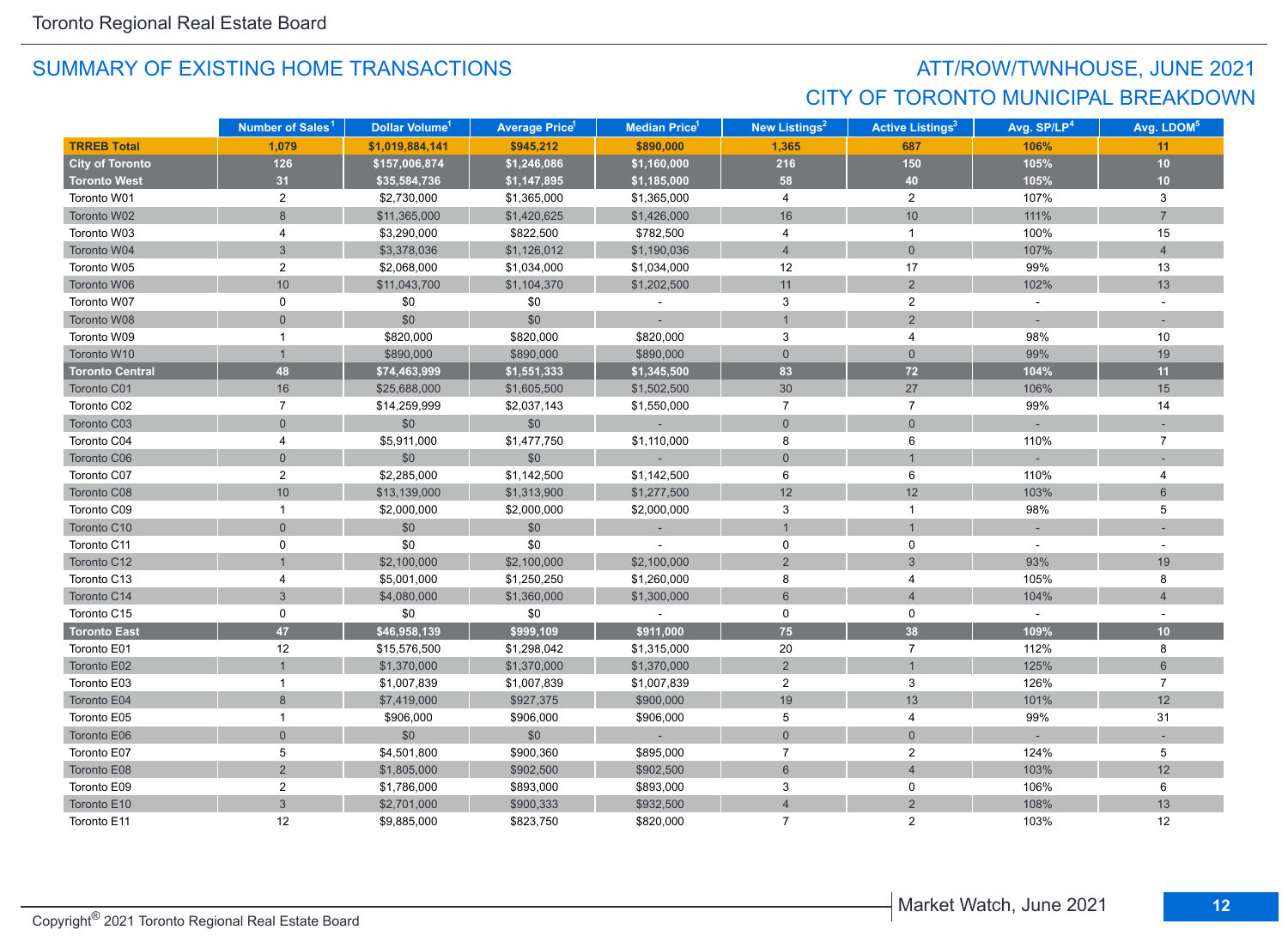## CONDO TOWNHOUSE, JUNE 2021 ALL TRREB AREAS

|                                  | Number of Sales <sup>1</sup> | Dollar Volume <sup>1</sup> | <b>Average Price<sup>1</sup></b> | <b>Median Price<sup>1</sup></b> | <b>New Listings<sup>2</sup></b> | <b>Active Listings<sup>3</sup></b> | Avg. SP/LP <sup>4</sup> | Avg. LDOM <sup>5</sup> |
|----------------------------------|------------------------------|----------------------------|----------------------------------|---------------------------------|---------------------------------|------------------------------------|-------------------------|------------------------|
| <b>TRREB Total</b>               | 892                          | \$674,014,499              | \$755,622                        | \$724,500                       | 1,334                           | 885                                | 105%                    | 13                     |
| <b>Halton Region</b>             | $110$                        | \$85,214,380               | \$774,676                        | \$715,000                       | 143                             | 64                                 | 106%                    | 10                     |
| Burlington                       | 49                           | \$38,796,428               | \$791,764                        | \$765,000                       | 73                              | 30 <sup>°</sup>                    | 108%                    | 8                      |
| <b>Halton Hills</b>              | $\overline{7}$               | \$4,461,277                | \$637,325                        | \$635,500                       | 8                               | $\overline{2}$                     | 107%                    | 8                      |
| Milton                           | 17                           | \$11,700,521               | \$688,266                        | \$685,000                       | 17                              | $6\,$                              | 104%                    | 14                     |
| Oakville                         | 37                           | \$30,256,154               | \$817,734                        | \$728,000                       | 45                              | 26                                 | 105%                    | 11                     |
| <b>Peel Region</b>               | 269                          | \$196,372,897              | \$730,011                        | \$730,000                       | 435                             | 267                                | 104%                    | 13                     |
| Brampton                         | 83                           | \$55,824,387               | \$672,583                        | \$675,000                       | 128                             | 85                                 | 103%                    | 15                     |
| Caledon                          | $\overline{2}$               | \$1,570,000                | \$785,000                        | \$785,000                       | $\overline{2}$                  | $\mathbf{1}$                       | 101%                    | 34                     |
| Mississauga                      | 184                          | \$138,978,510              | \$755,318                        | \$757,500                       | 305                             | 181                                | 104%                    | 11                     |
| <b>City of Toronto</b>           | 299                          | \$243,119,464              | \$813,109                        | \$758,888                       | 489                             | 377                                | 105%                    | 15                     |
| <b>Toronto West</b>              | 95                           | \$69,599,400               | \$732,625                        | \$735,000                       | 150                             | 119                                | 105%                    | 15                     |
| <b>Toronto Central</b>           | 109                          | \$104,964,200              | \$962,974                        | \$830,000                       | 184                             | 158                                | 103%                    | 18                     |
| <b>Toronto East</b>              | 95                           | \$68,555,864               | \$721,641                        | \$700,000                       | 155                             | 100                                | 109%                    | 11                     |
| <b>York Region</b>               | 98                           | \$76,592,889               | \$781,560                        | \$750,000                       | 144                             | 114                                | 103%                    | 13                     |
| Aurora                           | 10                           | \$7,842,000                | \$784,200                        | \$712,500                       | 12                              | 11                                 | 102%                    | 11                     |
| <b>East Gwillimbury</b>          | $\overline{0}$               | \$0                        | \$0                              |                                 | $\overline{0}$                  | $\mathbf{0}$                       |                         |                        |
| Georgina                         |                              | \$535,000                  | \$535,000                        | \$535,000                       | $\mathbf{1}$                    | 4                                  | 97%                     | 13                     |
| King                             | $\overline{0}$               | \$0                        | \$0                              |                                 | $\overline{1}$                  | $\mathbf{0}$                       |                         |                        |
| Markham                          | 42                           | \$32,660,689               | \$777,635                        | \$742,500                       | 63                              | 43                                 | 105%                    | 15                     |
| Newmarket                        | 8                            | \$5,728,900                | \$716,113                        | \$719,000                       | 8                               | 2                                  | 104%                    | 9                      |
| Richmond Hill                    | 16                           | \$13,016,800               | \$813,550                        | \$839,000                       | 21                              | 24                                 | 100%                    | 16                     |
| Vaughan                          | 20                           | \$16,234,500               | \$811,725                        | \$758,500                       | 34                              | 28                                 | 104%                    | 11                     |
| Whitchurch-Stouffville           | $\mathbf{1}$                 | \$575,000                  | \$575,000                        | \$575,000                       | $\overline{4}$                  | $\overline{2}$                     | 100%                    | 11                     |
| <b>Durham Region</b>             | 106                          | \$66,625,479               | \$628,542                        | \$640,000                       | 117                             | 61                                 | 109%                    | 12                     |
| Ajax                             | 15                           | \$10,358,200               | \$690,547                        | \$690,000                       | 20                              | 10                                 | 108%                    | 10                     |
| <b>Brock</b>                     | $\overline{0}$               | \$0                        | \$0                              |                                 | $\mathbf 0$                     | $\mathbf{0}$                       |                         |                        |
| Clarington                       | 5                            | \$2,877,000                | \$575,400                        | \$579,000                       | $\overline{4}$                  | $\mathbf{1}$                       | 111%                    | 5                      |
| Oshawa                           | 47                           | \$27,092,901               | \$576,445                        | \$588,000                       | 50                              | 26                                 | 112%                    | 13                     |
| Pickering                        | 29                           | \$19,219,101               | \$662,728                        | \$665,000                       | 31                              | 16                                 | 105%                    | 13                     |
| Scugog                           |                              | \$760,000                  | \$760,000                        | \$760,000                       | $\mathsf{O}\xspace$             | $\mathbf{0}$                       | 115%                    | 12                     |
| Uxbridge                         | 3                            | \$2,356,000                | \$785,333                        | \$821,000                       | 3                               | $\mathbf{1}$                       | 107%                    | 5                      |
| Whitby                           | $6\phantom{1}$               | \$3,962,277                | \$660,380                        | \$663,639                       | 9                               | $\overline{7}$                     | 108%                    | 17                     |
| <b>Dufferin County</b>           | 6 <sup>1</sup>               | \$3,329,500                | \$554,917                        | \$541,750                       | $\overline{3}$                  |                                    | 103%                    | 18                     |
| Orangeville                      | $6\phantom{a}$               | \$3,329,500                | \$554,917                        | \$541,750                       | $\mathbf{3}$                    | $\mathbf{1}$                       | 103%                    | 18                     |
| <b>Simcoe County</b>             | $\overline{4}$               | \$2,759,890                | \$689,973                        | \$578,945                       | $\overline{3}$                  | $\overline{1}$                     | 98%                     | 14                     |
| Adjala-Tosorontio                | $\overline{0}$               | \$0                        | \$0                              |                                 | $\overline{0}$                  | $\mathbf{0}$                       |                         |                        |
| <b>Bradford West Gwillimbury</b> | 0                            | \$0                        | \$0                              |                                 | $\mathbf 0$                     | $\mathbf 0$                        |                         |                        |
| Essa                             | $\overline{0}$               | \$0                        | \$0                              |                                 | $\overline{0}$                  | $\overline{0}$                     |                         |                        |
| Innisfil                         |                              | \$1,100,000                | \$1,100,000                      | \$1,100,000                     | $\mathbf 1$                     | $\mathbf{1}$                       | 92%                     | 13                     |
| New Tecumseth                    | 3                            | \$1,659,890                | \$553,297                        | \$527,890                       | $\overline{2}$                  | $\overline{0}$                     | 103%                    | 14                     |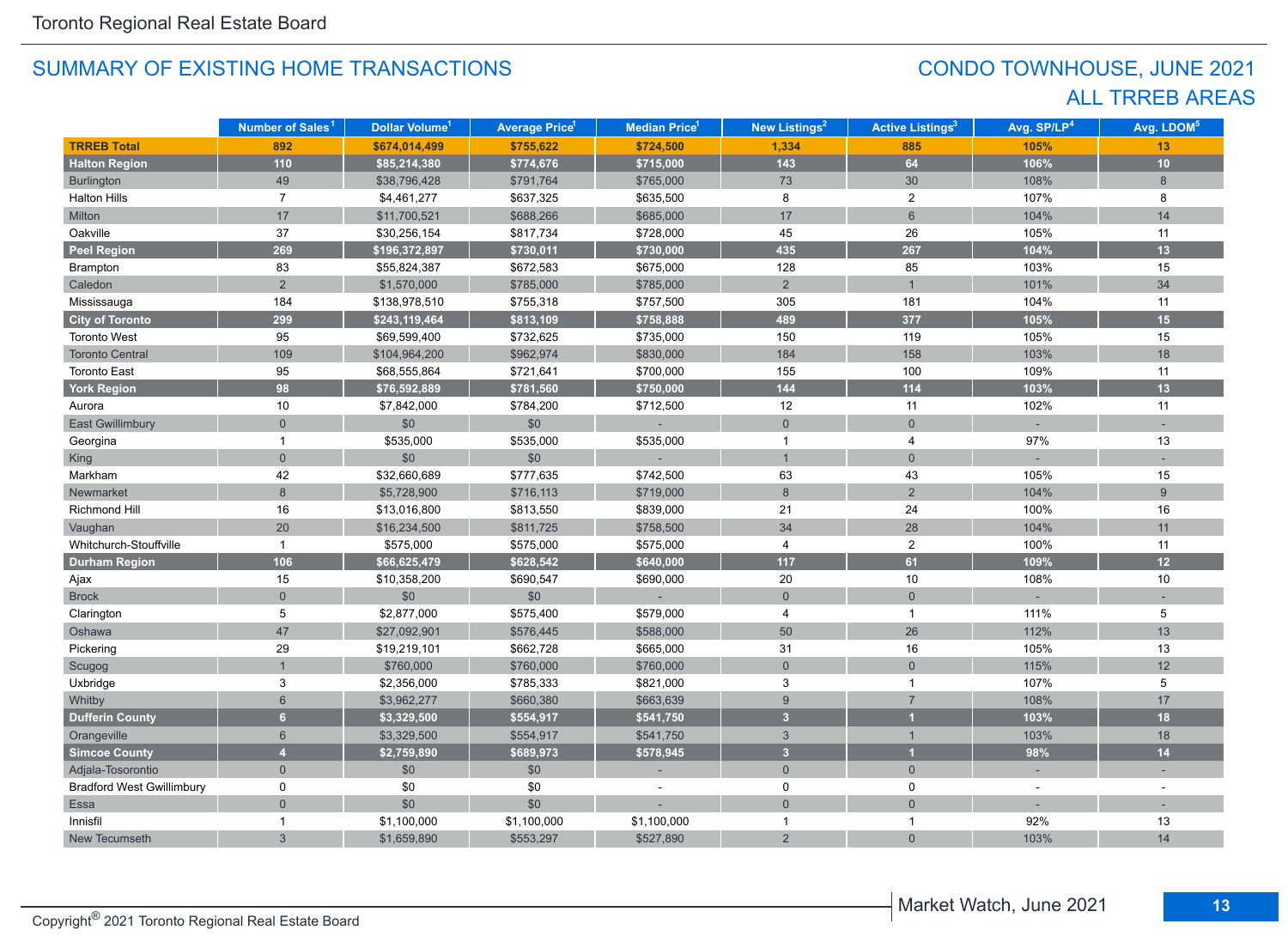## CONDO TOWNHOUSE, JUNE 2021 CITY OF TORONTO MUNICIPAL BREAKDOWN

|                        | Number of Sales <sup>1</sup> | Dollar Volume <sup>1</sup> | <b>Average Price</b> <sup>1</sup> | Median Price <sup>1</sup>   | New Listings <sup>2</sup> | <b>Active Listings<sup>3</sup></b> | Avg. SP/LP <sup>4</sup> | Avg. LDOM <sup>5</sup> |
|------------------------|------------------------------|----------------------------|-----------------------------------|-----------------------------|---------------------------|------------------------------------|-------------------------|------------------------|
| <b>TRREB Total</b>     | 892                          | \$674,014,499              | \$755,622                         | \$724,500                   | 1,334                     | 885                                | 105%                    | 13                     |
| <b>City of Toronto</b> | 299                          | \$243,119,464              | \$813,109                         | \$758,888                   | 489                       | 377                                | 105%                    | 15                     |
| <b>Toronto West</b>    | 95                           | \$69,599,400               | \$732,625                         | \$735,000                   | 150                       | 119                                | 105%                    | 15                     |
| Toronto W01            | 6                            | \$4,895,900                | \$815,983                         | \$837,500                   | 10                        | $\overline{a}$                     | 105%                    | $\overline{7}$         |
| Toronto W02            | 15                           | \$13,682,200               | \$912,147                         | \$857,000                   | 20                        | $\overline{7}$                     | 106%                    | 10                     |
| Toronto W03            | 0                            | \$0                        | \$0                               | $\sim$                      | $\overline{4}$            | 6                                  | $\sim$                  |                        |
| Toronto W04            | $6\overline{6}$              | \$3,794,500                | \$632,417                         | \$574,750                   | 18                        | 23                                 | 109%                    | $\overline{7}$         |
| Toronto W05            | 30                           | \$17,234,500               | \$574,483                         | \$567,500                   | 43                        | 37                                 | 104%                    | 19                     |
| Toronto W06            | 12                           | \$10,492,800               | \$874,400                         | \$887,500                   | $20\,$                    | 19                                 | 103%                    | 15                     |
| Toronto W07            | 0                            | \$0                        | \$0                               | $\sim$                      | $\mathsf{O}$              | $\mathbf 0$                        | $\sim$                  | $\sim$                 |
| Toronto W08            | 13                           | \$11,154,500               | \$858,038                         | \$755,000                   | 23                        | 17                                 | 102%                    | 17                     |
| Toronto W09            | 6                            | \$4,526,000                | \$754,333                         | \$755,000                   | 8                         | $\overline{2}$                     | 109%                    | 10                     |
| Toronto W10            | $\overline{7}$               | \$3,819,000                | \$545,571                         | \$498,000                   | $\overline{4}$            | $6\phantom{1}$                     | 104%                    | 21                     |
| <b>Toronto Central</b> | 109                          | \$104,964,200              | \$962,974                         | \$830,000                   | 184                       | 158                                | 103%                    | 18                     |
| Toronto C01            | 26                           | \$24,308,901               | \$934,958                         | \$907,500                   | 43                        | 32                                 | 105%                    | 15                     |
| Toronto C02            | 3                            | \$5,255,000                | \$1,751,667                       | \$1,460,000                 | 8                         | 12                                 | 95%                     | 53                     |
| Toronto C03            | $\mathbf 0$                  | \$0                        | \$0                               |                             | 3                         | $\overline{5}$                     |                         |                        |
| Toronto C04            | $\mathbf{1}$                 | \$791,000                  | \$791,000                         | \$791,000                   | 3                         | $\mathbf{1}$                       | 99%                     | 9                      |
| Toronto C06            | $\mathbf 0$                  | \$0                        | \$0                               |                             | $5\overline{)}$           | 3                                  |                         |                        |
| Toronto C07            | 19                           | \$14,906,899               | \$784,574                         | \$760,000                   | 24                        | 24                                 | 103%                    | 16                     |
| Toronto C08            | 13                           | \$15,098,000               | \$1,161,385                       | \$1,150,000                 | 20                        | 12                                 | 102%                    | 11                     |
| Toronto C09            | 0                            | \$0                        | \$0                               |                             | $\overline{2}$            | 3                                  | $\omega$                | $\sim$                 |
| Toronto C10            | $\mathfrak{S}$               | \$3,197,000                | \$1,065,667                       | \$795,000                   | $\overline{4}$            | $\overline{4}$                     | 103%                    | 12                     |
| Toronto C11            | 8                            | \$7,875,000                | \$984,375                         | \$1,055,000                 | 9                         | $\overline{7}$                     | 101%                    | 34                     |
| Toronto C12            | $\overline{4}$               | \$5,635,000                | \$1,408,750                       | \$1,510,000                 | $5\overline{)}$           | $\overline{7}$                     | 99%                     | 26                     |
| Toronto C13            | 3                            | \$2,333,800                | \$777,933                         | \$695,000                   | $\overline{7}$            | 3                                  | 103%                    | 9                      |
| Toronto C14            | $\overline{9}$               | \$8,998,500                | \$999,833                         | \$985,000                   | 12                        | 13                                 | 103%                    | 22                     |
| Toronto C15            | 20                           | \$16,565,100               | \$828,255                         | \$781,000                   | 39                        | 32                                 | 105%                    | 14                     |
| <b>Toronto East</b>    | 95                           | \$68,555,864               | \$721,641                         | \$700,000                   | 155                       | 100                                | 109%                    | 11                     |
| Toronto E01            | 9                            | \$9,043,299                | \$1,004,811                       | \$955,000                   | 16                        | 10                                 | 115%                    | 6                      |
| Toronto E02            | 5                            | \$4,435,777                | \$887,155                         | \$815,777                   | $\overline{7}$            | $\overline{2}$                     | 110%                    | 6                      |
| Toronto E03            | 0                            | \$0                        | \$0                               | $\mathcal{L}_{\mathcal{A}}$ | $\overline{2}$            | 3                                  | $\omega$                |                        |
| Toronto E04            | 20                           | \$14,623,000               | \$731,150                         | \$715,000                   | 23                        | $\overline{7}$                     | 106%                    | 12                     |
| Toronto E05            | 13                           | \$9,379,888                | \$721,530                         | \$739,000                   | 27                        | 21                                 | 109%                    | 13                     |
| Toronto E06            | $\overline{0}$               | \$0                        | \$0                               | $\sim$                      | 2                         |                                    |                         |                        |
| Toronto E07            | $\overline{7}$               | \$5,396,000                | \$770,857                         | \$752,000                   | 13                        | 6                                  | 114%                    | 8                      |
| Toronto E08            | $6\phantom{a}$               | \$3,600,000                | \$600,000                         | \$574,000                   | $\overline{7}$            | 6                                  | 102%                    | 12                     |
| Toronto E09            | 9                            | \$5,540,000                | \$615,556                         | \$633,000                   | 16                        | 10                                 | 106%                    | 12                     |
| Toronto E10            | $\overline{9}$               | \$5,915,900                | \$657,322                         | \$695,000                   | 16                        | 14                                 | 110%                    | 11                     |
| Toronto E11            | 17                           | \$10,622,000               | \$624,824                         | \$607,000                   | 26                        | 20                                 | 108%                    | 14                     |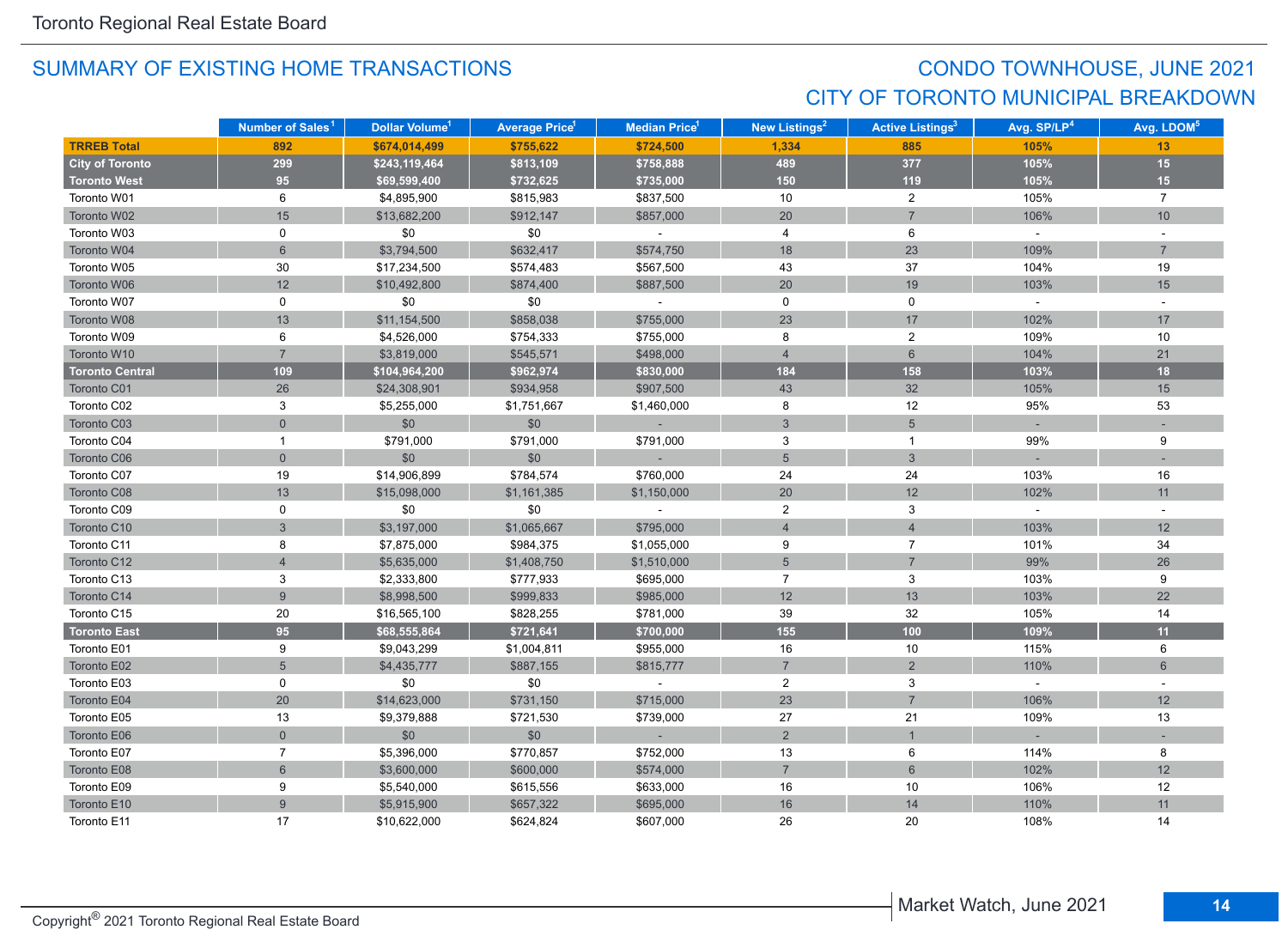## CONDO APT, JUNE 2021 ALL TRREB AREAS

|                                  | Number of Sales <sup>1</sup> | Dollar Volume <sup>1</sup> | <b>Average Price<sup>1</sup></b> | <b>Median Price<sup>1</sup></b> | <b>New Listings<sup>2</sup></b> | <b>Active Listings<sup>3</sup></b> | Avg. SP/LP <sup>4</sup> | Avg. LDOM <sup>5</sup> |
|----------------------------------|------------------------------|----------------------------|----------------------------------|---------------------------------|---------------------------------|------------------------------------|-------------------------|------------------------|
| <b>TRREB Total</b>               | 2,800                        | \$1,913,740,385            | \$683,479                        | \$610,000                       | 4,718                           | 4,085                              | 102%                    | 15                     |
| <b>Halton Region</b>             | 139                          | \$95,209,642               | \$684,961                        | \$595,000                       | 183                             | 149                                | 106%                    | 17                     |
| Burlington                       | 61                           | \$42,628,988               | \$698,836                        | \$550,000                       | 76                              | 53                                 | 113%                    | 21                     |
| <b>Halton Hills</b>              | $\overline{c}$               | \$1,090,000                | \$545,000                        | \$545,000                       | $\overline{1}$                  | $\overline{2}$                     | 99%                     | 12                     |
| Milton                           | 23                           | \$13,857,100               | \$602,483                        | \$615,000                       | 33                              | 23                                 | 103%                    | 11                     |
| Oakville                         | 53                           | \$37,633,554               | \$710,067                        | \$620,000                       | 73                              | 71                                 | 100%                    | 15                     |
| <b>Peel Region</b>               | 344                          | \$196,652,261              | \$571,664                        | \$547,000                       | 586                             | 485                                | 101%                    | 16                     |
| Brampton                         | 54                           | \$27,827,362               | \$515,322                        | \$514,500                       | 88                              | 71                                 | 100%                    | 16                     |
| Caledon                          | $\mathbf{0}$                 | \$0                        | \$0                              |                                 | $\mathbf{3}$                    | $5\overline{)}$                    |                         |                        |
| Mississauga                      | 290                          | \$168,824,899              | \$582,155                        | \$554,205                       | 495                             | 409                                | 101%                    | 16                     |
| <b>City of Toronto</b>           | 1,901                        | \$1,363,903,278            | \$717,466                        | \$639,000                       | 3,305                           | 2,922                              | 102%                    | 15                     |
| <b>Toronto West</b>              | 370                          | \$241,170,713              | \$651,813                        | \$595,003                       | 674                             | 566                                | 102%                    | 14                     |
| <b>Toronto Central</b>           | 1,247                        | \$960,234,312              | \$770,036                        | \$670,000                       | 2,210                           | 2,048                              | 102%                    | 15                     |
| <b>Toronto East</b>              | 284                          | \$162,498,253              | \$572,177                        | \$539,500                       | 421                             | 308                                | 104%                    | 13                     |
| <b>York Region</b>               | 338                          | \$216,796,035              | \$641,408                        | \$605,100                       | 527                             | 437                                | 103%                    | 16                     |
| Aurora                           | 9                            | \$5,726,500                | \$636,278                        | \$605,000                       | 12                              | 13                                 | 97%                     | 27                     |
| East Gwillimbury                 | $\overline{0}$               | \$0                        | \$0                              |                                 | $\overline{0}$                  | $\overline{0}$                     |                         |                        |
| Georgina                         | 0                            | \$0                        | \$0                              |                                 | 0                               | 18                                 |                         |                        |
| <b>King</b>                      | $\overline{4}$               | \$2,340,000                | \$585,000                        | \$545,000                       | 6                               | $\overline{4}$                     | 98%                     | 8                      |
| Markham                          | 123                          | \$80,372,576               | \$653,436                        | \$623,000                       | 174                             | 123                                | 104%                    | 15                     |
| Newmarket                        | $\overline{4}$               | \$2,190,000                | \$547,500                        | \$554,500                       | $\overline{4}$                  | $\overline{4}$                     | 103%                    | 13                     |
| <b>Richmond Hill</b>             | 88                           | \$52,392,271               | \$595,367                        | \$591,000                       | 143                             | 98                                 | 104%                    | 12                     |
| Vaughan                          | 109                          | \$72,894,688               | \$668,759                        | \$610,000                       | 179                             | 171                                | 101%                    | 19                     |
| Whitchurch-Stouffville           | $\mathbf{1}$                 | \$880,000                  | \$880,000                        | \$880,000                       | 9                               | 6                                  | 98%                     | 42                     |
| <b>Durham Region</b>             | 64                           | \$33,420,469               | \$522,195                        | \$525,050                       | 89                              | 66                                 | 106%                    | 16                     |
| Ajax                             | 9                            | \$5,802,000                | \$644,667                        | \$555,000                       | 8                               | 4                                  | 106%                    | 9                      |
| <b>Brock</b>                     | $\overline{0}$               | \$0                        | \$0                              |                                 | $\mathbf{0}$                    | $\mathbf{0}$                       |                         |                        |
| Clarington                       | 14                           | \$7,430,280                | \$530,734                        | \$515,000                       | 24                              | 15                                 | 105%                    | 18                     |
| Oshawa                           | 14                           | \$4,744,900                | \$338,921                        | \$329,000                       | 23                              | 28                                 | 101%                    | 32                     |
| Pickering                        | 18                           | \$9,851,100                | \$547,283                        | \$535,250                       | 26                              | 16                                 | 108%                    | 9                      |
| Scugog                           | $\overline{0}$               | $$0$$                      | $$0$$                            |                                 | $\overline{0}$                  | $\overline{0}$                     |                         |                        |
| Uxbridge                         | 1                            | \$648,000                  | \$648,000                        | \$648,000                       | $\mathbf 1$                     | $\overline{2}$                     | 100%                    | 6                      |
| Whitby                           | 8                            | \$4,944,189                | \$618,024                        | \$577,545                       | $\overline{7}$                  | $\mathbf{1}$                       | 112%                    | $5\phantom{.0}$        |
| <b>Dufferin County</b>           | 2 <sup>1</sup>               | \$689,900                  | \$344,950                        | \$344,950                       | 5 <sup>5</sup>                  | $\overline{4}$                     | 99%                     | 13                     |
| Orangeville                      | 2                            | \$689,900                  | \$344,950                        | \$344,950                       | $5\phantom{.}$                  | $\overline{4}$                     | 99%                     | 13                     |
| <b>Simcoe County</b>             | 12                           | \$7,068,800                | \$589,067                        | \$557,450                       | 23                              | 22                                 | 98%                     | 28                     |
| Adjala-Tosorontio                | $\mathbf{0}$                 | \$0                        | \$0                              |                                 | $\overline{0}$                  | $\overline{0}$                     | $\sim$                  |                        |
| <b>Bradford West Gwillimbury</b> | $\mathbf 0$                  | \$0                        | \$0                              |                                 | $\mathsf 0$                     | $\mathbf{1}$                       |                         |                        |
| Essa                             | $\overline{0}$               | \$0                        | \$0                              |                                 | $\overline{0}$                  | $\overline{0}$                     |                         |                        |
| Innisfil                         | 8                            | \$5,113,800                | \$639,225                        | \$619,000                       | 15                              | 14                                 | 98%                     | 31                     |
| New Tecumseth                    | 4                            | \$1,955,000                | \$488,750                        | \$510,000                       | $\boldsymbol{8}$                | $\overline{7}$                     | 100%                    | 22                     |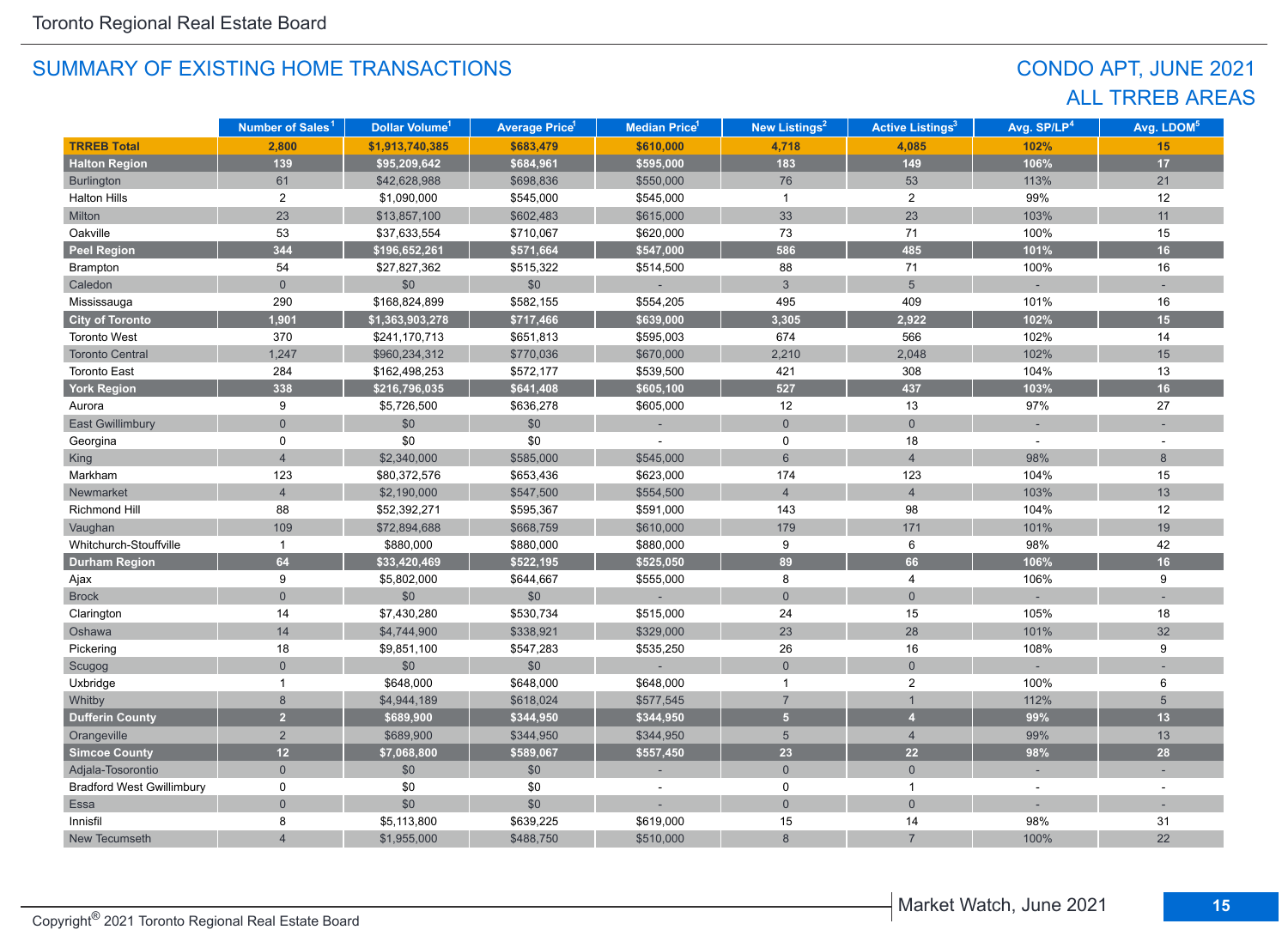## CONDO APT, JUNE 2021 CITY OF TORONTO MUNICIPAL BREAKDOWN

|                        | Number of Sales <sup>1</sup> | Dollar Volume <sup>1</sup> | <b>Average Price<sup>1</sup></b> | Median Price <sup>1</sup> | New Listings <sup>2</sup> | <b>Active Listings<sup>3</sup></b> | Avg. SP/LP <sup>4</sup> | Avg. LDOM <sup>5</sup> |
|------------------------|------------------------------|----------------------------|----------------------------------|---------------------------|---------------------------|------------------------------------|-------------------------|------------------------|
| <b>TRREB Total</b>     | 2,800                        | \$1,913,740,385            | \$683,479                        | \$610,000                 | 4,718                     | 4,085                              | 102%                    | 15                     |
| <b>City of Toronto</b> | 1,901                        | \$1,363,903,278            | \$717,466                        | \$639,000                 | 3,305                     | 2,922                              | 102%                    | 15                     |
| <b>Toronto West</b>    | 370                          | \$241,170,713              | \$651,813                        | \$595,003                 | 674                       | 566                                | 102%                    | 14                     |
| Toronto W01            | 18                           | \$14,716,500               | \$817,583                        | \$765,000                 | 50                        | 31                                 | 103%                    | 12                     |
| Toronto W02            | 27                           | \$19,983,000               | \$740,111                        | \$690,000                 | 49                        | 21                                 | 106%                    | 8                      |
| Toronto W03            | $\overline{2}$               | \$1,234,000                | \$617,000                        | \$617,000                 | 12                        | 12                                 | 103%                    | 14                     |
| Toronto W04            | 35                           | \$19,063,700               | \$544,677                        | \$545,000                 | 55                        | 49                                 | 102%                    | 17                     |
| Toronto W05            | 26                           | \$13,064,000               | \$502,462                        | \$530,000                 | 48                        | 58                                 | 101%                    | 17                     |
| Toronto W06            | 115                          | \$84,927,213               | \$738,498                        | \$650,000                 | 215                       | 185                                | 102%                    | 15                     |
| Toronto W07            | 0                            | \$0                        | \$0                              |                           | 4                         | 9                                  | $\sim$                  |                        |
| Toronto W08            | 102                          | \$65,153,300               | \$638,758                        | \$597,000                 | 159                       | 130                                | 102%                    | 14                     |
| Toronto W09            | 12                           | \$6,774,000                | \$564,500                        | \$547,500                 | 28                        | 29                                 | 99%                     | 19                     |
| Toronto W10            | 33                           | \$16,255,000               | \$492,576                        | \$517,000                 | 54                        | 42                                 | 102%                    | 13                     |
| <b>Toronto Central</b> | 1,247                        | \$960,234,312              | \$770,036                        | \$670,000                 | 2,210                     | 2,048                              | 102%                    | 15 <sub>1</sub>        |
| Toronto C01            | 507                          | \$382,467,454              | \$754,374                        | \$675,000                 | 817                       | 734                                | 103%                    | 14                     |
| Toronto C02            | 57                           | \$70,706,399               | \$1,240,463                      | \$865,000                 | 124                       | 166                                | 98%                     | 24                     |
| Toronto C03            | 14                           | \$12,830,502               | \$916,464                        | \$800,251                 | 42                        | 33                                 | 103%                    | 12                     |
| Toronto C04            | 20                           | \$20,156,668               | \$1,007,833                      | \$891,000                 | 40                        | 37                                 | 101%                    | 14                     |
| Toronto C06            | 18                           | \$11,247,000               | \$624,833                        | \$620,500                 | 35                        | 27                                 | 103%                    | 13                     |
| Toronto C07            | 52                           | \$34,243,011               | \$658,519                        | \$636,900                 | 91                        | 94                                 | 102%                    | 14                     |
| Toronto C08            | 258                          | \$194,432,438              | \$753,614                        | \$685,000                 | 449                       | 430                                | 103%                    | 16                     |
| Toronto C09            | 13                           | \$23,055,900               | \$1,773,531                      | \$1,035,000               | 35                        | 38                                 | 98%                     | 24                     |
| Toronto C10            | 62                           | \$43,856,646               | \$707,365                        | \$629,444                 | 136                       | 125                                | 102%                    | 14                     |
| Toronto C11            | 26                           | \$14,680,688               | \$564,642                        | \$553,450                 | 57                        | 52                                 | 99%                     | 16                     |
| Toronto C12            | $6\phantom{1}$               | \$11,223,000               | \$1,870,500                      | \$977,500                 | 14                        | 13                                 | 95%                     | 17                     |
| Toronto C13            | 31                           | \$20,964,300               | \$676,268                        | \$580,000                 | 53                        | 45                                 | 99%                     | 20                     |
| Toronto C14            | 96                           | \$64,807,164               | \$675,075                        | \$651,000                 | 149                       | 123                                | 102%                    | 14                     |
| Toronto C15            | 87                           | \$55,563,142               | \$638,657                        | \$620,000                 | 168                       | 131                                | 105%                    | 11                     |
| <b>Toronto East</b>    | 284                          | \$162,498,253              | \$572,177                        | \$539,500                 | 421                       | 308                                | 104%                    | 13                     |
| Toronto E01            | 19                           | \$15,736,501               | \$828,237                        | \$847,500                 | 36                        | 29                                 | 108%                    | $\overline{7}$         |
| Toronto E02            | 18                           | \$13,854,047               | \$769,669                        | \$669,250                 | 22                        | 20                                 | 105%                    | 9                      |
| Toronto E03            | 19                           | \$11,161,900               | \$587,468                        | \$460,000                 | 36                        | 26                                 | 100%                    | 13                     |
| Toronto E04            | 33                           | \$17,521,900               | \$530,967                        | \$520,000                 | 46                        | 28                                 | 104%                    | 12                     |
| Toronto E05            | 38                           | \$20,877,150               | \$549,399                        | \$542,500                 | 59                        | 43                                 | 103%                    | 17                     |
| Toronto E06            | $\overline{7}$               | \$4,578,500                | \$654,071                        | \$615,000                 | 23                        | 20                                 | 104%                    | $\overline{7}$         |
| Toronto E07            | 45                           | \$24,641,688               | \$547,593                        | \$539,000                 | 61                        | 45                                 | 106%                    | 12                     |
| Toronto E08            | 23                           | \$11,445,398               | \$497,626                        | \$490,000                 | 27                        | 22                                 | 104%                    | 11                     |
| Toronto E09            | 54                           | \$29,707,368               | \$550,136                        | \$541,500                 | 75                        | 49                                 | 104%                    | 14                     |
| Toronto E10            | $\overline{7}$               | \$3,317,800                | \$473,971                        | \$500,000                 | 15                        | 10                                 | 105%                    | $5\phantom{.0}$        |
| Toronto E11            | 21                           | \$9.656.001                | \$459,810                        | \$466,000                 | 21                        | 16                                 | 104%                    | 21                     |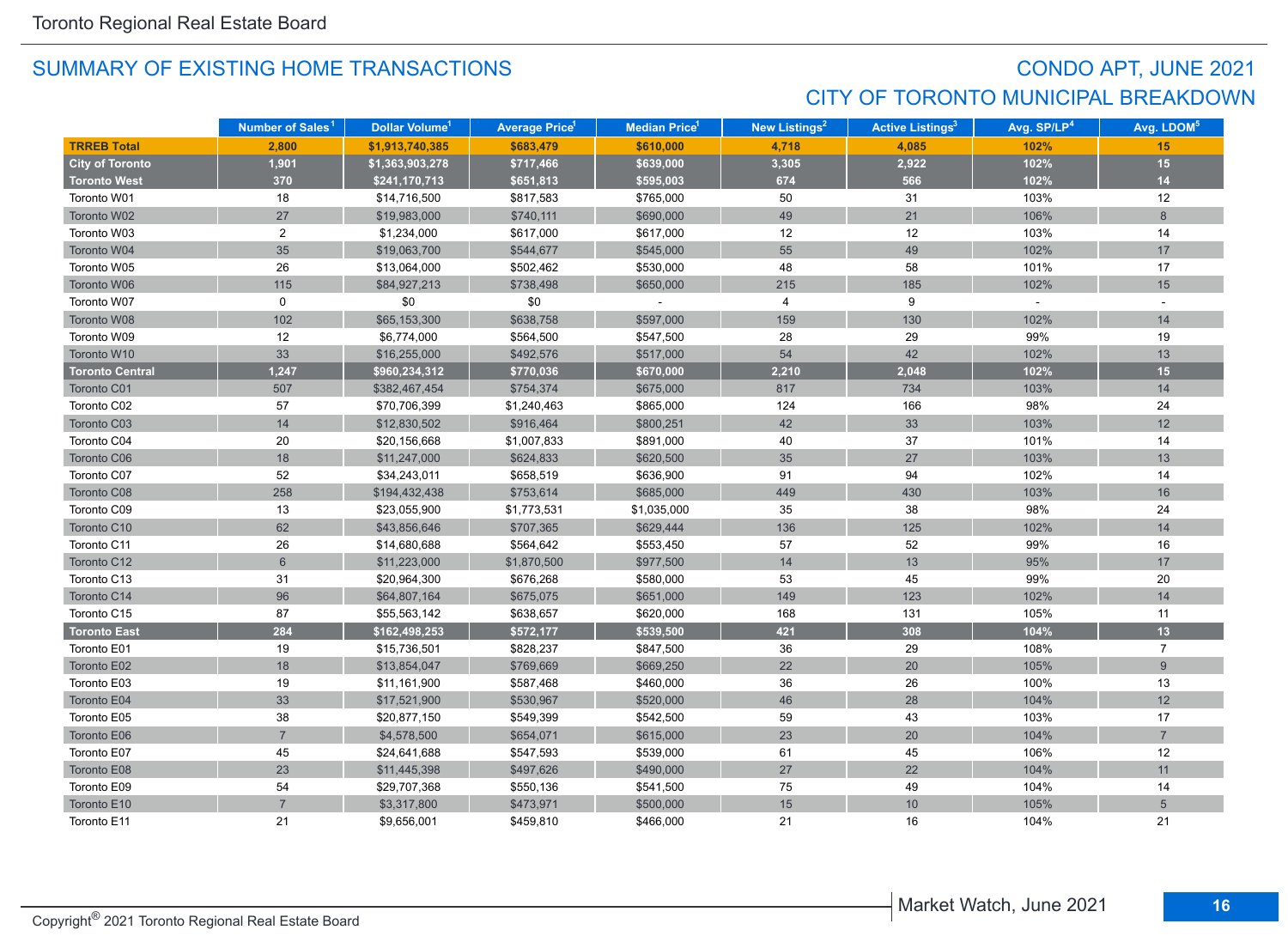## LINK, JUNE 2021 ALL TRREB AREAS

|                                  | Number of Sales <sup>1</sup> | Dollar Volume <sup>1</sup> | <b>Average Price<sup>1</sup></b> | <b>Median Price</b> <sup>1</sup> | New Listings <sup>2</sup> | <b>Active Listings<sup>3</sup></b> | Avg. SP/LP <sup>4</sup> | Avg. LDOM <sup>5</sup> |
|----------------------------------|------------------------------|----------------------------|----------------------------------|----------------------------------|---------------------------|------------------------------------|-------------------------|------------------------|
| <b>TRREB Total</b>               | 82                           | \$82,777,041               | \$1,009,476                      | \$978,125                        | 101                       | 36                                 | 110%                    | $\overline{7}$         |
| <b>Halton Region</b>             | 9 <sup>°</sup>               | \$9,310,750                | \$1,034,528                      | \$1,015,000                      | 13                        | 6 <sup>1</sup>                     | 111%                    | 9                      |
| Burlington                       | $5\overline{)}$              | \$4,903,750                | \$980,750                        | \$1,010,000                      | $\overline{4}$            | $\overline{0}$                     | 108%                    | 12                     |
| <b>Halton Hills</b>              | $\mathbf 0$                  | \$0                        | \$0                              |                                  | 0                         | 0                                  | $\omega$                | $\overline{a}$         |
| Milton                           |                              | \$995,000                  | \$995,000                        | \$995,000                        | $\mathbf{1}$              | $\mathbf{0}$                       | 111%                    | $\mathbf{3}$           |
| Oakville                         | $\mathsf 3$                  | \$3,412,000                | \$1,137,333                      | \$1,180,000                      | 8                         | 6                                  | 115%                    | 6                      |
| <b>Peel Region</b>               | 12 <sup>2</sup>              | \$11,454,085               | \$954,507                        | \$950,000                        | 14                        | $\mathbf{8}$                       | 104%                    | 6 <sup>1</sup>         |
| Brampton                         | $\overline{7}$               | \$6,607,300                | \$943,900                        | \$945,000                        | 9                         | 6                                  | 102%                    | 6                      |
| Caledon                          |                              | \$846,000                  | \$846,000                        | \$846,000                        | $\overline{2}$            | $\mathbf{1}$                       | 101%                    |                        |
| Mississauga                      | 4                            | \$4,000,785                | \$1,000,196                      | \$977,500                        | 3                         | $\mathbf{1}$                       | 107%                    | 6                      |
| <b>City of Toronto</b>           | 8                            | \$8,084,000                | \$1,010,500                      | \$964,000                        | 13                        | 6 <sup>1</sup>                     | 111%                    | 8                      |
| <b>Toronto West</b>              | $\mathbf 0$                  | \$0                        | \$0                              |                                  | $\mathbf 0$               | $\mathbf 0$                        | $\omega$                | $\sim$                 |
| <b>Toronto Central</b>           | $\overline{4}$               | \$4,621,000                | \$1,155,250                      | \$1,176,500                      | 5                         | $\overline{1}$                     | 113%                    | 6                      |
| <b>Toronto East</b>              | 4                            | \$3,463,000                | \$865,750                        | \$856,500                        | 8                         | 5                                  | 108%                    | 10                     |
| <b>York Region</b>               | 30                           | \$35,330,088               | \$1,177,670                      | \$1,152,944                      | 37                        | 11                                 | 110%                    | 7                      |
| Aurora                           | 3                            | \$3,240,000                | \$1,080,000                      | \$1,115,000                      | 3                         | 0                                  | 112%                    | 8                      |
| <b>East Gwillimbury</b>          |                              | \$805,000                  | \$805,000                        | \$805,000                        | $\overline{1}$            | $\Omega$                           | 115%                    | 5                      |
| Georgina                         | $\mathbf 0$                  | \$0                        | \$0                              |                                  | 0                         | 0                                  | $\sim$                  |                        |
| King                             | $\mathbf{1}$                 | \$1,374,000                | \$1,374,000                      | \$1,374,000                      | $\overline{0}$            | $\mathbf{0}$                       | 98%                     | 18                     |
| Markham                          | 15                           | \$17,824,500               | \$1,188,300                      | \$1,133,000                      | 18                        | 5                                  | 112%                    | 8                      |
| Newmarket                        | $\mathbf{1}$                 | \$1,056,000                | \$1,056,000                      | \$1,056,000                      | $\overline{1}$            | $\mathbf{0}$                       | 108%                    | $\mathbf{3}$           |
| Richmond Hill                    | 4                            | \$5,073,888                | \$1,268,472                      | \$1,180,000                      | $\,$ 5 $\,$               | $\boldsymbol{2}$                   | 110%                    | 9                      |
| Vaughan                          | $\overline{4}$               | \$4,872,000                | \$1,218,000                      | \$1,268,500                      | $\overline{7}$            | $\mathbf{3}$                       | 103%                    | $\mathbf{3}$           |
| Whitchurch-Stouffville           | $\mathbf{1}$                 | \$1,084,700                | \$1,084,700                      | \$1,084,700                      | $\boldsymbol{2}$          | $\mathbf{1}$                       | 121%                    | $\overline{2}$         |
| <b>Durham Region</b>             | 19                           | \$15,462,118               | \$813,796                        | \$815,000                        | 19                        | $\overline{2}$                     | 114%                    | 6                      |
| Ajax                             | $\mathbf{1}$                 | \$832,000                  | \$832,000                        | \$832,000                        | 0                         | $\mathbf 0$                        | 119%                    | 5                      |
| <b>Brock</b>                     | $\overline{0}$               | \$0                        | $$0$$                            |                                  | $\mathbf{0}$              | $\mathbf{0}$                       |                         |                        |
| Clarington                       | 6                            | \$4,542,000                | \$757,000                        | \$776,000                        | 6                         | $\overline{2}$                     | 117%                    | 5                      |
| Oshawa                           | $\mathbf{3}$                 | \$2,095,518                | \$698,506                        | \$689,900                        | 5                         | $\mathbf{0}$                       | 115%                    | 5                      |
| Pickering                        | $\overline{2}$               | \$1,924,600                | \$962,300                        | \$962,300                        | $\overline{1}$            | $\mathbf 0$                        | 115%                    | 6                      |
| Scugog                           | $\overline{0}$               | \$0                        | \$0                              |                                  | $\mathbf{0}$              | $\mathbf{0}$                       |                         |                        |
| Uxbridge                         | $\mathbf 0$                  | \$0                        | \$0                              |                                  | 0                         | 0                                  |                         |                        |
| Whitby                           | $\overline{7}$               | \$6,068,000                | \$866,857                        | \$870,000                        | $\overline{7}$            | $\overline{0}$                     | 112%                    | $\overline{7}$         |
| <b>Dufferin County</b>           | $\overline{0}$               | \$0                        | \$0                              | ٠                                | $\overline{0}$            | $\overline{0}$                     | ×                       |                        |
| Orangeville                      | $\overline{0}$               | \$0                        | \$0                              |                                  | $\overline{0}$            | $\overline{0}$                     |                         |                        |
| <b>Simcoe County</b>             | $\overline{4}$               | \$3,136,000                | \$784,000                        | \$803,000                        | 5 <sup>1</sup>            | 3 <sup>1</sup>                     | 104%                    | 12                     |
| Adjala-Tosorontio                | $\overline{0}$               | \$0                        | \$0                              |                                  | $\overline{0}$            | $\mathbf{0}$                       |                         |                        |
| <b>Bradford West Gwillimbury</b> | $\overline{2}$               | \$1,636,000                | \$818,000                        | \$818,000                        | 3                         | $\boldsymbol{2}$                   | 104%                    | 19                     |
| Essa                             | $\overline{2}$               | \$1,500,000                | \$750,000                        | \$750,000                        | $\overline{2}$            | $\mathbf{0}$                       | 103%                    | $5\phantom{.0}$        |
| Innisfil                         | $\mathbf 0$                  | \$0                        | \$0                              |                                  | 0                         | 0                                  |                         |                        |
| New Tecumseth                    | $\overline{0}$               | \$0                        | \$0                              |                                  | $\overline{0}$            |                                    |                         |                        |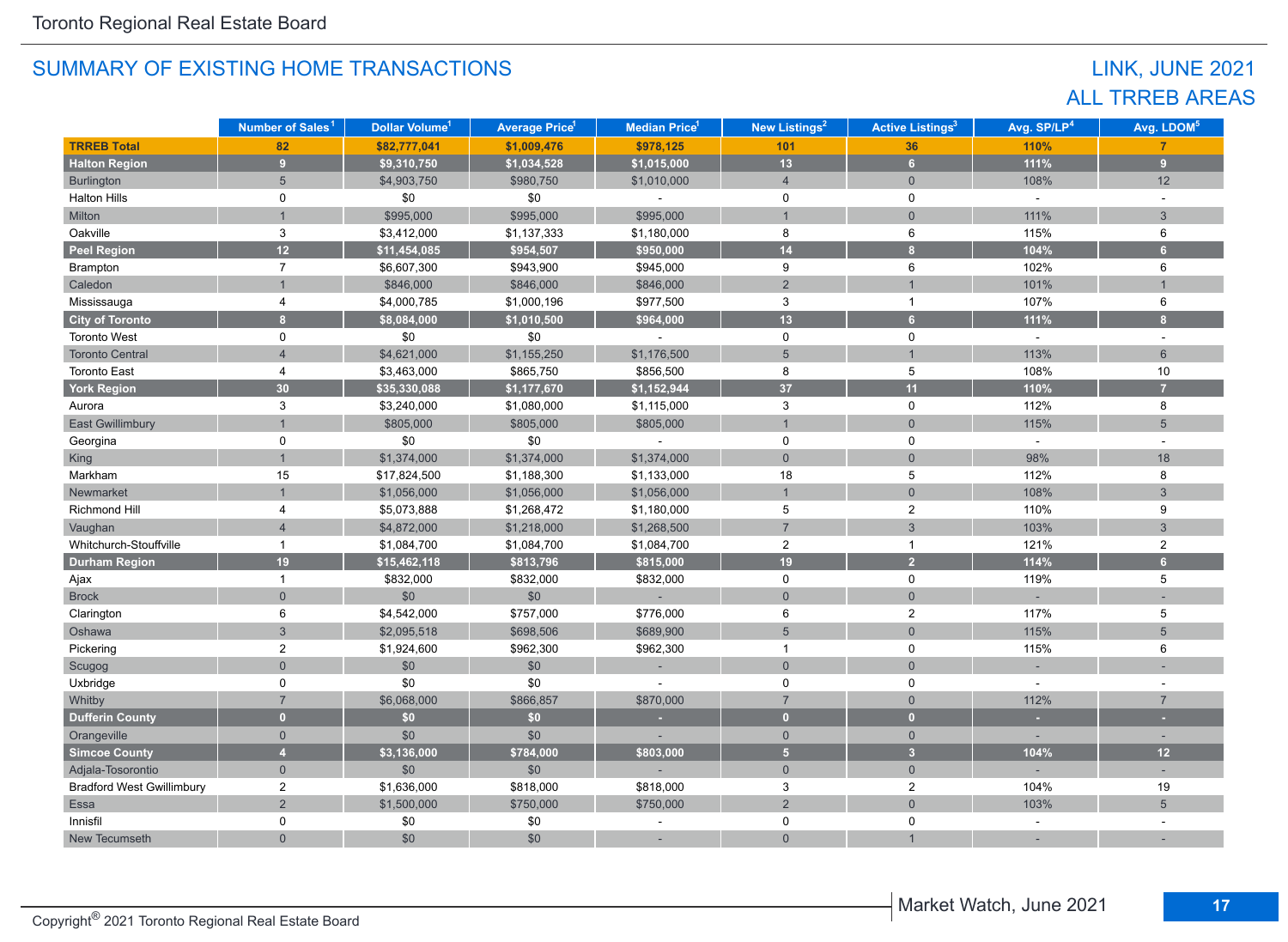## LINK, JUNE 2021 CITY OF TORONTO MUNICIPAL BREAKDOWN

|                        | Number of Sales <sup>1</sup> | Dollar Volume <sup>1</sup> | <b>Average Price<sup>1</sup></b> | <b>Median Price<sup>1</sup></b> | New Listings <sup>2</sup> | <b>Active Listings<sup>3</sup></b> | Avg. SP/LP <sup>4</sup> | Avg. LDOM <sup>5</sup>   |
|------------------------|------------------------------|----------------------------|----------------------------------|---------------------------------|---------------------------|------------------------------------|-------------------------|--------------------------|
| <b>TRREB Total</b>     | 82                           | \$82,777,041               | \$1,009,476                      | \$978,125                       | 101                       | 36                                 | 110%                    | $\overline{7}$           |
| <b>City of Toronto</b> | 8                            | \$8,084,000                | \$1,010,500                      | \$964,000                       | 13                        | $6\phantom{.}6$                    | 111%                    | 8                        |
| <b>Toronto West</b>    | $\mathbf{0}$                 | \$0                        | \$0                              | ×.                              | $\mathbf{0}$              | $\mathbf{0}$                       |                         |                          |
| Toronto W01            | 0                            | \$0                        | \$0                              | $\omega$                        | $\mathbf 0$               | $\mathsf 0$                        | $\sim$                  |                          |
| Toronto W02            | $\overline{0}$               | \$0                        | \$0                              | ÷.                              | $\mathbf 0$               | $\overline{0}$                     | ÷.                      |                          |
| Toronto W03            | $\mathbf 0$                  | \$0                        | \$0                              | $\sim$                          | $\mathbf 0$               | $\mathbf 0$                        | $\sim$                  | $\sim$                   |
| Toronto W04            | $\mathbf{0}$                 | \$0                        | \$0                              | ۰                               | $\mathsf{O}\xspace$       | $\mathbf{0}$                       |                         |                          |
| Toronto W05            | 0                            | \$0                        | \$0                              |                                 | $\mathbf 0$               | $\mathsf 0$                        |                         |                          |
| Toronto W06            | $\mathbf 0$                  | \$0                        | \$0                              | ÷.                              | $\overline{0}$            | $\mathbf{0}$                       |                         |                          |
| Toronto W07            | $\mathbf 0$                  | \$0                        | \$0                              |                                 | $\mathbf 0$               | $\mathbf 0$                        |                         |                          |
| Toronto W08            | $\overline{0}$               | \$0                        | \$0                              |                                 | $\overline{0}$            | $\mathbf{0}$                       |                         |                          |
| Toronto W09            | $\mathsf 0$                  | \$0                        | \$0                              | ÷,                              | $\mathsf 0$               | $\mathbf 0$                        | $\sim$                  |                          |
| Toronto W10            | $\mathbf 0$                  | \$0                        | \$0                              |                                 | $\overline{0}$            | $\mathbf{0}$                       |                         | $\overline{\phantom{a}}$ |
| <b>Toronto Central</b> | $\overline{4}$               | \$4,621,000                | \$1,155,250                      | \$1,176,500                     | $\overline{\mathbf{5}}$   | $\overline{1}$                     | 113%                    | 6 <sup>1</sup>           |
| Toronto C01            | $\mathsf{O}\xspace$          | \$0                        | \$0                              |                                 | $\mathsf{O}\xspace$       | $\mathsf{O}\xspace$                |                         |                          |
| Toronto C02            | $\mathsf 0$                  | \$0                        | \$0                              | ÷,                              | $\mathsf 0$               | $\pmb{0}$                          | $\sim$                  |                          |
| Toronto C03            | $\mathbf 0$                  | \$0                        | \$0                              | $\sim$                          | $\overline{0}$            | $\mathbf{0}$                       | ÷,                      |                          |
| Toronto C04            | 0                            | \$0                        | \$0                              | ÷                               | $\mathbf 0$               | $\mathsf 0$                        | $\blacksquare$          |                          |
| Toronto C06            | $\mathbf 0$                  | \$0                        | \$0                              |                                 | $\mathbf 0$               | $\mathbf 0$                        |                         |                          |
| Toronto C07            | $\mathbf{1}$                 | \$1,250,000                | \$1,250,000                      | \$1,250,000                     | $\mathbf{1}$              | $\mathsf 0$                        | 125%                    | $\overline{2}$           |
| Toronto C08            | $\overline{0}$               | $$0$$                      | $$0$$                            |                                 | $\overline{0}$            | $\mathbf{0}$                       |                         |                          |
| Toronto C09            | $\mathbf 0$                  | \$0                        | \$0                              | $\sim$                          | $\mathbf 0$               | $\mathbf 0$                        | $\sim$                  | ÷.                       |
| Toronto C10            | $\mathbf 0$                  | \$0                        | \$0                              | ÷,                              | $\overline{0}$            | $\overline{0}$                     |                         |                          |
| Toronto C11            | 0                            | \$0                        | \$0                              | $\overline{a}$                  | $\mathbf 0$               | $\mathbf 0$                        | $\sim$                  | $\sim$                   |
| Toronto C12            | $\overline{0}$               | \$0                        | \$0                              | ÷.                              | $\overline{0}$            | $\mathbf{0}$                       |                         |                          |
| Toronto C13            | $\mathsf 0$                  | \$0                        | \$0                              |                                 | 0                         | 0                                  |                         |                          |
| Toronto C14            | $\mathbf 0$                  | \$0                        | \$0                              |                                 | $\overline{0}$            | $\mathbf{0}$                       |                         |                          |
| Toronto C15            | 3                            | \$3,371,000                | \$1,123,667                      | \$1,128,000                     | 4                         | $\mathbf{1}$                       | 109%                    | $\overline{7}$           |
| <b>Toronto East</b>    | $\overline{4}$               | \$3,463,000                | \$865,750                        | \$856,500                       | $\overline{\mathbf{8}}$   | 5 <sup>1</sup>                     | 108%                    | 10                       |
| Toronto E01            | 0                            | \$0                        | \$0                              | ÷,                              | $\mathsf 0$               | $\mathsf 0$                        | $\sim$                  | $\sim$                   |
| Toronto E02            | $\mathsf{O}\xspace$          | \$0                        | \$0                              | $\sim$                          | $\overline{0}$            | $\mathsf{O}\xspace$                | $\sim$                  | ٠                        |
| Toronto E03            | $\mathsf 0$                  | \$0                        | \$0                              | ÷,                              | $\mathsf 0$               | $\mathsf 0$                        | $\sim$                  |                          |
| Toronto E04            | $\mathbf 0$                  | \$0                        | \$0                              | ÷,                              | $\overline{0}$            | $\mathbf 0$                        |                         |                          |
| Toronto E05            | $\mathsf 0$                  | \$0                        | \$0                              |                                 | $\overline{\mathbf{c}}$   | $\boldsymbol{2}$                   |                         |                          |
| Toronto E06            | $\mathsf{O}\xspace$          | \$0                        | \$0                              |                                 | $\mathsf{O}\xspace$       | $\mathsf{O}\xspace$                |                         |                          |
| Toronto E07            | $\ensuremath{\mathsf{3}}$    | \$2,618,000                | \$872,667                        | \$868,000                       | 3                         | $\sqrt{2}$                         | 106%                    | 12                       |
| Toronto E08            | $\mathbf 0$                  | $$0$$                      | \$0                              |                                 | $\mathsf{O}\xspace$       | $\mathbf 0$                        | ÷                       |                          |
| Toronto E09            | 0                            | $\$0$                      | \$0                              |                                 | 0                         | $\mathsf 0$                        | $\sim$                  |                          |
| Toronto E10            | $\overline{0}$               | \$0                        | \$0                              |                                 | $\overline{0}$            | $\overline{0}$                     |                         |                          |
| Toronto E11            | $\overline{1}$               | \$845,000                  | \$845,000                        | \$845,000                       | 3                         | -1                                 | 113%                    | 5                        |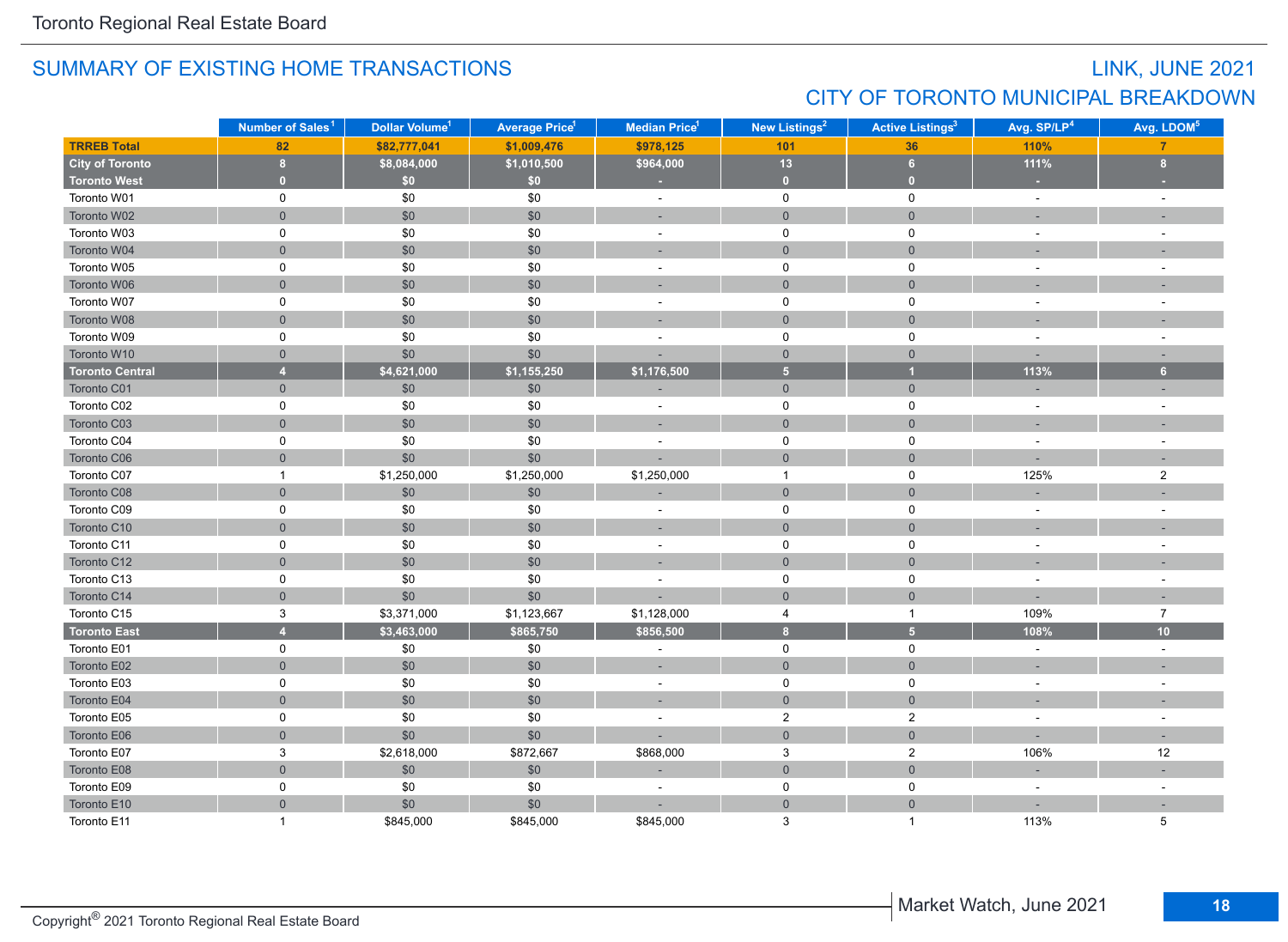## CO-OP APT, JUNE 2021 ALL TRREB AREAS

|                                  | Number of Sales <sup>1</sup> | Dollar Volume <sup>1</sup> | <b>Average Price<sup>1</sup></b> | Median Price <sup>1</sup> | New Listings <sup>2</sup> | <b>Active Listings<sup>3</sup></b> | Avg. SP/LP <sup>4</sup> | Avg. LDOM <sup>5</sup> |
|----------------------------------|------------------------------|----------------------------|----------------------------------|---------------------------|---------------------------|------------------------------------|-------------------------|------------------------|
| <b>TRREB Total</b>               | 13                           | \$7,986,900                | \$614,377                        | \$595,000                 | 17                        | 33                                 | 101%                    | 15                     |
| <b>Halton Region</b>             | $\overline{4}$               | \$2,077,900                | \$519,475                        | \$540,000                 | $\overline{\mathbf{5}}$   | $\overline{1}$                     | 100%                    | $\overline{9}$         |
| Burlington                       | $\overline{2}$               | \$813,000                  | \$406,500                        | \$406,500                 | $\overline{2}$            | $\overline{0}$                     | 99%                     | 9                      |
| Halton Hills                     | 0                            | \$0                        | \$0                              | ÷,                        | 0                         | 0                                  | $\omega$                | $\overline{a}$         |
| Milton                           | $\overline{0}$               | \$0                        | $$0$$                            | ÷.                        | $\mathbf 0$               | $\overline{0}$                     | ÷.                      | $\sim$                 |
| Oakville                         | $\overline{2}$               | \$1,264,900                | \$632,450                        | \$632,450                 | $\ensuremath{\mathsf{3}}$ | $\mathbf{1}$                       | 100%                    | 10                     |
| <b>Peel Region</b>               |                              | \$565,000                  | \$565,000                        | \$565,000                 | и                         | $\overline{1}$                     | 97%                     | $6\phantom{a}$         |
| Brampton                         | 0                            | \$0                        | \$0                              | ÷,                        | $\mathsf 0$               | $\mathsf{O}$                       | $\omega$                | $\sim$                 |
| Caledon                          | $\mathsf{O}\xspace$          | \$0                        | $$0$$                            | ÷.                        | $\mathsf{O}\xspace$       | $\mathbf 0$                        | $\overline{a}$          | $\sim$                 |
| Mississauga                      | $\mathbf{1}$                 | \$565,000                  | \$565,000                        | \$565,000                 | $\mathbf{1}$              | $\overline{1}$                     | 97%                     | 6                      |
| <b>City of Toronto</b>           | $\overline{7}$               | \$4,749,000                | \$678,429                        | \$609,000                 | 11                        | 13                                 | 102%                    | 18                     |
| <b>Toronto West</b>              | 0                            | \$0                        | \$0                              |                           | 3                         | $\sqrt{5}$                         | $\omega$                | $\mathbf{r}$           |
| <b>Toronto Central</b>           | $6\phantom{a}$               | \$4,140,000                | \$690,000                        | \$647,500                 | $\overline{7}$            | 8                                  | 100%                    | 21                     |
| <b>Toronto East</b>              | $\mathbf 1$                  | \$609,000                  | \$609,000                        | \$609,000                 | $\mathbf{1}$              | $\mathbf 0$                        | 111%                    | 3                      |
| <b>York Region</b>               |                              | \$595,000                  | \$595,000                        | \$595,000                 | $\mathbf{0}$              | 17                                 | 98%                     | 23                     |
| Aurora                           | 0                            | \$0                        | \$0                              |                           | $\mathsf 0$               | $\mathsf 0$                        | ÷,                      |                        |
| <b>East Gwillimbury</b>          | $\Omega$                     | \$0                        | \$0                              | ۰                         | $\overline{0}$            | $\overline{0}$                     |                         |                        |
| Georgina                         | 0                            | \$0                        | \$0                              | ÷                         | 0                         | 0                                  | ÷,                      |                        |
| King                             | $\overline{0}$               | \$0                        | \$0                              | ٠                         | $\overline{0}$            | $\overline{0}$                     |                         |                        |
| Markham                          | 0                            | \$0                        | \$0                              |                           | 0                         | $\mathsf 0$                        |                         |                        |
| Newmarket                        | $\overline{0}$               | \$0                        | \$0                              |                           | $\mathbf 0$               | $\overline{0}$                     |                         |                        |
| Richmond Hill                    | $\overline{1}$               | \$595,000                  | \$595,000                        | \$595,000                 | $\mathsf 0$               | $\mathsf 0$                        | 98%                     | 23                     |
| Vaughan                          | $\overline{0}$               | $$0$$                      | \$0                              |                           | $\mathbf 0$               | 16                                 |                         |                        |
| Whitchurch-Stouffville           | 0                            | \$0                        | \$0                              | ٠                         | $\mathsf 0$               | $\mathbf{1}$                       | ÷,                      | $\sim$                 |
| <b>Durham Region</b>             | $\overline{0}$               | \$0                        | $\overline{50}$                  | ٠                         | $\overline{0}$            | $\overline{1}$                     |                         |                        |
| Ajax                             | $\mathsf{O}$                 | \$0                        | \$0                              | $\sim$                    | $\mathsf 0$               | $\mathbf 0$                        | $\overline{a}$          | ÷.                     |
| <b>Brock</b>                     | $\overline{0}$               | \$0                        | \$0                              | ÷.                        | $\mathbf 0$               | $\overline{0}$                     |                         |                        |
| Clarington                       | 0                            | $$0$$                      | \$0                              | $\sim$                    | $\mathsf 0$               | 0                                  | ÷                       | ÷.                     |
| Oshawa                           | $\overline{0}$               | \$0                        | \$0                              |                           | $\mathbf 0$               | $\overline{0}$                     |                         |                        |
| Pickering                        | 0                            | \$0                        | \$0                              | ÷,                        | 0                         | $\mathbf{1}$                       | ÷,                      |                        |
| Scugog                           | $\overline{0}$               | \$0                        | \$0                              | ÷,                        | $\overline{0}$            | $\overline{0}$                     |                         |                        |
| Uxbridge                         | 0                            | \$0                        | \$0                              | ÷,                        | $\mathsf 0$               | $\mathbf 0$                        | ÷,                      |                        |
| Whitby                           | $\mathbf 0$                  | \$0                        | \$0                              | ÷.                        | $\mathsf{O}\xspace$       | $\mathsf{O}\xspace$                | ÷,                      |                        |
| <b>Dufferin County</b>           | $\overline{0}$               | \$0                        | \$0                              | ٠                         | $\overline{0}$            | $\overline{0}$                     | ٠                       |                        |
| Orangeville                      | $\mathbf 0$                  | \$0                        | \$0                              | $\sim$                    | $\mathbf{0}$              | $\overline{0}$                     | ۰                       |                        |
| <b>Simcoe County</b>             | $\overline{0}$               | \$0                        | \$0                              |                           | $\overline{0}$            | $\overline{0}$                     |                         |                        |
| Adjala-Tosorontio                | $\overline{0}$               | \$0                        | \$0                              | ÷,                        | $\mathbf{0}$              | $\overline{0}$                     |                         |                        |
| <b>Bradford West Gwillimbury</b> | 0                            | \$0                        | \$0                              | $\overline{a}$            | $\mathsf 0$               | $\mathbf 0$                        |                         |                        |
| Essa                             | $\overline{0}$               | \$0                        | \$0                              |                           | $\overline{0}$            | $\overline{0}$                     |                         |                        |
| Innisfil                         | 0                            | \$0                        | \$0                              |                           | 0                         | $\pmb{0}$                          |                         |                        |
| New Tecumseth                    | $\Omega$                     | \$0                        | \$0                              |                           | $\mathbf{0}$              | $\overline{0}$                     |                         |                        |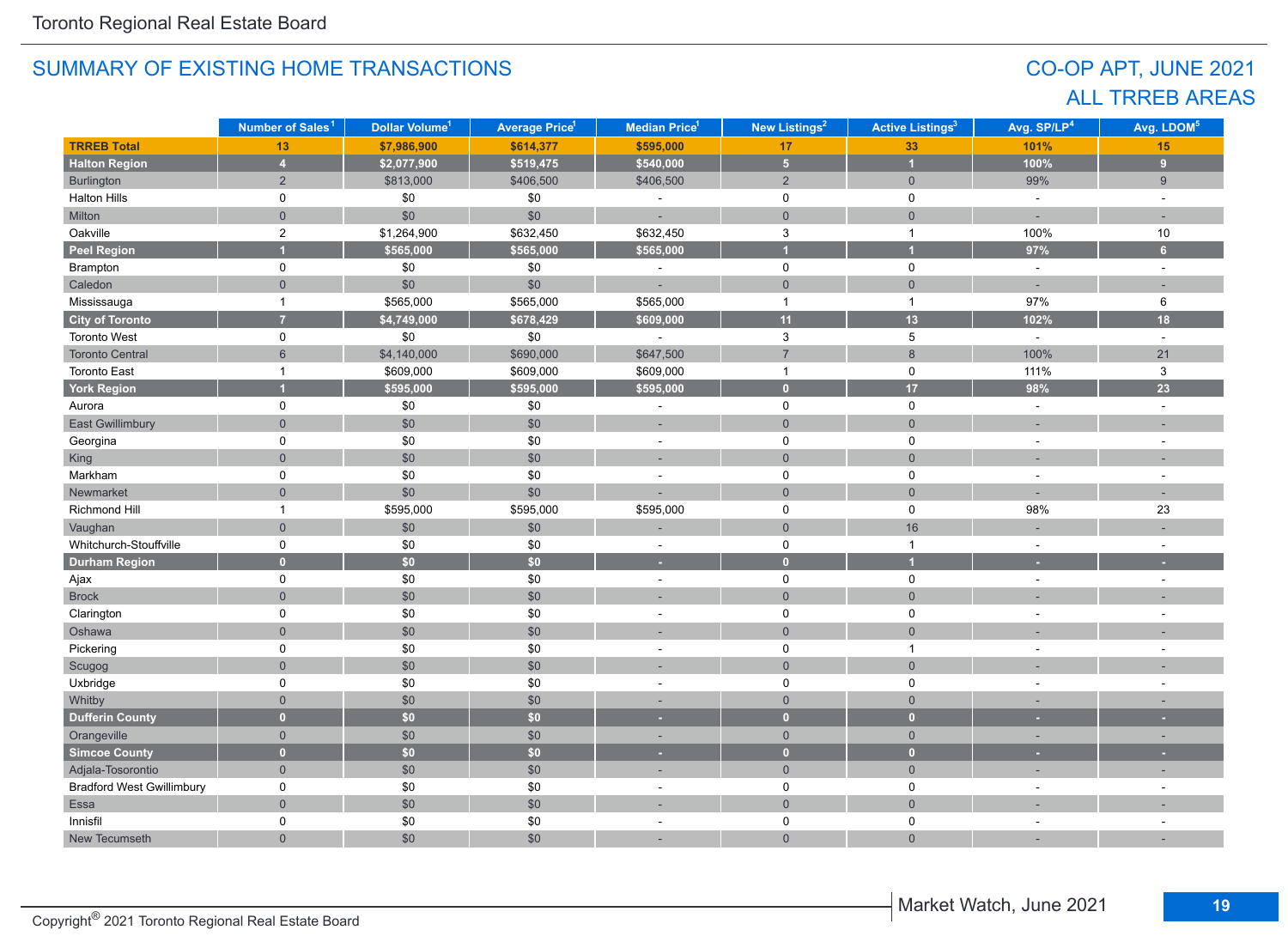## CO-OP APT, JUNE 2021 CITY OF TORONTO MUNICIPAL BREAKDOWN

|                        | Number of Sales <sup>1</sup> | Dollar Volume <sup>1</sup> | <b>Average Price<sup>1</sup></b> | Median Price <sup>1</sup> | New Listings <sup>2</sup> | <b>Active Listings<sup>3</sup></b> | Avg. SP/LP <sup>4</sup> | Avg. LDOM <sup>5</sup>   |
|------------------------|------------------------------|----------------------------|----------------------------------|---------------------------|---------------------------|------------------------------------|-------------------------|--------------------------|
| <b>TRREB Total</b>     | 13                           | \$7,986,900                | \$614,377                        | \$595,000                 | 17 <sub>2</sub>           | 33                                 | 101%                    | 15                       |
| <b>City of Toronto</b> | $\overline{7}$               | \$4,749,000                | \$678,429                        | \$609,000                 | 11                        | 13                                 | 102%                    | 18                       |
| <b>Toronto West</b>    | $\mathbf{0}$                 | \$0                        | \$0                              | ٠                         | 3 <sup>1</sup>            | 5 <sup>1</sup>                     |                         |                          |
| Toronto W01            | 0                            | \$0                        | \$0                              | $\omega$                  | $\mathbf 0$               | 0                                  | $\omega$                | $\sim$                   |
| Toronto W02            | $\mathsf{O}\xspace$          | \$0                        | \$0                              |                           | $\mathbf 0$               | $\overline{0}$                     |                         |                          |
| Toronto W03            | $\mathsf 0$                  | \$0                        | \$0                              | $\sim$                    | $\mathsf 0$               | $\pmb{0}$                          |                         |                          |
| Toronto W04            | $\mathbf 0$                  | \$0                        | \$0                              |                           | $\overline{1}$            | $\mathbf{1}$                       |                         |                          |
| Toronto W05            | 0                            | \$0                        | \$0                              | $\sim$                    | 0                         | $\mathsf 0$                        | $\sim$                  | ÷.                       |
| Toronto W06            | $\mathbf 0$                  | \$0                        | \$0                              |                           | $\overline{1}$            | $\mathbf{3}$                       |                         |                          |
| Toronto W07            | $\mathbf 0$                  | \$0                        | \$0                              | ÷,                        | $\mathbf 0$               | $\mathbf 0$                        |                         |                          |
| Toronto W08            | $\overline{0}$               | \$0                        | \$0                              | ۰                         | $\overline{1}$            | $\mathbf{1}$                       |                         |                          |
| Toronto W09            | 0                            | \$0                        | \$0                              | $\sim$                    | 0                         | 0                                  |                         | $\overline{\phantom{a}}$ |
| Toronto W10            | $\mathbf 0$                  | \$0                        | \$0                              |                           | $\mathbf{0}$              | $\mathbf{0}$                       |                         |                          |
| <b>Toronto Central</b> | $\overline{\mathbf{6}}$      | \$4,140,000                | \$690,000                        | \$647,500                 | $\overline{7}$            | $\overline{\mathbf{8}}$            | 100%                    | 21                       |
| Toronto C01            | $\sqrt{2}$                   | \$1,295,000                | \$647,500                        | \$647,500                 | $\mathsf{O}\xspace$       | $\mathsf{O}\xspace$                | 105%                    | 22                       |
| Toronto C02            | 0                            | \$0                        | \$0                              | ÷,                        | 0                         | 0                                  | $\sim$                  | $\omega$                 |
| Toronto C03            |                              | \$390,000                  | \$390,000                        | \$390,000                 | $\mathsf{O}\xspace$       | $\mathsf{O}\xspace$                | 98%                     | 18                       |
| Toronto C04            | $\mathbf{1}$                 | \$425,000                  | \$425,000                        | \$425,000                 | 0                         | $\mathsf 0$                        | 85%                     | 33                       |
| Toronto C06            | $\mathbf 0$                  | \$0                        | $\$0$                            | ц.                        | $\mathbf{0}$              | $\mathbf 0$                        | $\sim$                  |                          |
| Toronto C07            | 0                            | \$0                        | \$0                              |                           | $\mathbf 0$               | 0                                  | $\sim$                  | $\overline{a}$           |
| Toronto C08            | $\overline{0}$               | \$0                        | \$0                              |                           | $\overline{0}$            | $\mathbf{0}$                       |                         | п.                       |
| Toronto C09            | 2                            | \$2,030,000                | \$1,015,000                      | \$1,015,000               | 4                         | 6                                  | 102%                    | 15                       |
| Toronto C10            | $\mathbf 0$                  | \$0                        | \$0                              |                           | $\overline{2}$            | $\mathbf{1}$                       |                         |                          |
| Toronto C11            | 0                            | \$0                        | \$0                              | $\sim$                    | $\mathsf{O}$              | 0                                  |                         | $\sim$                   |
| Toronto C12            | $\mathsf{O}\xspace$          | \$0                        | $$0$$                            | $\sim$                    | $\overline{0}$            | $\mathsf{O}\xspace$                |                         |                          |
| Toronto C13            | 0                            | \$0                        | \$0                              | $\sim$                    | $\mathbf 0$               | 0                                  | $\sim$                  |                          |
| Toronto C14            | $\mathsf{O}\xspace$          | \$0                        | $$0$$                            |                           | $\mathbf{0}$              | $\mathbf 0$                        |                         |                          |
| Toronto C15            | 0                            | \$0                        | \$0                              |                           | $\mathbf{1}$              | $\mathbf{1}$                       | $\sim$                  | $\overline{\phantom{a}}$ |
| <b>Toronto East</b>    |                              | \$609,000                  | \$609,000                        | \$609,000                 | $\overline{1}$            | $\bullet$                          | 111%                    | $\overline{\mathbf{3}}$  |
| Toronto E01            | $\mathbf 0$                  | \$0                        | \$0                              |                           | $\mathsf{O}$              | 0                                  | $\sim$                  | $\sim$                   |
| Toronto E02            |                              | \$609,000                  | \$609,000                        | \$609,000                 | $\mathbf{1}$              | $\overline{0}$                     | 111%                    | $\mathbf{3}$             |
| Toronto E03            | $\mathbf 0$                  | \$0                        | \$0                              |                           | $\mathbf 0$               | 0                                  |                         |                          |
| Toronto E04            | $\overline{0}$               | \$0                        | $$0$$                            | ×.                        | $\overline{0}$            | $\mathbf{0}$                       |                         |                          |
| Toronto E05            | 0                            | \$0                        | \$0                              | $\overline{\phantom{a}}$  | 0                         | 0                                  |                         |                          |
| Toronto E06            | $\mathsf{O}\xspace$          | \$0                        | \$0                              |                           | $\mathbf{0}$              | $\mathbf 0$                        |                         |                          |
| Toronto E07            | $\mathsf 0$                  | \$0                        | \$0                              | $\overline{\phantom{a}}$  | $\mathsf{O}\xspace$       | $\mathsf 0$                        |                         |                          |
| Toronto E08            | $\mathbf 0$                  | \$0                        | \$0                              | ÷                         | $\mathbf 0$               | $\mathsf{O}\xspace$                |                         |                          |
| Toronto E09            | 0                            | \$0                        | \$0                              | $\sim$                    | $\mathsf{O}$              | 0                                  | $\sim$                  |                          |
| Toronto E10            | $\mathbf 0$                  | \$0                        | \$0                              | ÷                         | $\overline{0}$            | $\mathbf 0$                        |                         |                          |
| Toronto E11            | 0                            | \$0                        | \$0                              |                           | $\Omega$                  | $\mathbf{0}$                       |                         |                          |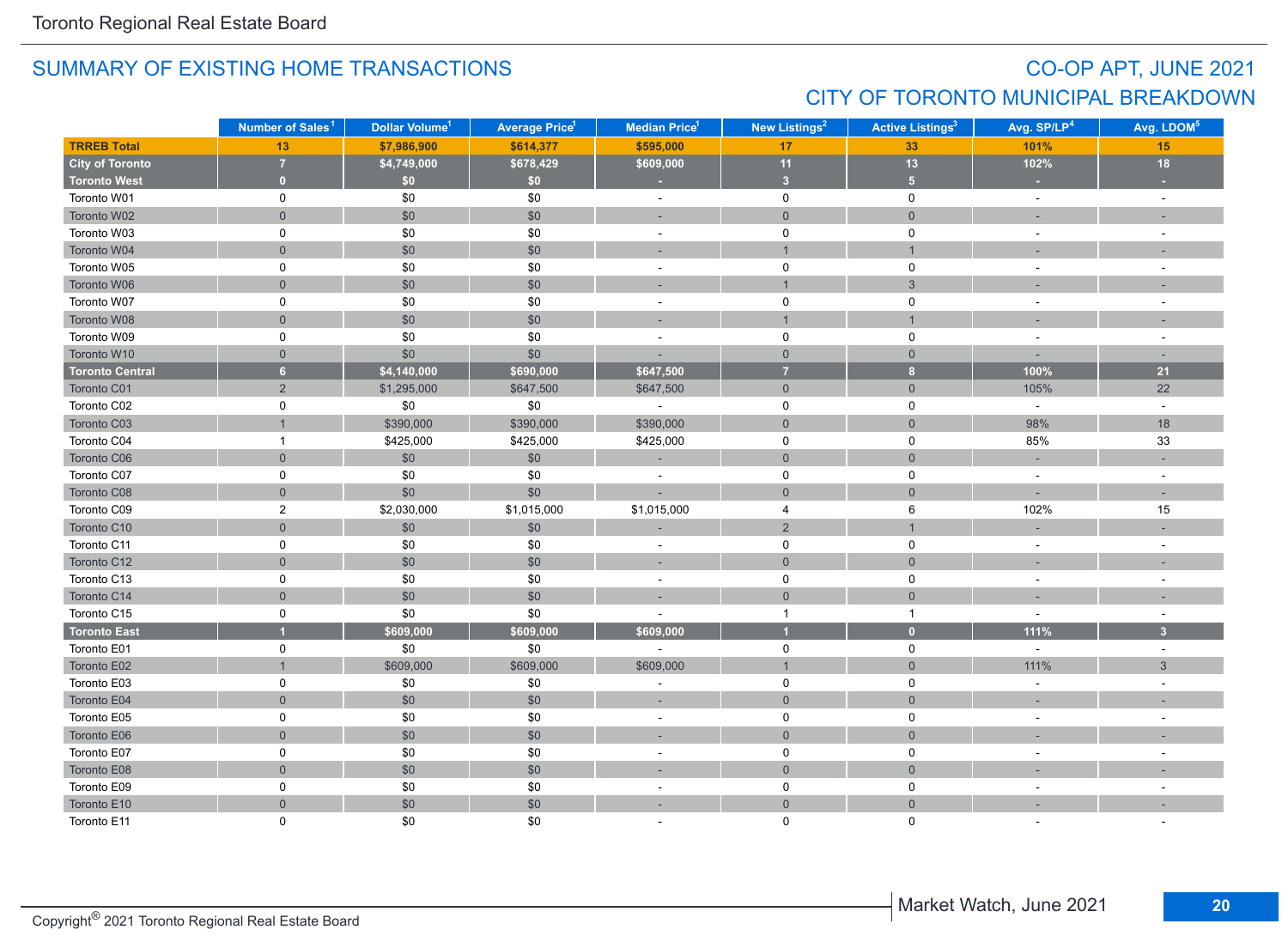## DET CONDO, JUNE 2021 ALL TRREB AREAS

|                                  | Number of Sales <sup>1</sup> | Dollar Volume <sup>1</sup> | <b>Average Price<sup>1</sup></b> | Median Price <sup>1</sup> | New Listings <sup>2</sup> | <b>Active Listings<sup>3</sup></b> | Avg. SP/LP <sup>4</sup>  | Avg. LDOM <sup>5</sup>   |
|----------------------------------|------------------------------|----------------------------|----------------------------------|---------------------------|---------------------------|------------------------------------|--------------------------|--------------------------|
| <b>TRREB Total</b>               | 14                           | \$11,306,600               | \$807,614                        | \$759,000                 | $20\,$                    | 16                                 | 105%                     | 13                       |
| <b>Halton Region</b>             | $\mathbf{0}$                 | \$0                        | \$0                              | ×,                        | $\overline{\mathbf{1}}$   | $\overline{1}$                     | ÷,                       | ÷,                       |
| Burlington                       | $\overline{0}$               | $\$0$                      | \$0                              | ÷,                        | $\mathbf{1}$              | $\overline{1}$                     | ÷,                       |                          |
| <b>Halton Hills</b>              | 0                            | \$0                        | \$0                              | $\sim$                    | $\mathsf 0$               | $\mathsf 0$                        | $\sim$                   | $\overline{a}$           |
| Milton                           | $\overline{0}$               | $$0$$                      | \$0                              | ÷,                        | $\overline{0}$            | $\mathbf 0$                        | $\overline{a}$           |                          |
| Oakville                         | 0                            | \$0                        | \$0                              | ÷,                        | $\mathsf 0$               | $\pmb{0}$                          | $\sim$                   | $\sim$                   |
| <b>Peel Region</b>               | $\overline{4}$               | \$3,845,000                | \$961,250                        | \$935,000                 | $\overline{\mathbf{5}}$   | $6\phantom{a}$                     | 102%                     | 20                       |
| Brampton                         | 4                            | \$3,845,000                | \$961,250                        | \$935,000                 | 3                         | $\mathsf 3$                        | 102%                     | 20                       |
| Caledon                          | $\overline{0}$               | \$0                        | \$0                              |                           | $\overline{2}$            | $\sqrt{2}$                         |                          |                          |
| Mississauga                      | $\mathsf{O}$                 | \$0                        | \$0                              |                           | $\mathbf 0$               | $\mathbf{1}$                       | $\sim$                   | ÷,                       |
| <b>City of Toronto</b>           |                              | \$758,000                  | \$758,000                        | \$758,000                 | $\overline{\mathbf{5}}$   | $\overline{3}$                     | 117%                     | $\overline{7}$           |
| Toronto West                     | 0                            | \$0                        | \$0                              |                           | $\mathbf 0$               | $\mathsf 0$                        | $\sim$                   | $\sim$                   |
| <b>Toronto Central</b>           | $\mathbf{1}$                 | \$758,000                  | \$758,000                        | \$758,000                 | $\mathfrak{S}$            | $\mathbf 2$                        | 117%                     | $\overline{7}$           |
| Toronto East                     | 0                            | $$0$$                      | \$0                              | ÷                         | $\overline{2}$            | $\mathbf{1}$                       | $\sim$                   | ÷,                       |
| <b>York Region</b>               | $\overline{0}$               | \$0                        | \$0                              | ×                         | $\mathbf{0}$              | $\overline{2}$                     |                          |                          |
| Aurora                           | $\mathsf{O}$                 | \$0                        | \$0                              | $\sim$                    | $\mathsf 0$               | $\mathsf 0$                        | $\sim$                   | $\overline{a}$           |
| East Gwillimbury                 | $\overline{0}$               | \$0                        | \$0                              | ٠                         | $\overline{0}$            | $\mathbf 0$                        |                          |                          |
| Georgina                         | 0                            | $$0$$                      | \$0                              | $\sim$                    | $\mathbf 0$               | $\mathsf 0$                        | $\sim$                   | $\sim$                   |
| King                             | $\mathbf 0$                  | \$0                        | \$0                              | $\sim$                    | $\mathsf{O}\xspace$       | $\mathbf 0$                        |                          |                          |
| Markham                          | 0                            | \$0                        | \$0                              | $\sim$                    | $\mathbf 0$               | $\overline{2}$                     | $\overline{a}$           |                          |
| Newmarket                        | $\overline{0}$               | \$0                        | \$0                              | ÷,                        | $\overline{0}$            | $\overline{0}$                     |                          |                          |
| Richmond Hill                    | 0                            | \$0                        | \$0                              | ÷                         | $\mathsf 0$               | $\pmb{0}$                          | $\overline{\phantom{a}}$ | ÷                        |
| Vaughan                          | $\Omega$                     | \$0                        | \$0                              | $\sim$                    | $\overline{0}$            | $\Omega$                           |                          |                          |
| Whitchurch-Stouffville           | 0                            | \$0                        | \$0                              |                           | 0                         | $\mathsf 0$                        | $\sim$                   |                          |
| <b>Durham Region</b>             | 3 <sup>1</sup>               | \$2,086,000                | \$695,333                        | \$700,000                 | $\overline{3}$            | $\overline{1}$                     | 118%                     | 7                        |
| Ajax                             | 3                            | \$2,086,000                | \$695,333                        | \$700,000                 | $\ensuremath{\mathsf{3}}$ | $\mathbf{1}$                       | 118%                     | $\overline{7}$           |
| <b>Brock</b>                     | $\overline{0}$               | \$0                        | \$0                              |                           | $\mathbf 0$               | $\overline{0}$                     |                          |                          |
| Clarington                       | 0                            | \$0                        | \$0                              | ÷                         | $\mathsf 0$               | $\pmb{0}$                          | $\overline{\phantom{a}}$ |                          |
| Oshawa                           | $\mathsf{O}\xspace$          | $$0$$                      | \$0                              |                           | $\mathsf{O}\xspace$       | $\mathbf 0$                        |                          |                          |
| Pickering                        | $\mathsf{O}$                 | \$0                        | \$0                              | $\blacksquare$            | $\mathsf 0$               | $\mathsf 0$                        | $\overline{\phantom{a}}$ |                          |
| Scugog                           | $\overline{0}$               | \$0                        | \$0                              | ÷,                        | $\mathbf 0$               | $\mathbf 0$                        |                          |                          |
| Uxbridge                         | 0                            | \$0                        | \$0                              | ÷.                        | $\mathbf 0$               | $\pmb{0}$                          | ÷.                       |                          |
| Whitby                           | $\overline{0}$               | \$0                        | \$0                              | п.                        | $\overline{0}$            | $\mathbf{0}$                       |                          |                          |
| <b>Dufferin County</b>           | $\overline{0}$               | \$0                        | \$0                              | ٠                         | $\bullet$                 | $\overline{0}$                     | ٠                        | ×                        |
| Orangeville                      | $\overline{0}$               | \$0                        | \$0                              |                           | $\overline{0}$            | $\overline{0}$                     | ÷                        | $\overline{\phantom{a}}$ |
| Simcoe County                    | $6\overline{6}$              | \$4,617,600                | \$769,600                        | \$729,950                 | 6 <sup>1</sup>            | $\overline{3}$                     | 102%                     | 12                       |
| Adjala-Tosorontio                | $\overline{0}$               | \$0                        | \$0                              |                           | $\mathbf{0}$              | $\mathbf{0}$                       | ÷,                       | $\overline{a}$           |
| <b>Bradford West Gwillimbury</b> | 0                            | \$0                        | \$0                              | $\overline{\phantom{a}}$  | 0                         | $\mathsf 0$                        | $\sim$                   | $\sim$                   |
| Essa                             | $\mathsf{O}\xspace$          | $$0$$                      | \$0                              | ÷.                        | $\mathsf{O}\xspace$       | $\mathsf{O}\xspace$                | ÷.                       |                          |
| Innisfil                         | 0                            | \$0                        | \$0                              |                           | 0                         | $\mathsf 0$                        | ÷,                       | $\blacksquare$           |
| New Tecumseth                    | $6\phantom{a}$               | \$4,617,600                | \$769,600                        | \$729,950                 | $6\phantom{1}$            | $\ensuremath{\mathsf{3}}$          | 102%                     | 12                       |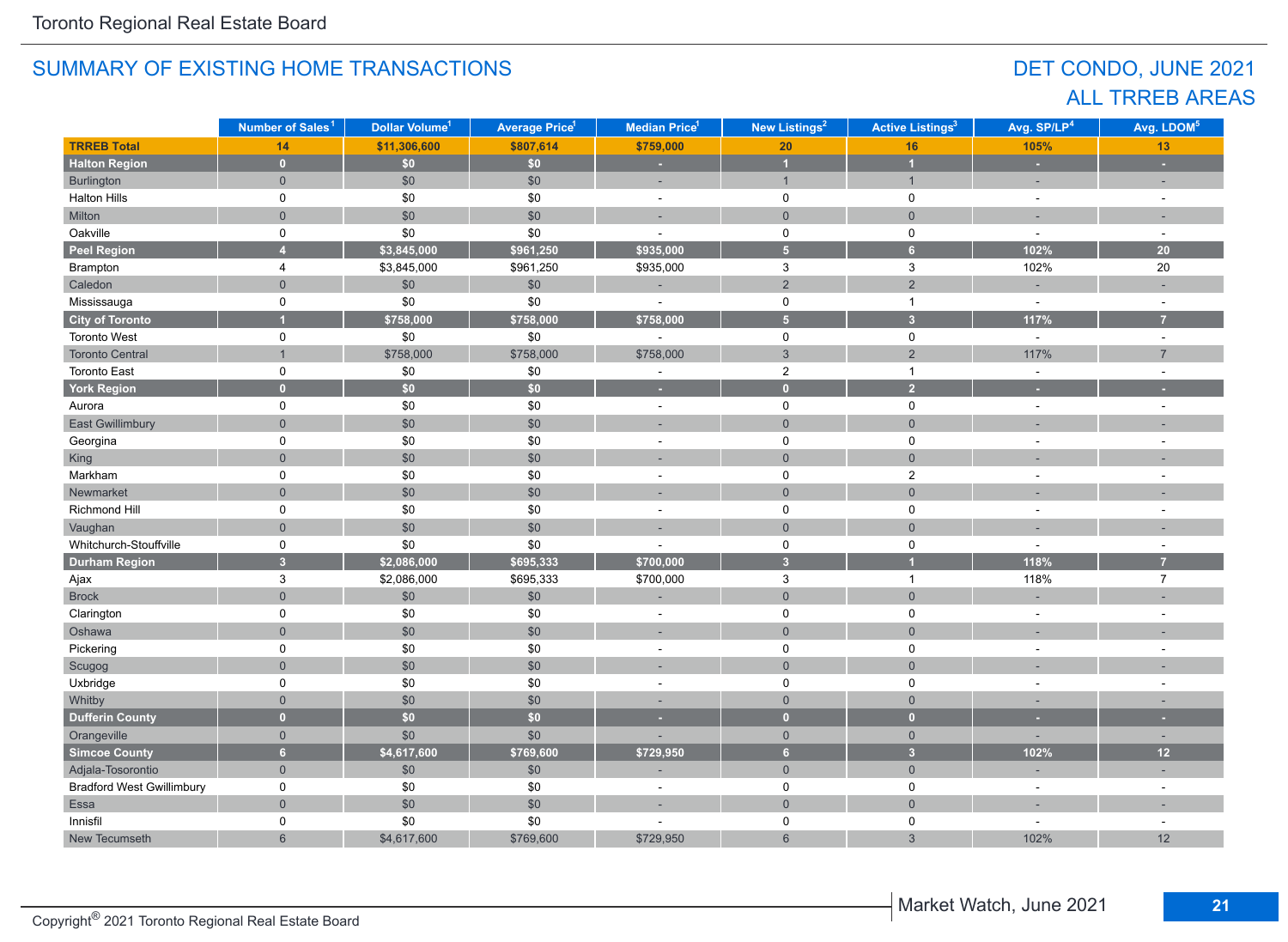## DET CONDO, JUNE 2021 CITY OF TORONTO MUNICIPAL BREAKDOWN

|                        | Number of Sales <sup>1</sup> | Dollar Volume <sup>1</sup> | <b>Average Price<sup>1</sup></b> | Median Price <sup>1</sup> | New Listings <sup>2</sup> |                         | Avg. SP/LP <sup>4</sup> | Avg. LDOM <sup>5</sup>   |
|------------------------|------------------------------|----------------------------|----------------------------------|---------------------------|---------------------------|-------------------------|-------------------------|--------------------------|
| <b>TRREB Total</b>     | 14                           | \$11,306,600               | \$807,614                        | \$759,000                 | 20                        | 16                      | 105%                    | 13                       |
| <b>City of Toronto</b> | 1                            | \$758,000                  | \$758,000                        | \$758,000                 | 5 <sup>1</sup>            | $\overline{\mathbf{3}}$ | 117%                    | $\overline{7}$           |
| <b>Toronto West</b>    | $\mathbf{0}$                 | \$0                        | \$0                              | ×                         | $\mathbf{0}$              | $\overline{0}$          | ×                       |                          |
| Toronto W01            | 0                            | \$0                        | \$0                              | $\sim$                    | $\mathbf 0$               | 0                       | $\omega$                | $\sim$                   |
| Toronto W02            | $\overline{0}$               | \$0                        | \$0                              | ÷                         | $\overline{0}$            | $\overline{0}$          |                         |                          |
| Toronto W03            | 0                            | \$0                        | \$0                              | $\sim$                    | $\mathbf 0$               | 0                       | $\sim$                  | $\overline{a}$           |
| Toronto W04            | $\mathbf 0$                  | \$0                        | \$0                              | ÷                         | $\mathsf{O}\xspace$       | $\mathbf 0$             |                         |                          |
| Toronto W05            | $\mathsf 0$                  | \$0                        | \$0                              | $\overline{\phantom{a}}$  | $\mathbf 0$               | $\mathsf 0$             |                         | $\overline{\phantom{a}}$ |
| Toronto W06            | $\mathbf 0$                  | \$0                        | \$0                              | ÷                         | $\mathbf 0$               | $\mathbf 0$             |                         |                          |
| Toronto W07            | $\mathsf 0$                  | \$0                        | \$0                              | ÷,                        | 0                         | $\mathsf 0$             |                         |                          |
| Toronto W08            | $\overline{0}$               | \$0                        | \$0                              | ÷,                        | $\mathbf 0$               | $\mathbf 0$             |                         |                          |
| Toronto W09            | 0                            | \$0                        | \$0                              | ÷                         | 0                         | $\mathsf 0$             |                         |                          |
| Toronto W10            | $\mathbf 0$                  | \$0                        | \$0                              |                           | $\mathsf{O}$              | $\mathsf{O}\xspace$     |                         |                          |
| <b>Toronto Central</b> | $\overline{1}$               | \$758,000                  | \$758,000                        | \$758,000                 | 3 <sup>2</sup>            | 2 <sup>1</sup>          | 117%                    | $\overline{7}$           |
| Toronto C01            | $\overline{1}$               | \$758,000                  | \$758,000                        | \$758,000                 | $\mathbf{1}$              | $\overline{0}$          | 117%                    | $\overline{7}$           |
| Toronto C02            | 0                            | \$0                        | \$0                              | ÷,                        | $\mathbf 0$               | 0                       | $\omega$                |                          |
| Toronto C03            | $\mathbf 0$                  | \$0                        | \$0                              | $\sim$                    | $\overline{0}$            | $\overline{0}$          | $\sim$                  |                          |
| Toronto C04            | 0                            | \$0                        | \$0                              | ÷                         | 0                         | 0                       |                         | $\overline{\phantom{a}}$ |
| Toronto C06            | $\overline{0}$               | \$0                        | \$0                              | ÷                         | $\overline{0}$            | $\mathbf{0}$            |                         |                          |
| Toronto C07            | $\pmb{0}$                    | \$0                        | \$0                              | $\sim$                    | $\pmb{0}$                 | $\pmb{0}$               |                         |                          |
| Toronto C08            | $\mathsf{O}\xspace$          | \$0                        | \$0                              | ۰                         | $\overline{0}$            | $\mathbf 0$             |                         |                          |
| Toronto C09            | 0                            | \$0                        | \$0                              | $\sim$                    | 0                         | $\mathbf{1}$            | $\sim$                  | ÷,                       |
| Toronto C10            | $\mathbf 0$                  | \$0                        | $\$0$                            |                           | $\mathbf 0$               | $\mathsf{O}\xspace$     |                         |                          |
| Toronto C11            | $\pmb{0}$                    | \$0                        | \$0                              | $\overline{a}$            | $\mathsf{O}\xspace$       | $\pmb{0}$               |                         | $\overline{\phantom{a}}$ |
| Toronto C12            | $\mathbf 0$                  | \$0                        | \$0                              | $\overline{\phantom{a}}$  | $\overline{2}$            | $\overline{1}$          |                         |                          |
| Toronto C13            | $\mathsf 0$                  | \$0                        | \$0                              | $\sim$                    | $\mathsf{O}$              | $\mathsf 0$             |                         |                          |
| Toronto C14            | $\overline{0}$               | \$0                        | \$0                              |                           | $\mathbf{0}$              | $\overline{0}$          |                         |                          |
| Toronto C15            | 0                            | \$0                        | \$0                              | $\sim$                    | $\mathbf 0$               | 0                       | $\sim$                  | $\sim$                   |
| <b>Toronto East</b>    | $\mathbf{0}$                 | \$0                        | \$0                              | ٠                         | $\overline{2}$            | $\overline{\mathbf{1}}$ |                         |                          |
| Toronto E01            | 0                            | \$0                        | \$0                              | $\sim$                    | $\mathsf{O}$              | 0                       |                         | ÷.                       |
| Toronto E02            | $\mathbf 0$                  | \$0                        | \$0                              | $\overline{\phantom{a}}$  | $\mathbf{0}$              | $\overline{0}$          |                         |                          |
| Toronto E03            | $\mathsf 0$                  | \$0                        | \$0                              | $\overline{\phantom{a}}$  | 0                         | $\mathsf 0$             |                         |                          |
| Toronto E04            | $\overline{0}$               | \$0                        | \$0                              |                           | $\mathsf{O}\xspace$       | $\mathbf 0$             |                         |                          |
| Toronto E05            | $\mathsf 0$                  | \$0                        | \$0                              | $\overline{\phantom{a}}$  | $\mathsf{O}$              | $\mathsf 0$             |                         |                          |
| Toronto E06            | $\mathsf{O}\xspace$          | \$0                        | \$0                              |                           | $\mathbf{0}$              | $\mathbf 0$             |                         |                          |
| Toronto E07            | $\mathsf 0$                  | \$0                        | \$0                              | $\sim$                    | $\mathsf{O}\xspace$       | $\mathsf 0$             |                         |                          |
| Toronto E08            | $\mathbf 0$                  | \$0                        | \$0                              |                           | $\overline{2}$            | $\overline{1}$          |                         |                          |
| Toronto E09            | 0                            | \$0                        | \$0                              | $\overline{a}$            | $\mathsf{O}$              | $\mathsf 0$             | $\sim$                  |                          |
| Toronto E10            | $\overline{0}$               | \$0                        | \$0                              | ÷                         | $\overline{0}$            | $\mathbf{0}$            |                         |                          |
| Toronto E11            | $\Omega$                     | \$0                        | \$0                              |                           | $\mathbf{0}$              | $\Omega$                |                         |                          |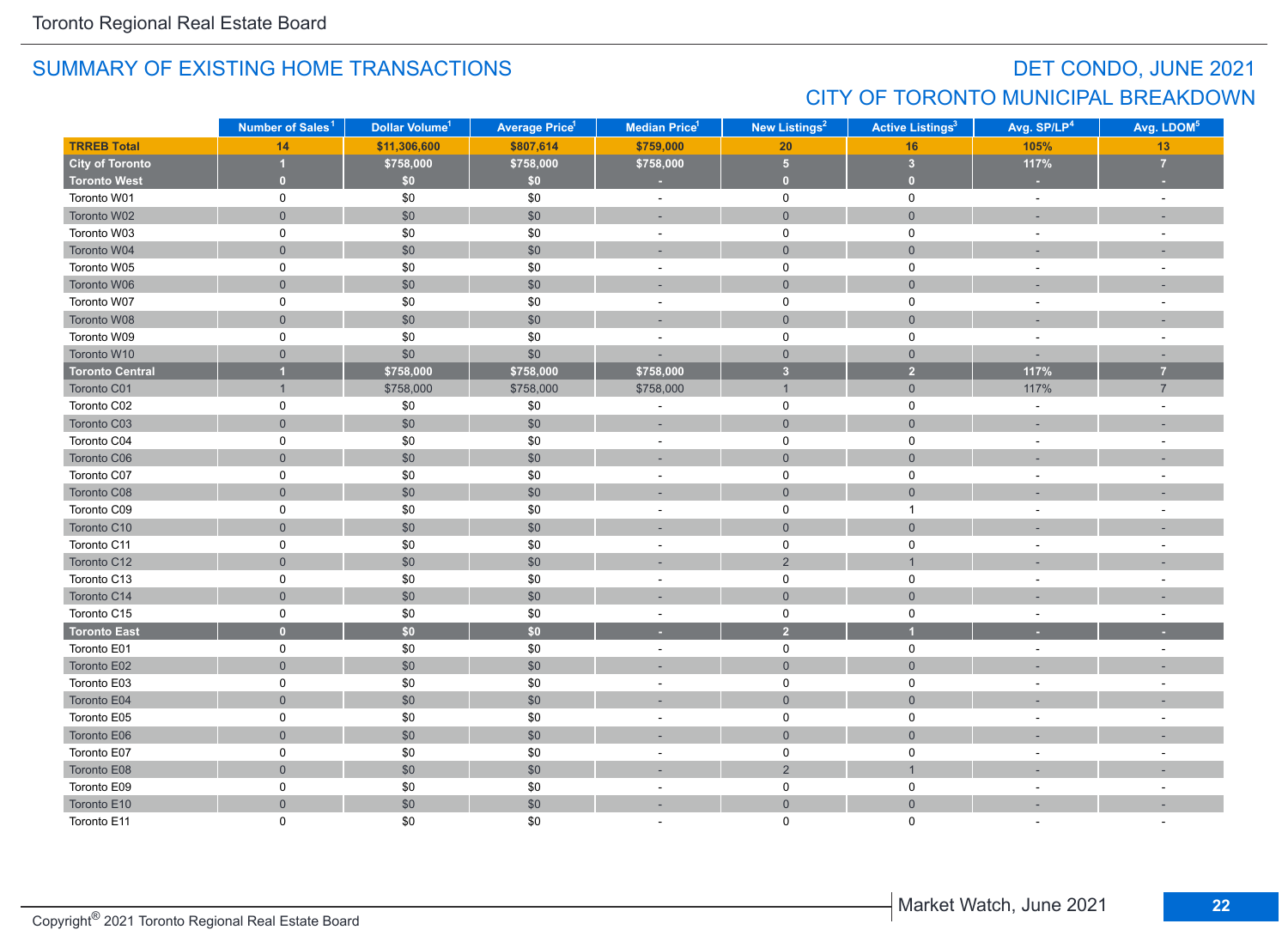## CO-OWNERSHIP APT, JUNE 2021 ALL TRREB AREAS

|                                  | Number of Sales <sup>1</sup> | Dollar Volume <sup>1</sup> | <b>Average Price<sup>1</sup></b> | Median Price <sup>1</sup> | New Listings <sup>2</sup> | <b>Active Listings<sup>3</sup></b> | Avg. SP/LP <sup>4</sup> | Avg. LDOM <sup>5</sup> |
|----------------------------------|------------------------------|----------------------------|----------------------------------|---------------------------|---------------------------|------------------------------------|-------------------------|------------------------|
| <b>TRREB Total</b>               |                              | \$350,000                  | \$350,000                        | \$350,000                 | 8                         | 14                                 | 100%                    | 15                     |
| <b>Halton Region</b>             | $\mathbf{0}$                 | \$0\$                      | \$0\$                            | ×.                        | $\mathbf{0}$              | $\mathbf{0}$                       | ×                       | ×                      |
| Burlington                       | $\overline{0}$               | \$0                        | \$0                              | ÷.                        | $\overline{0}$            | $\overline{0}$                     | $\sim$                  | ÷                      |
| <b>Halton Hills</b>              | 0                            | \$0                        | \$0                              | $\sim$                    | $\mathsf{O}$              | $\mathsf 0$                        | $\sim$                  | $\mathbf{r}$           |
| Milton                           | $\overline{0}$               | \$0                        | \$0                              | ÷.                        | $\mathbf 0$               | $\mathbf 0$                        | ÷.                      | ÷,                     |
| Oakville                         | $\mathsf{O}$                 | $\$0$                      | \$0                              | $\overline{\phantom{a}}$  | $\mathbf 0$               | $\mathbf 0$                        | $\sim$                  | $\sim$                 |
| <b>Peel Region</b>               | $\overline{0}$               | \$0\$                      | \$0                              | u                         | $\bullet$                 | $\mathbf{0}$                       |                         |                        |
| Brampton                         | 0                            | $\$0$                      | \$0                              | $\bar{\phantom{a}}$       | 0                         | 0                                  | $\omega$                | ÷,                     |
| Caledon                          | $\mathsf{O}\xspace$          | $$0$$                      | \$0                              | ÷                         | $\mathsf{O}\xspace$       | $\mathsf{O}\xspace$                |                         |                        |
| Mississauga                      | 0                            | \$0                        | \$0                              | $\sim$                    | 0                         | $\mathsf{O}\xspace$                | $\mathbf{r}$            | $\sim$                 |
| <b>City of Toronto</b>           | 1                            | \$350,000                  | \$350,000                        | \$350,000                 | $\bf{8}$                  | 14                                 | 100%                    | 15                     |
| Toronto West                     | $\overline{1}$               | \$350,000                  | \$350,000                        | \$350,000                 | $\overline{1}$            | $\mathbf{1}$                       | 100%                    | 15                     |
| <b>Toronto Central</b>           | $\overline{0}$               | \$0                        | \$0                              | ÷                         | $6\phantom{1}$            | 12                                 | ÷,                      |                        |
| <b>Toronto East</b>              | 0                            | \$0                        | \$0                              | $\overline{\phantom{a}}$  | $\overline{1}$            | $\mathbf{1}$                       | $\sim$                  | ÷,                     |
| <b>York Region</b>               | $\overline{0}$               | \$0                        | \$0                              | ×                         | $\mathbf{0}$              | $\overline{0}$                     | ×                       | ٠                      |
| Aurora                           | $\mathsf{O}$                 | \$0                        | \$0                              | $\sim$                    | 0                         | $\mathbf 0$                        | $\overline{a}$          | $\mathbf{r}$           |
| East Gwillimbury                 | $\overline{0}$               | $$0$$                      | \$0                              |                           | $\mathbf 0$               | $\mathbf{0}$                       |                         |                        |
| Georgina                         | 0                            | $\$0$                      | \$0                              | $\overline{\phantom{a}}$  | 0                         | 0                                  |                         | ä,                     |
| King                             | $\overline{0}$               | \$0                        | \$0                              | н.                        | $\mathbf{0}$              | $\overline{0}$                     |                         |                        |
| Markham                          | 0                            | $\$0$                      | \$0                              | ÷                         | $\mathsf 0$               | $\mathsf 0$                        |                         |                        |
| Newmarket                        | $\overline{0}$               | $$0$$                      | \$0                              |                           | $\overline{0}$            | $\mathbf 0$                        |                         |                        |
| Richmond Hill                    | 0                            | \$0                        | \$0                              | $\overline{\phantom{a}}$  | $\mathsf{O}$              | $\mathsf 0$                        | $\sim$                  | $\sim$                 |
| Vaughan                          | $\overline{0}$               | $$0$$                      | \$0                              | ÷,                        | $\overline{0}$            | $\mathbf 0$                        |                         |                        |
| Whitchurch-Stouffville           | 0                            | $\$0$                      | \$0                              | $\sim$                    | 0                         | $\mathsf 0$                        | $\sim$                  | ÷.                     |
| <b>Durham Region</b>             | $\overline{0}$               | $\overline{50}$            | $\overline{50}$                  | ٠                         | $\overline{0}$            | $\overline{0}$                     | ٠                       | ٠                      |
| Ajax                             | 0                            | \$0                        | \$0                              | $\blacksquare$            | $\mathsf{O}$              | $\mathsf 0$                        | $\sim$                  | $\sim$                 |
| <b>Brock</b>                     | $\overline{0}$               | \$0                        | \$0                              |                           | $\mathbf 0$               | $\mathbf 0$                        |                         |                        |
| Clarington                       | 0                            | \$0                        | \$0                              | $\sim$                    | $\mathsf{O}$              | $\mathsf 0$                        | $\sim$                  | $\sim$                 |
| Oshawa                           | $\overline{0}$               | \$0                        | \$0                              | ٠                         | $\overline{0}$            | $\mathbf 0$                        |                         |                        |
| Pickering                        | 0                            | $\$0$                      | \$0                              | $\overline{\phantom{a}}$  | 0                         | 0                                  | ÷.                      | $\blacksquare$         |
| Scugog                           | $\overline{0}$               | $$0$$                      | \$0                              | ÷                         | $\mathsf{O}\xspace$       | $\mathbf 0$                        |                         |                        |
| Uxbridge                         | 0                            | $\$0$                      | \$0                              | $\sim$                    | 0                         | 0                                  | $\overline{a}$          | $\sim$                 |
| Whitby                           | $\mathbf 0$                  | \$0                        | \$0                              | ٠                         | $\mathsf{O}\xspace$       | $\mathsf{O}\xspace$                |                         |                        |
| <b>Dufferin County</b>           | $\overline{0}$               | \$0                        | $\overline{\bullet}$             | н                         | $\overline{0}$            | $\overline{0}$                     |                         | ٠                      |
| Orangeville                      | $\overline{0}$               | \$0                        | \$0                              | ٠                         | $\overline{0}$            | $\overline{0}$                     | $\sim$                  | ٠                      |
| <b>Simcoe County</b>             | $\overline{0}$               | \$0                        | \$0                              | ٠                         | $\overline{0}$            | $\overline{0}$                     |                         | ٠                      |
| Adjala-Tosorontio                | $\overline{0}$               | $\$0$                      | \$0                              | ÷.                        | $\overline{0}$            | $\overline{0}$                     | ÷,                      | $\overline{a}$         |
| <b>Bradford West Gwillimbury</b> | 0                            | \$0                        | \$0                              | ä,                        | 0                         | $\mathsf 0$                        | $\sim$                  |                        |
| Essa                             | $\overline{0}$               | $$0$$                      | \$0                              | ÷                         | $\overline{0}$            | $\mathbf 0$                        |                         |                        |
| Innisfil                         | 0                            | \$0                        | \$0                              | $\sim$                    | 0                         | 0                                  | $\sim$                  | $\sim$                 |
| New Tecumseth                    | $\overline{0}$               | \$0                        | \$0                              | ÷,                        | $\mathbf 0$               | $\mathbf{0}$                       |                         |                        |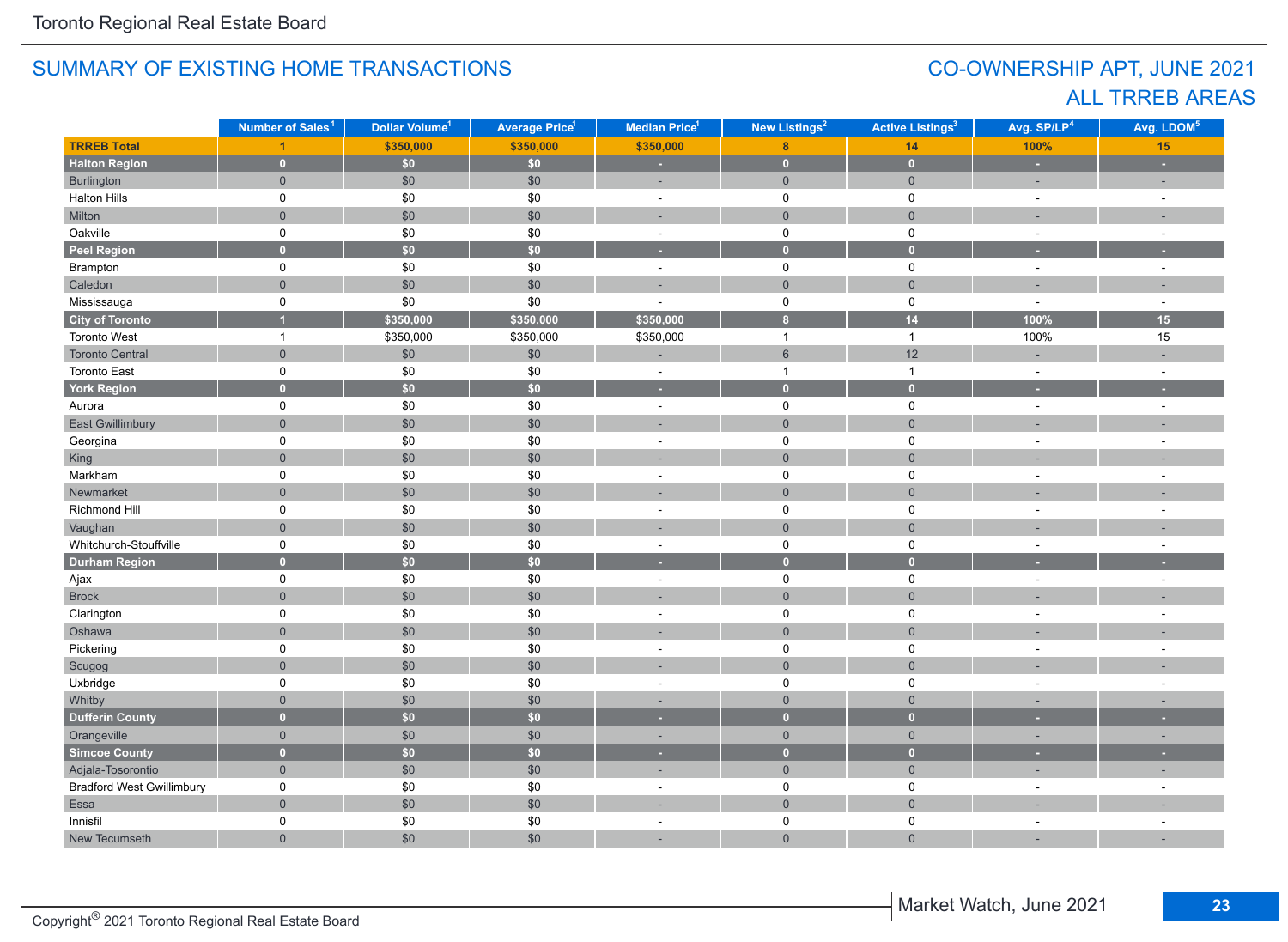## CO-OWNERSHIP APT, JUNE 2021 CITY OF TORONTO MUNICIPAL BREAKDOWN

|                        | Number of Sales <sup>1</sup> | Dollar Volume <sup>1</sup> | <b>Average Price<sup>1</sup></b> | Median Price <sup>1</sup>   | New Listings <sup>2</sup> | <b>Active Listings<sup>3</sup></b> | Avg. SP/LP <sup>4</sup>  | Avg. LDOM <sup>5</sup>   |
|------------------------|------------------------------|----------------------------|----------------------------------|-----------------------------|---------------------------|------------------------------------|--------------------------|--------------------------|
| <b>TRREB Total</b>     |                              | \$350,000                  | \$350,000                        | \$350,000                   | $\overline{8}$            | 14                                 | 100%                     | 15                       |
| <b>City of Toronto</b> |                              | \$350,000                  | \$350,000                        | \$350,000<br>$\bf{8}$       |                           | $14$                               | 100%                     | 15                       |
| <b>Toronto West</b>    |                              | \$350,000                  | \$350,000                        | $\overline{1}$<br>\$350,000 |                           | $\overline{1}$                     | 100%                     | 15                       |
| Toronto W01            | 0                            | $\$0$                      | \$0                              | $\bar{a}$                   | $\mathsf 0$               | $\mathsf{O}\xspace$                | $\omega$                 | $\omega$                 |
| Toronto W02            | $\overline{0}$               | $$0$$                      | \$0                              | ÷                           | $\mathbf{0}$              | $\mathbf 0$                        | $\sim$                   | $\sim$                   |
| Toronto W03            | 0                            | \$0                        | \$0                              | $\sim$                      | $\mathsf{O}\xspace$       | 0                                  | $\blacksquare$           | $\sim$                   |
| Toronto W04            | $\overline{0}$               | \$0                        | \$0                              | ÷.                          | $\mathbf{0}$              | $\overline{0}$                     | ÷.                       |                          |
| Toronto W05            | $\mathbf{1}$                 | \$350,000                  | \$350,000                        | \$350,000                   | $\overline{1}$            | $\overline{1}$                     | 100%                     | 15                       |
| Toronto W06            | $\overline{0}$               | \$0                        | \$0                              | ÷                           | $\mathsf{O}\xspace$       | $\mathbf 0$                        |                          |                          |
| Toronto W07            | 0                            | $\$0$                      | \$0                              | $\blacksquare$              | $\mathsf{O}$              | 0                                  | $\blacksquare$           | $\sim$                   |
| Toronto W08            | $\mathsf{O}\xspace$          | \$0                        | \$0                              | $\sim$                      | $\mathsf{O}\xspace$       | $\mathsf{O}$                       | ٠                        | $\sim$                   |
| Toronto W09            | 0                            | \$0                        | \$0                              | $\blacksquare$              | $\mathsf 0$               | $\mathbf 0$                        | $\blacksquare$           | $\overline{\phantom{a}}$ |
| Toronto W10            | $\overline{0}$               | \$0                        | \$0                              | $\sim$                      | $\overline{0}$            | $\mathbf 0$                        | $\sim$                   | $\sim$                   |
| <b>Toronto Central</b> | $\mathbf{0}$                 | \$0                        | \$0                              | ٠                           | 6                         | 12                                 | ×                        | ×                        |
| Toronto C01            | $\overline{0}$               | \$0                        | \$0                              | ÷                           | $\mathsf{O}\xspace$       | $\overline{0}$                     | $\overline{\phantom{a}}$ |                          |
| Toronto C02            | 0                            | $\$0$                      | \$0                              | $\sim$                      | $\mathbf{1}$              | $\mathbf{3}$                       | $\sim$                   | $\sim$                   |
| Toronto C03            | $\mathsf{O}\xspace$          | $$0$$                      | \$0                              |                             | $\sqrt{2}$                | $\sqrt{2}$                         |                          |                          |
| Toronto C04            | 0                            | $\$0$                      | \$0                              | $\sim$                      | $\mathbf{1}$              | $\overline{2}$                     | $\sim$                   | $\sim$                   |
| Toronto C06            | $\overline{0}$               | \$0                        | \$0                              | $\sim$                      | $\mathbf 0$               | $\mathbf 0$                        | $\sim$                   |                          |
| Toronto C07            | 0                            | \$0                        | \$0                              | $\sim$                      | $\mathsf 0$               | $\mathbf 0$                        | $\sim$                   |                          |
| Toronto C08            | $\overline{0}$               | \$0                        | \$0                              |                             | $\mathbf 0$               | $\overline{2}$                     |                          |                          |
| Toronto C09            | 0                            | \$0                        | \$0                              | $\blacksquare$              | $\mathbf 0$               | 0                                  | $\overline{\phantom{a}}$ | $\overline{\phantom{a}}$ |
| Toronto C10            | $\overline{0}$               | $$0$$                      | \$0                              | ×.                          | $\overline{1}$            | $\sqrt{2}$                         |                          |                          |
| Toronto C11            | 0                            | \$0                        | \$0                              | $\sim$                      | $\mathsf 0$               | $\mathbf 0$                        | $\sim$                   |                          |
| Toronto C12            | $\mathsf{O}\xspace$          | \$0                        | \$0                              | ×,                          | $\mathsf{O}$              | $\mathsf{O}\xspace$                | ٠                        |                          |
| Toronto C13            | 0                            | $\$0$                      | \$0                              | $\sim$                      | $\pmb{0}$                 | 0                                  | $\sim$                   |                          |
| Toronto C14            | $\overline{0}$               | $$0$$                      | \$0                              | ÷                           | $\overline{1}$            | $\overline{1}$                     |                          |                          |
| Toronto C15            | 0                            | $\$0$                      | \$0                              | $\blacksquare$              | $\mathsf 0$               | $\mathbf 0$                        | $\overline{\phantom{a}}$ | $\overline{\phantom{a}}$ |
| <b>Toronto East</b>    | $\mathbf{0}$                 | \$0                        | \$0                              | ٠                           | $\overline{1}$            | $\overline{\mathbf{1}}$            |                          |                          |
| Toronto E01            | 0                            | $\$0$                      | \$0                              | $\sim$                      | $\mathsf 0$               | $\mathsf{O}\xspace$                | $\sim$                   | $\overline{\phantom{a}}$ |
| Toronto E02            | $\mathsf{O}\xspace$          | \$0                        | \$0                              |                             | $\overline{1}$            | $\mathbf{1}$                       |                          |                          |
| Toronto E03            | 0                            | \$0                        | \$0                              | ÷,                          | $\mathsf 0$               | $\pmb{0}$                          | $\overline{a}$           |                          |
| Toronto E04            | $\overline{0}$               | \$0                        | \$0                              | ÷                           | $\mathbf{0}$              | $\mathbf{0}$                       |                          |                          |
| Toronto E05            | 0                            | \$0                        | \$0                              | $\blacksquare$              | 0                         | 0                                  | $\sim$                   |                          |
| Toronto E06            | $\overline{0}$               | $$0$$                      | \$0                              |                             | $\mathbf 0$               | $\mathbf 0$                        |                          |                          |
| Toronto E07            | 0                            | $\$0$                      | \$0                              | $\overline{\phantom{a}}$    | $\mathsf 0$               | $\mathsf 0$                        | $\overline{\phantom{a}}$ |                          |
| Toronto E08            | $\mathsf{O}\xspace$          | $$0$$                      | \$0                              | ×.                          | $\mathbf 0$               | $\mathsf{O}\xspace$                |                          |                          |
| Toronto E09            | 0                            | $\$0$                      | \$0                              | $\sim$                      | $\mathsf 0$               | 0                                  | $\sim$                   | $\sim$                   |
| Toronto E10            | $\overline{0}$               | $$0$$                      | \$0                              | ÷                           | $\mathsf{O}\xspace$       | $\mathsf{O}\xspace$                |                          |                          |
| Toronto E11            | $\Omega$                     | \$0                        | \$0                              |                             | $\mathbf 0$               | $\Omega$                           |                          |                          |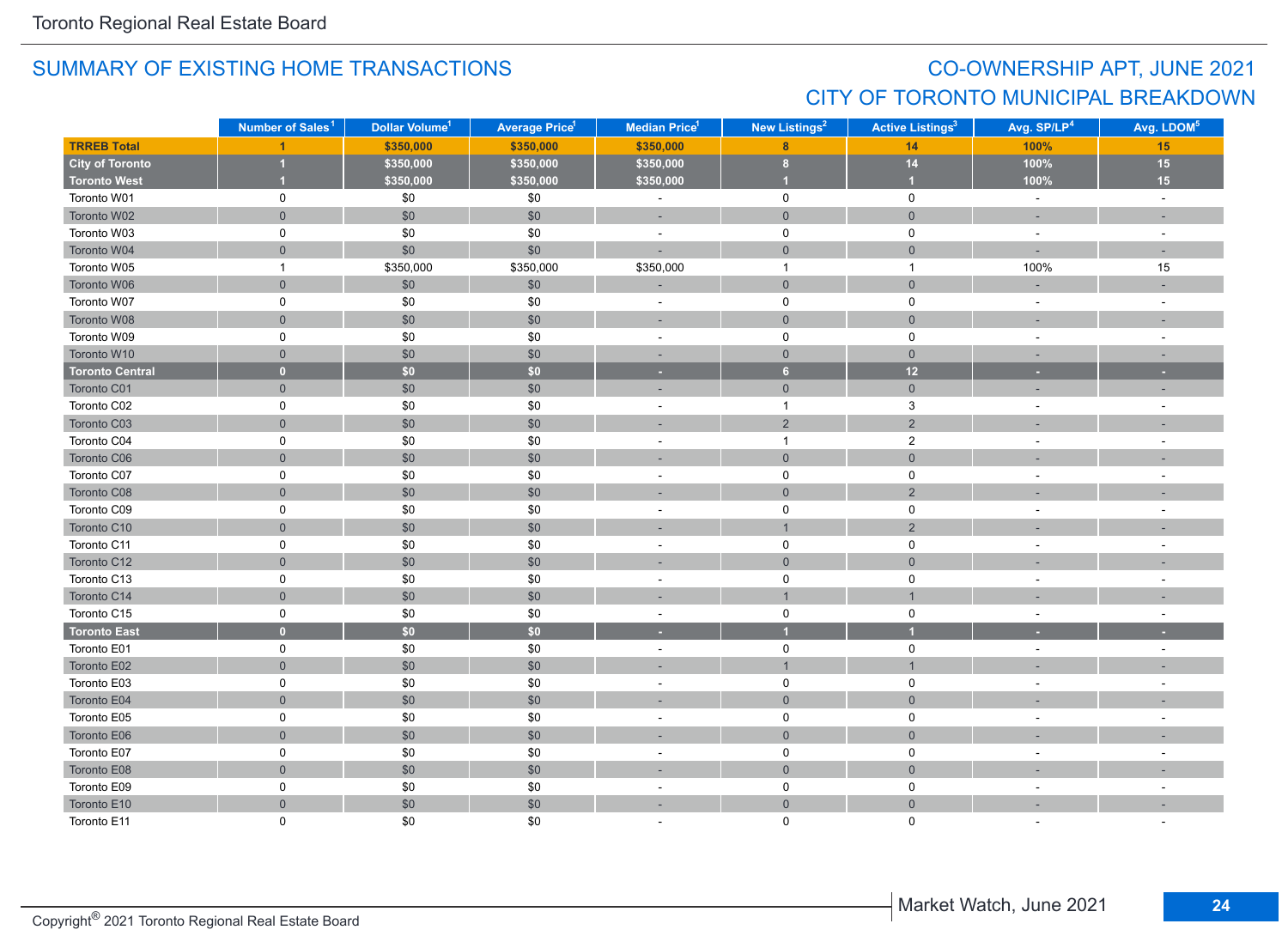#### FOCUS ON THE MLS HOME PRICE INDEX

### ALL TRREB AREAS INDEX AND BENCHMARK PRICE, JUNE 2021

|                                  |              | <b>Composite</b> |                          |              | <b>Single Family Detached</b> |                          |        | <b>Single Family Attached</b> |                         |              | <b>Townhouse</b> |                         |          | <b>Apartment</b> |               |
|----------------------------------|--------------|------------------|--------------------------|--------------|-------------------------------|--------------------------|--------|-------------------------------|-------------------------|--------------|------------------|-------------------------|----------|------------------|---------------|
|                                  | <b>Index</b> |                  | Benchmark Yr./Yr. % Chg. | <b>Index</b> |                               | Benchmark Yr./Yr. % Chg. | Index  |                               | Benchmark Yr./Yr. % Chg | <b>Index</b> |                  | Benchmark Yr./Yr. % Chg | Index    | <b>Benchmark</b> | Yr./Yr. % Chg |
| <b>TRREB Total</b>               | 343.8        | \$1,050,300      | 19.92%                   | 346.5        | \$1,296,300                   | 25.59%                   | 358.0  | \$1,008,500                   | 24.13%                  | 343.9        | \$740,300        | 19.53%                  | 324.5    | \$642,600        | 9.04%         |
| <b>Halton Region</b>             | 369.1        | \$1,136,900      | 24.82%                   | 370.6        | \$1,352,400                   | 26.23%                   | 381.5  | \$965,600                     | 27.46%                  | 367.5        | \$708,100        | 22.91%                  | 351.4    | \$665,000        | 17.76%        |
| <b>Burlington</b>                | 380.9        | \$1,099,000      | 24.72%                   | 390.2        | \$1,343,000                   | 27.18%                   | 416.2  | \$1,014,700                   | 29.90%                  | 373.0        | \$697,000        | 23.76%                  | 358.1    | \$591,200        | 17.68%        |
| <b>Halton Hills</b>              | 360.9        | \$1,064,500      | 25.97%                   | 353.2        | \$1,152,000                   | 26.14%                   | 369.6  | \$823,600                     | 26.32%                  | 388.4        | \$618,400        | 25.86%                  | 354.2    | \$540,900        | 19.74%        |
| Milton                           | 353.4        | \$1,075,700      | 25.72%                   | 354.9        | \$1,307,200                   | 26.66%                   | 364.9  | \$879,600                     | 25.91%                  | 354.2        | \$607,600        | 22.18%                  | 333.1    | \$685,300        | 17.79%        |
| Oakville                         | 368.2        | \$1,243,400      | 24.22%                   | 368.2        | \$1,493,000                   | 25.58%                   | 386.8  | \$1,078,200                   | 29.54%                  | 358.6        | \$814,400        | 21.68%                  | 348.8    | \$696,800        | 17.60%        |
| <b>Peel Region</b>               | 339.3        | \$961,600        | 20.23%                   | 335.8        | \$1,189,200                   | 24.74%                   | 347.0  | \$886,700                     | 24.15%                  | 342.8        | \$724,800        | 18.74%                  | 331.1    | \$566,200        | 8.27%         |
| Brampton                         | 345.6        | \$880,300        | 23.03%                   | 337.2        | \$993,500                     | 24.57%                   | 351.9  | \$821,800                     | 24.52%                  | 351.7        | \$635,900        | 21.11%                  | 327.0    | \$482,300        | 9.99%         |
| Caledon                          | 323.9        | \$1,183,700      | 37.19%                   | 328.9        | \$1,250,300                   | 39.13%                   | 353.0  | \$872,000                     | 30.35%                  | 302.9        | \$655,600        | 17.36%                  | $\sim$   |                  |               |
| Mississauga                      | 334.9        | \$988,700        | 16.49%                   | 335.3        | \$1,339,200                   | 22.60%                   | 337.5  | \$930,800                     | 22.59%                  | 339.4        | \$750,100        | 17.77%                  | 331.9    | \$582,700        | 7.93%         |
| <b>City of Toronto</b>           | 335.5        | \$1,106,200      | 12.17%                   | 340.2        | \$1,537,100                   | 18.87%                   | 360.3  | \$1,217,200                   | 16.56%                  | 332.8        | \$789,400        | 12.85%                  | 325.3    | \$663,700        | 7.40%         |
| <b>York Region</b>               | 338.5        | \$1,153,300      | 21.63%                   | 348.4        | \$1,346,900                   | 23.68%                   | 343.2  | \$991,900                     | 23.19%                  | 306.2        | \$792,400        | 22.68%                  | 291.6    | \$633,100        | 12.37%        |
| Aurora                           | 334.4        | \$1,106,000      | 23.12%                   | 337.2        | \$1,266,900                   | 23.79%                   | 347.7  | \$896,600                     | 22.52%                  | 305.3        | \$827,000        | 28.82%                  | 292.2    | \$627,000        | 16.00%        |
| East Gwillimbury                 | 335.2        | \$1,147,000      | 36.59%                   | 337.0        | \$1,202,400                   | 34.75%                   | 356.4  | \$745,500                     | 40.59%                  | $\sim$       |                  | $\sim$                  | $\sim$   |                  |               |
| Georgina                         | 369.4        | \$716,800        | 37.27%                   | 378.1        | \$729,400                     | 37.44%                   | 361.6  | \$712,800                     | 36.45%                  |              |                  |                         |          |                  |               |
| King                             | 343.7        | \$1,599,700      | 22.66%                   | 350.1        | \$1,640,900                   | 23.14%                   | 325.1  | \$997,100                     | 26.89%                  | ÷            |                  | $\sim$                  | 272.3    | \$673,100        | 14.60%        |
| Markham                          | 341.3        | \$1,199,700      | 19.29%                   | 360.9        | \$1,511,000                   | 20.66%                   | 352.3  | \$1,048,800                   | 21.95%                  | 289.6        | \$781,600        | 23.60%                  | 298.5    | \$687,500        | 11.92%        |
| Newmarket                        | 317.5        | \$935,000        | 24.02%                   | 319.6        | \$1,077,200                   | 24.41%                   | 321.0  | \$756,000                     | 24.81%                  | 335.5        | \$694,300        | 27.32%                  | 293.6    | \$502,400        | 16.09%        |
| <b>Richmond Hill</b>             | 348.3        | \$1,251,400      | 19.04%                   | 369.8        | \$1,579,600                   | 18.87%                   | 343.2  | \$1,043,400                   | 22.18%                  | 293.8        | \$744,800        | 15.58%                  | 299.2    | \$605,400        | 15.08%        |
| Vaughan                          | 326.4        | \$1,191,300      | 19.47%                   | 325.1        | \$1,381,300                   | 21.35%                   | 336.8  | \$1,022,500                   | 23.87%                  | 318.6        | \$881,000        | 17.69%                  | 278.2    | \$642,500        | 10.22%        |
| Whitchurch-Stouffville           | 357.5        | \$1,245,400      | 25.66%                   | 356.6        | \$1,315,400                   | 27.86%                   | 360.7  | \$900,000                     | 22.73%                  | 387.5        | \$687,800        | 31.22%                  | 292.6    | \$585,500        | 14.07%        |
| <b>Durham Region</b>             | 358.3        | \$836,600        | 36.08%                   | 348.3        | \$908,900                     | 36.86%                   | 372.3  | \$742,500                     | 37.18%                  | 380.5        | \$598,700        | 34.55%                  | 348.0    | \$577,500        | 25.22%        |
| Ajax                             | 346.8        | \$855,300        | 31.61%                   | 343.9        | \$922,600                     | 32.17%                   | 360.4  | \$777,700                     | 32.84%                  | 343.1        | \$644,700        | 30.11%                  | 316.0    | \$507,500        | 24.80%        |
| <b>Brock</b>                     | 340.5        | \$574,300        | 43.01%                   | 340.3        | \$579,700                     | 42.74%                   | 338.3  | \$682,400                     | 45.82%                  | $\sim$       |                  | $\sim$                  | $\omega$ |                  | $\sim$        |
| Clarington                       | 362.4        | \$765,400        | 39.92%                   | 350.9        | \$845,100                     | 39.86%                   | 366.7  | \$700,500                     | 41.36%                  | 372.5        | \$601,700        | 33.90%                  | 302.2    | \$445,300        | 25.97%        |
| Oshawa                           | 374.1        | \$711,400        | 38.61%                   | 357.3        | \$762,500                     | 38.76%                   | 410.2  | \$686,500                     | 41.99%                  | 414.9        | \$525,900        | 39.42%                  | 345.9    | \$391,300        | 22.92%        |
| Pickering                        | 355.6        | \$948,500        | 29.83%                   | 335.7        | \$1,045,800                   | 31.29%                   | 361.6  | \$843,800                     | 32.60%                  | 361.6        | \$617,000        | 29.37%                  | 443.3    | \$835,000        | 27.68%        |
| Scugog                           | 347.8        | \$892,900        | 41.90%                   | 342.3        | \$907,300                     | 42.63%                   | 338.4  | \$629,100                     | 40.12%                  | ÷            |                  | $\sim$                  | $\sim$   |                  |               |
| Uxbridge                         | 327.5        | \$1,091,200      | 37.14%                   | 330.3        | \$1,140,800                   | 38.55%                   | 320.8  | \$743,900                     | 37.62%                  | 308.2        | \$561,200        | 25.08%                  | 270.6    | \$646,200        | 20.53%        |
| Whitby                           | 349.8        | \$908,800        | 34.90%                   | 347.7        | \$1,000,000                   | 35.34%                   | 358.7  | \$790,200                     | 34.60%                  | 374.1        | \$628,600        | 35.45%                  | 279.9    | \$519,700        | 24.46%        |
| <b>Dufferin County</b>           | 367.3        | \$810,600        | 28.38%                   | 385.2        | \$877,900                     | 29.57%                   | 368.6  | \$690,800                     | 31.13%                  | 342.9        | \$453,300        | 30.23%                  | 339.7    | \$498,300        | 4.20%         |
| Orangeville                      | 367.3        | \$810,600        | 28.38%                   | 385.2        | \$877,800                     | 29.57%                   | 368.6  | \$690,700                     | 31.13%                  | 342.9        | \$453,300        | 30.23%                  | 339.7    | \$498,300        | 4.20%         |
| <b>Simcoe County</b>             | 338.1        | \$738,600        | 33.11%                   | 330.2        | \$757,500                     | 35.16%                   | 381.1  | \$711,800                     | 39.04%                  | 308.3        | \$486,700        | 22.93%                  | 314.0    | \$496,600        | 17.82%        |
| Adjala-Tosorontio                | 318.7        | \$852,100        | 32.79%                   | 319.1        | \$854,400                     | 32.74%                   | $\sim$ |                               | $\sim$                  | $\sim$       |                  | $\sim$                  | $\sim$   |                  |               |
| <b>Bradford West Gwillimbury</b> | 351.4        | \$879,700        | 30.05%                   | 329.5        | \$940,100                     | 29.88%                   | 386.0  | \$813,300                     | 33.43%                  | 338.0        | \$548,900        | 21.93%                  | 292.9    | \$494,100        | 17.87%        |
| Essa                             | 360.8        | \$722,300        | 36.46%                   | 349.6        | \$739,800                     | 36.72%                   | 394.3  | \$622,200                     | 51.25%                  | 346.7        | \$553,000        | 23.87%                  | $\sim$   |                  |               |
| Innisfil                         | 335.7        | \$662,100        | 34.50%                   | 333.7        | \$678,400                     | 38.64%                   | 396.2  | \$605,800                     | 44.49%                  | 269.2        | \$226,400        | 19.49%                  | 298.1    | \$585,800        | 15.77%        |
| Barrie                           | $\sim$       | $\overline{a}$   | ÷.                       | ÷.           |                               | $\sim$                   | $\sim$ |                               | $\sim$                  | ÷            |                  | ÷.                      | $\sim$   |                  |               |
| New Tecumseth                    | 318.9        | \$749,100        | 31.45%                   | 312.7        | \$814,100                     | 34.38%                   | 357.8  | \$651,500                     | 38.74%                  | 303.4        | \$613,200        | 20.30%                  | 332.7    | \$518,900        | 20.98%        |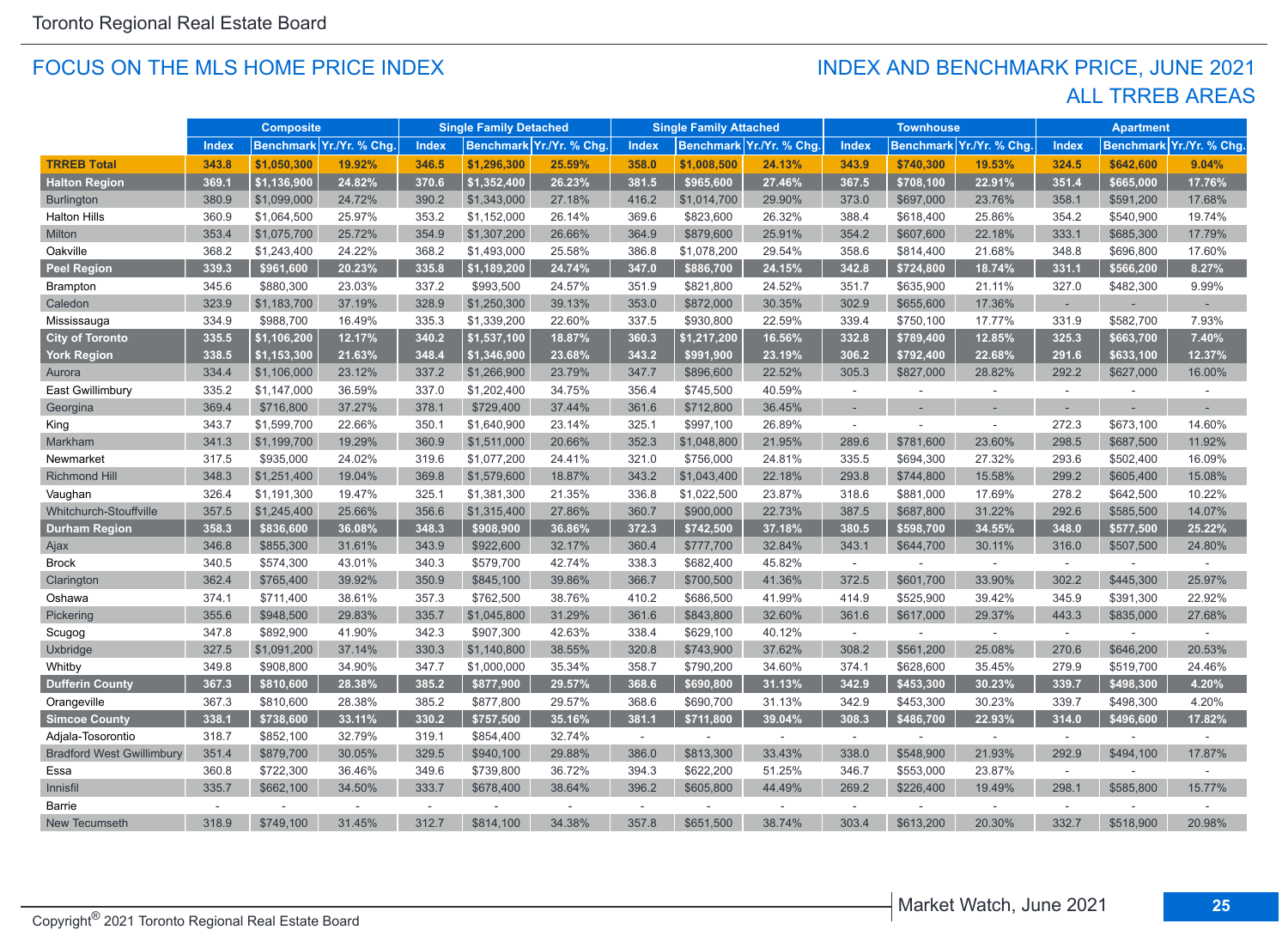#### FOCUS ON THE MLS HOME PRICE INDEX

## CITY OF TORONTO INDEX AND BENCHMARK PRICE, JUNE 2021

|                        | <b>Composite</b> |             | <b>Single Family Detached</b> |              | <b>Single Family Attached</b> |                         | <b>Townhouse</b> |             |                          | <b>Apartment</b> |             |                          |              |             |                                       |
|------------------------|------------------|-------------|-------------------------------|--------------|-------------------------------|-------------------------|------------------|-------------|--------------------------|------------------|-------------|--------------------------|--------------|-------------|---------------------------------------|
|                        | <b>Index</b>     |             | Benchmark Yr./Yr. % Chg       | <b>Index</b> |                               | Benchmark Yr./Yr. % Chg | <b>Index</b>     |             | Benchmark Yr./Yr. % Chg. | Index            |             | Benchmark Yr./Yr. % Chg. | <b>Index</b> |             | Benchmark <mark>Yr./Yr. % Chg.</mark> |
| <b>TRREB Total</b>     | 343.8            | \$1,050,300 | 19.92%                        | 346.5        | \$1,296,300                   | 25.59%                  | 358.0            | \$1,008,500 | 24.13%                   | 343.9            | \$740,300   | 19.53%                   | 324.5        | \$642,600   | 9.04%                                 |
| <b>City of Toronto</b> | 335.5            | \$1,106,200 | 12.17%                        | 340.2        | \$1,537,100                   | 18.87%                  | 360.3            | \$1,217,200 | 16.56%                   | 332.8            | \$789,400   | 12.85%                   | 325.3        | \$663,700   | 7.40%                                 |
| Toronto W01            | 324.7            | \$1,386,100 | 14.90%                        | 342.5        | \$1,907,700                   | 16.38%                  | 362.9            | \$1,442,400 | 17.52%                   | 279.9            | \$842,200   | 11.12%                   | 313.1        | \$707,900   | 13.44%                                |
| Toronto W02            | 383.0            | \$1,364,600 | 13.28%                        | 362.6        | \$1,585,000                   | 14.17%                  | 414.9            | \$1,233,800 | 15.99%                   | 399.8            | \$778,500   | 9.84%                    | 362.7        | \$778,600   | 9.18%                                 |
| Toronto W03            | 380.1            | \$980,100   | 19.75%                        | 386.9        | \$1,047,100                   | 21.10%                  | 393.3            | \$1,007,500 | 21.02%                   | 283.8            | \$695,900   | 9.32%                    | 357.1        | \$610,100   | 13.69%                                |
| Toronto W04            | 350.4            | \$899,300   | 11.49%                        | 332.6        | \$1,052,500                   | 18.07%                  | 335.6            | \$953,800   | 16.37%                   | 296.8            | \$683,200   | 11.29%                   | 382.4        | \$564,100   | 5.08%                                 |
| Toronto W05            | 320.0            | \$760,200   | 17.13%                        | 325.0        | \$1,089,900                   | 17.97%                  | 309.0            | \$897,600   | 19.49%                   | 316.3            | \$574,400   | 16.85%                   | 333.1        | \$440,100   | 14.62%                                |
| Toronto W06            | 291.1            | \$852,600   | 14.52%                        | 378.9        | \$1,197,300                   | 21.52%                  | 345.2            | \$1,162,400 | 21.85%                   | 347.2            | \$1,029,500 | 9.32%                    | 239.4        | \$600,500   | 10.17%                                |
| Toronto W07            | 311.2            | \$1,376,100 | 19.01%                        | 330.8        | \$1,517,000                   | 20.86%                  | 325.1            | \$1,351,400 | 20.54%                   | 238.7            | \$877,500   | 8.90%                    | 185.6        | \$752,600   | 6.67%                                 |
| Toronto W08            | 296.4            | \$1,256,400 | 15.02%                        | 303.3        | \$1,700,500                   | 22.99%                  | 331.3            | \$1,245,800 | 22.66%                   | 337.9            | \$812,700   | 14.04%                   | 283.9        | \$591,200   | 8.90%                                 |
| Toronto W09            | 317.3            | \$827,900   | 19.87%                        | 324.0        | \$1,256,500                   | 24.66%                  | 346.7            | \$956,300   | 30.05%                   | 255.1            | \$708,500   | 8.41%                    | 322.5        | \$424,900   | 15.38%                                |
| Toronto W10            | 355.0            | \$811,000   | 17.08%                        | 332.0        | \$996,000                     | 20.51%                  | 337.4            | \$863,400   | 18.18%                   | 396.5            | \$713,800   | 26.80%                   | 370.9        | \$528,400   | 13.53%                                |
| Toronto C01            | 351.5            | \$881,900   | 5.21%                         | 410.6        | \$1,608,700                   | 2.75%                   | 408.8            | \$1,493,800 | 3.57%                    | 337.9            | \$963,100   | 10.64%                   | 346.3        | \$721,000   | 5.03%                                 |
| Toronto C02            | 327.3            | \$1,649,000 | 16.02%                        | 315.3        | \$2,661,300                   | 18.05%                  | 334.5            | \$1,874,700 | 19.21%                   | 317.4            | \$1,596,000 | 2.26%                    | 323.3        | \$921,000   | 15.22%                                |
| Toronto C03            | 377.8            | \$2,189,200 | 15.39%                        | 357.1        | \$2,420,900                   | 17.35%                  | 375.7            | \$1,449,700 | 22.02%                   |                  |             |                          | 411.0        | \$1,075,100 | 10.45%                                |
| Toronto C04            | 302.2            | \$1,949,000 | 12.97%                        | 310.5        | \$2,272,900                   | 13.94%                  | 313.8            | \$1,467,500 | 16.87%                   | $\sim$           |             | $\sim$                   | 264.3        | \$707,000   | 5.68%                                 |
| Toronto C06            | 328.1            | \$1,322,000 | 14.32%                        | 327.8        | \$1,459,500                   | 19.16%                  | 305.1            | \$1,124,600 | 11.96%                   | 302.9            | \$812,400   | 12.90%                   | 330.4        | \$710,600   | 11.32%                                |
| Toronto C07            | 334.3            | \$1,142,600 | 9.86%                         | 355.7        | \$1,693,500                   | 11.16%                  | 283.7            | \$1,069,900 | 10.13%                   | 304.2            | \$857,400   | 13.13%                   | 328.4        | \$684,300   | 8.63%                                 |
| Toronto C08            | 305.6            | \$793,500   | 2.55%                         | 317.0        | \$1,856,100                   | 3.32%                   | 330.6            | \$1,577,100 | 11.58%                   | 338.4            | \$875,100   | 11.68%                   | 302.8        | \$648,600   | 1.75%                                 |
| Toronto C09            | 261.8            | \$1,878,200 | 13.97%                        | 262.8        | \$3,388,300                   | 12.07%                  | 264.2            | \$2,500,700 | 9.08%                    | 295.4            | \$1,744,600 | 1.76%                    | 253.4        | \$839,500   | 17.48%                                |
| Toronto C10            | 323.4            | \$1,278,300 | 8.02%                         | 312.6        | \$1,930,000                   | 17.70%                  | 306.6            | \$1,514,700 | 20.71%                   | 288.4            | \$966,700   | 3.04%                    | 331.4        | \$791,400   | 5.04%                                 |
| Toronto C11            | 364.9            | \$1,323,700 | 9.06%                         | 330.4        | \$2,378,900                   | 13.46%                  | 356.2            | \$1,651,700 | 11.52%                   | 308.8            | \$534,900   | 28.45%                   | 385.5        | \$559,700   | 5.67%                                 |
| Toronto C12            | 285.8            | \$2,469,100 | 11.68%                        | 282.6        | \$3,064,000                   | 13.63%                  | 332.0            | \$1,365,000 | 16.29%                   | 248.0            | \$992,200   | 16.98%                   | 316.4        | \$992,000   | 5.29%                                 |
| Toronto C13            | 321.5            | \$1,203,900 | 9.17%                         | 327.1        | \$1,821,000                   | 15.87%                  | 312.5            | \$974,600   | 21.08%                   | 291.1            | \$841,600   | 13.76%                   | 316.3        | \$646,200   | 2.40%                                 |
| Toronto C14            | 317.3            | \$1,077,100 | 6.76%                         | 356.3        | \$2,143,400                   | 9.06%                   | 273.2            | \$1,410,500 | 6.30%                    | 339.7            | \$914,800   | 6.69%                    | 305.7        | \$769,800   | 5.67%                                 |
| Toronto C15            | 327.1            | \$1,059,300 | 9.58%                         | 346.5        | \$1,626,900                   | 15.58%                  | 293.3            | \$953,600   | 19.28%                   | 333.0            | \$797,000   | 12.08%                   | 322.2        | \$741,800   | 6.51%                                 |
| Toronto E01            | 406.0            | \$1,263,700 | 13.19%                        | 414.5        | \$1,460,200                   | 13.84%                  | 423.2            | \$1,334,700 | 14.50%                   | 491.8            | \$899.500   | 15.26%                   | 314.3        | \$703,100   | 3.52%                                 |
| Toronto E02            | 366.7            | \$1,369,000 | 17.65%                        | 327.0        | \$1,479,800                   | 22.52%                  | 390.7            | \$1,307,500 | 18.65%                   | 378.3            | \$1,089,600 | 11.33%                   | 319.1        | \$906,700   | 9.77%                                 |
| Toronto E03            | 358.3            | \$1,114,600 | 15.25%                        | 366.8        | \$1,246,800                   | 16.30%                  | 348.1            | \$1,161,900 | 13.80%                   |                  |             |                          | 329.9        | \$493,100   | 13.96%                                |
| Toronto E04            | 344.8            | \$850,400   | 17.20%                        | 329.5        | \$971,400                     | 21.18%                  | 341.3            | \$822,500   | 17.97%                   | 306.6            | \$651,900   | 12.02%                   | 391.2        | \$596,600   | 15.30%                                |
| Toronto E05            | 307.6            | \$817,300   | 15.77%                        | 324.4        | \$1,142,400                   | 21.41%                  | 316.3            | \$871,600   | 22.74%                   | 336.8            | \$732,400   | 17.93%                   | 275.4        | \$565,300   | 7.03%                                 |
| Toronto E06            | 357.1            | \$993,100   | 24.17%                        | 368.9        | \$1,053,800                   | 27.29%                  | 372.7            | \$886,400   | 27.68%                   | 325.6            | \$719,600   | 14.17%                   | 305.0        | \$627,900   | 11.48%                                |
| Toronto E07            | 345.6            | \$847,200   | 14.89%                        | 345.3        | \$1,131,800                   | 18.25%                  | 338.2            | \$884,300   | 18.29%                   | 347.4            | \$752,600   | 18.53%                   | 346.0        | \$592,500   | 11.72%                                |
| Toronto E08            | 352.3            | \$812,200   | 22.24%                        | 347.0        | \$1,081,600                   | 26.04%                  | 319.2            | \$827,500   | 27.88%                   | 317.0            | \$581,200   | 19.89%                   | 371.2        | \$506,500   | 16.58%                                |
| Toronto E09            | 338.1            | \$807,300   | 16.71%                        | 334.9        | \$950,900                     | 23.67%                  | 319.5            | \$781,400   | 20.84%                   | 356.4            | \$641,600   | 12.61%                   | 340.3        | \$638,300   | 11.57%                                |
| Toronto E10            | 350.0            | \$981,600   | 19.05%                        | 339.0        | \$1,086,100                   | 23.54%                  | 342.1            | \$887,100   | 21.83%                   | 385.8            | \$629,400   | 11.92%                   | 330.4        | \$533,100   | 8.72%                                 |
| Toronto E11            | 370.8            | \$790,800   | 18.20%                        | 354.3        | \$985,400                     | 21.09%                  | 365.3            | \$827,500   | 23.87%                   | 289.0            | \$567,200   | 15.60%                   | 468.6        | \$594,000   | 18.66%                                |